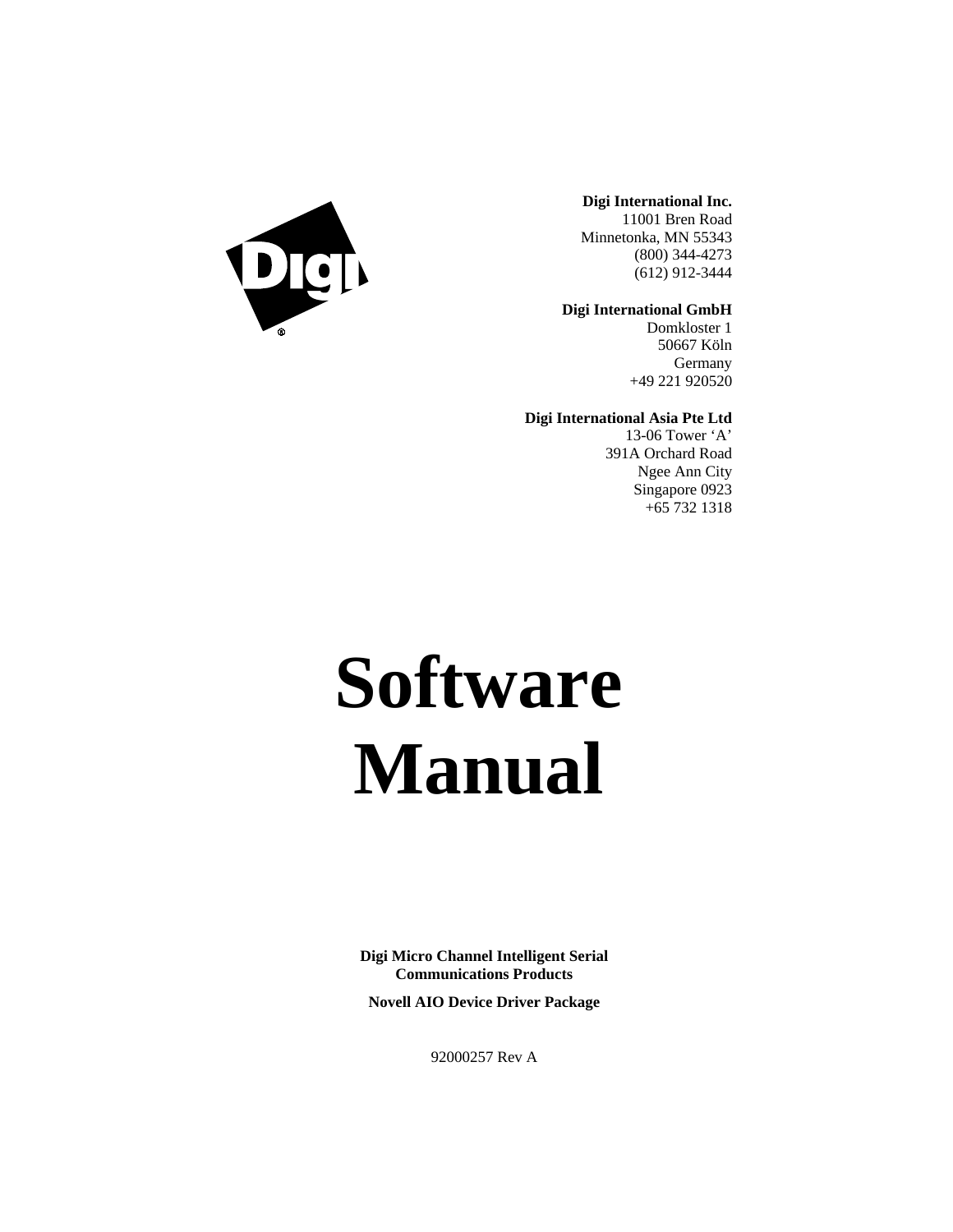The Digi logo  $\mathbb{Q}$  is a registered trademark of Digi International Inc.

**AccelePort**™, **C/X**™, **EPC/X**™, **Xem**™, **EPC/CON-16**™, **C/CON-16**™, **C/CON-8**™, **PORTS/16em**™, **PORTS/8em**™, **PORTS/8emp**™, **Modem/8em**™, **Modem/4em**™, **AccelePort C/X**™, **AccelePort EPC/X**™, **AccelePort Xem**™, **AccelePort Xe**™, **MC/Xe**™, **MC/Xi**™, and **T1 Modem Bank**™ are trademarks of Digi International Inc. All other brand and product names are the trademarks of their respective holders.

> © Digi International Inc. 1997 All Rights Reserved

| Digi International Inc.         | Phone      | $(800)$ 344-4273 |
|---------------------------------|------------|------------------|
| 11001 Bren Road                 |            | $(612)$ 912-3444 |
| Minnetonka, MN 55343            | <b>FAX</b> | $(612)$ 912-4952 |
|                                 | <b>BBS</b> | $(612)$ 912-4800 |
| Digi International GmbH         | Phone      | +49 221 920520   |
| Domkloster 1                    | <b>FAX</b> | $+492219205210$  |
| 50667 Köln                      | <b>BBS</b> | +49 221 9205211  |
| Germany                         |            |                  |
| Digi International Asia Pte Ltd | Phone      | $+657321318$     |
| 13-06 Tower $\mathbf{A}$        | <b>FAX</b> | $+65$ 732 1312   |
| 391A Orchard Road               | <b>BBS</b> | $+652927163$     |
| Ngee Ann City                   |            |                  |
| Singapore 0923                  |            |                  |

Information in this document is subject to change without notice and does not represent a commitment on the part of Digi International.

Digi provides this document "as is", without warranty of any kind, either expressed or implied, including, but not limited to, the implied warranties of fitness or merchantability for a particular purpose. Digi may make improvements and/or changes in this manual or in the product(s) and/or the program(s) described in this manual at any time.

This product could include technical inaccuracies or typographical errors. Changes are periodically made to the information herein; these changes may be incorporated in new editions of the publication.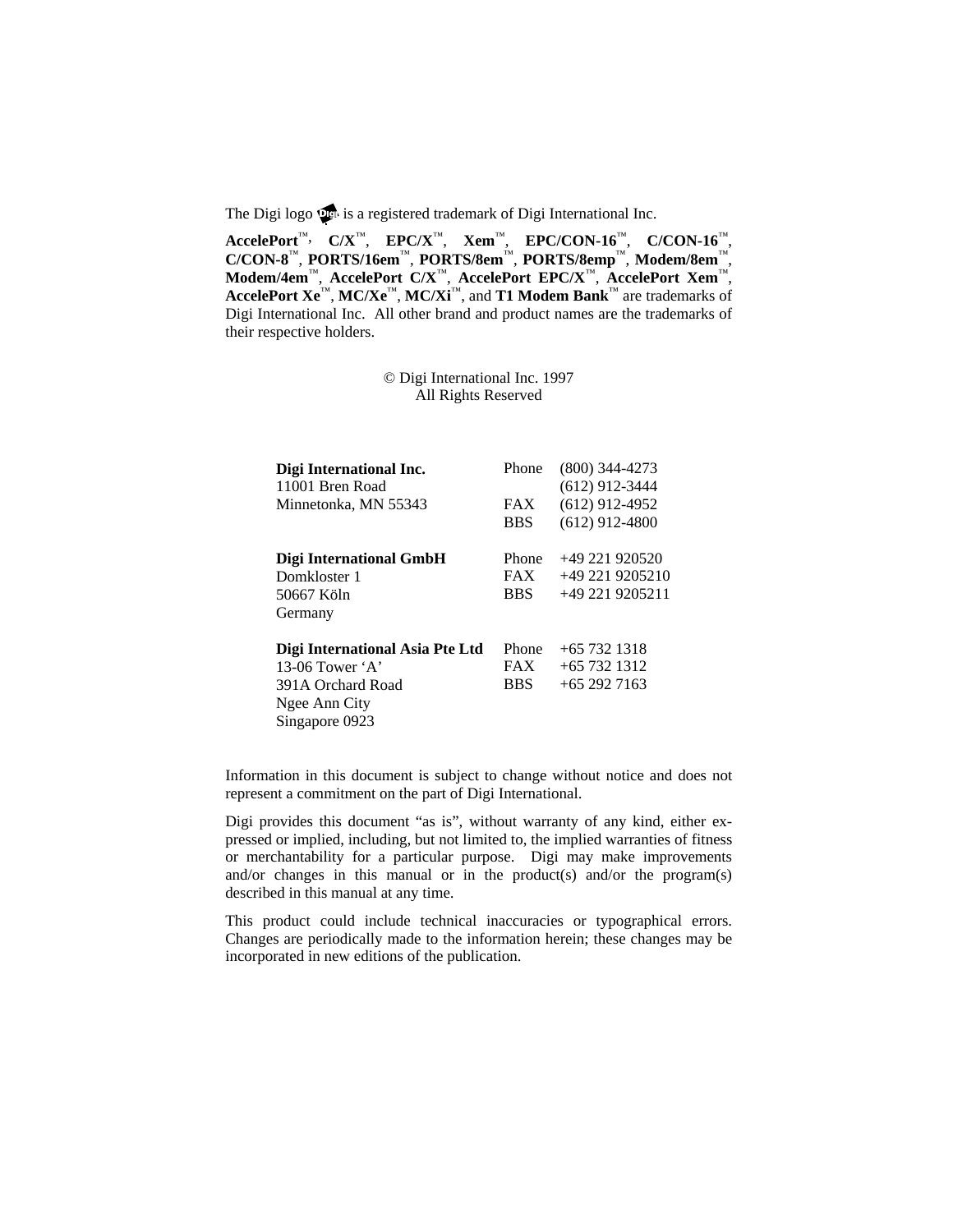# **Table of Contents**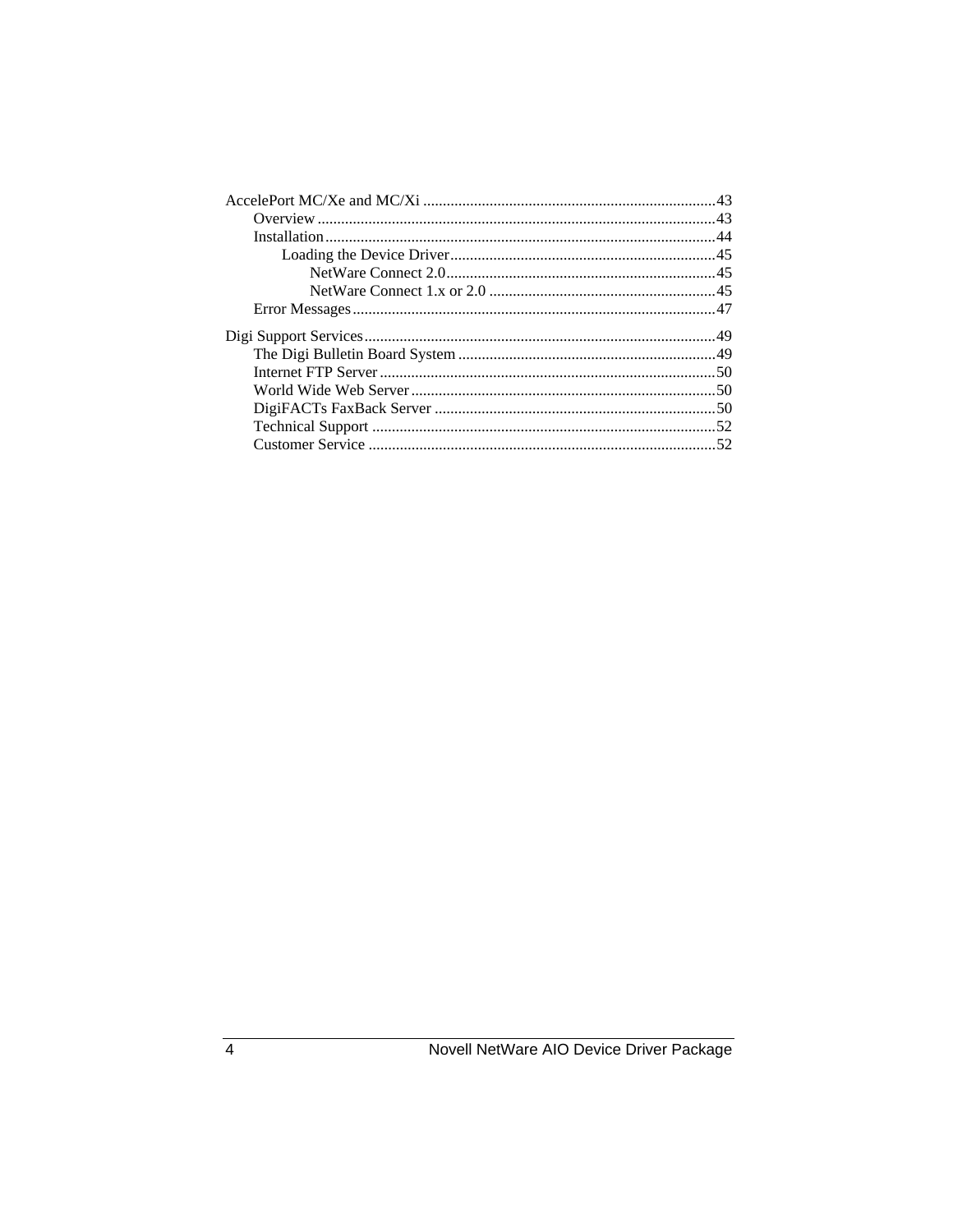# **Introduction**

This manual contains instructions for installing and configuring the Digi device drivers for Novell AIO. The device drivers in this package support the following Digi products for the Micro Channel bus:

- AccelePort (Xe MC, Xem MC, C/X MC, EPC/X MC)
- MC/Xe, MC/Xi

The manual is divided into sections pertaining to each of the major families of Digi intelligent asynchronous communications products: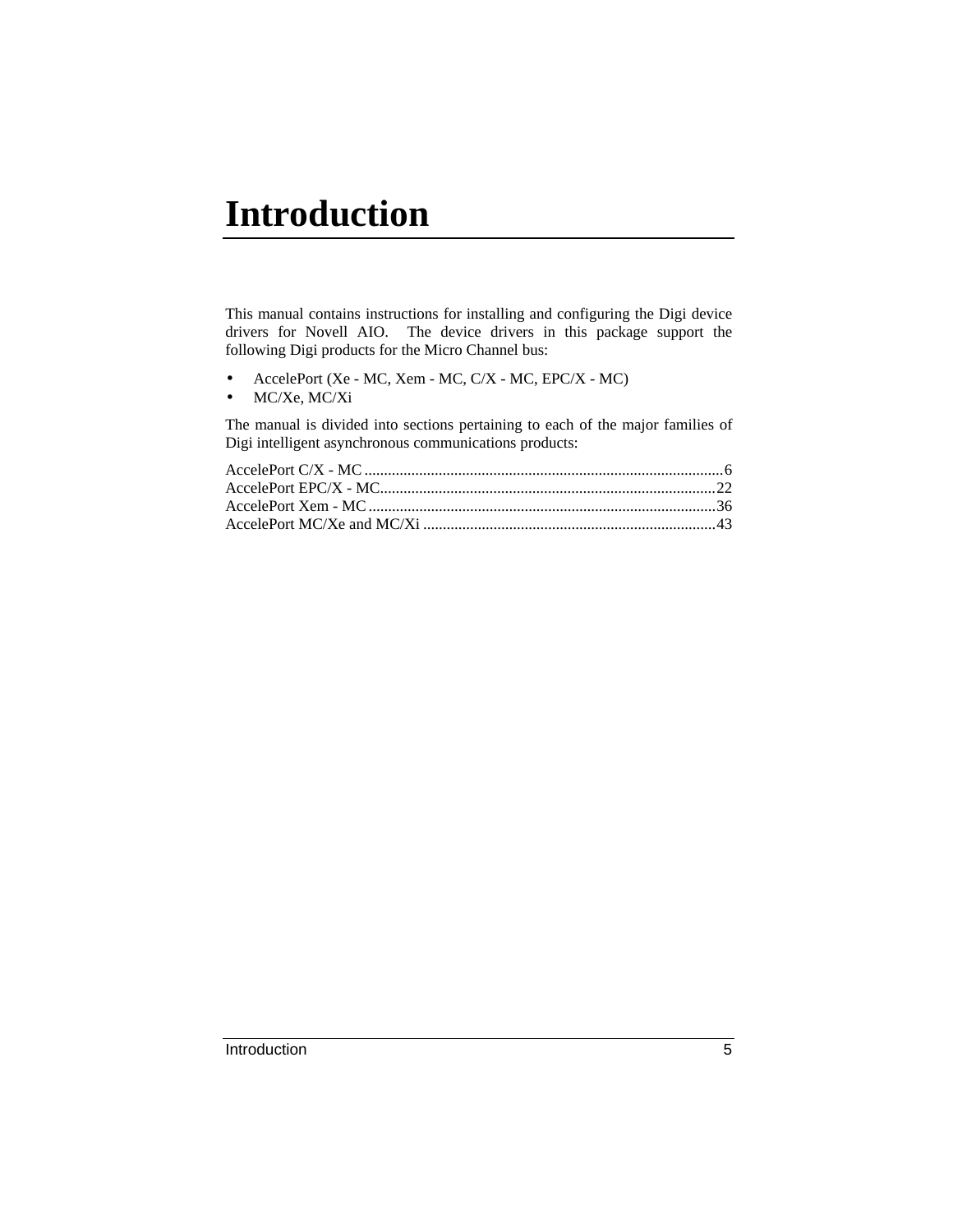# **Overview**

Digi's support for Novell compatible asynchronous applications is provided through a universal driver conforming to the "AIO" (Asynchronous Input/Output) specification. Use the AIO driver when Digi hardware is being installed in the file server (or machine with run-time NetWare).

AIO drivers are loaded on the file server from the system console (or **RCONSOLE**) command line or the **AUTOEXEC.NCF** file. Installation is performed simply by copying the driver files **AIODGMCX.NLM**, **AIODGMEM.NLM**, **AIOCMCFG.NLM**, **AIODGMCX.ADI** and **AIOCXDTA.NLM** from the distribution diskette to the system directory of the file server.

# **Compatibility**

This AIO driver supports the Micro Channel version of the Digi C/X system.

The driver will support up to four  $C/X$  - MC host adapters—however, your server may be limited to two boards due to possible conflicts with the network adapter card and hard disk controller.

Concentrators may be connected locally (direct wiring), or remotely (via highspeed synchronous modems). This driver supports one modem pair per synchronous line, and the modems must be installed between the host adapter and the first concentrator (i.e. local and remote concentrators may not be combined on a single synchronous line).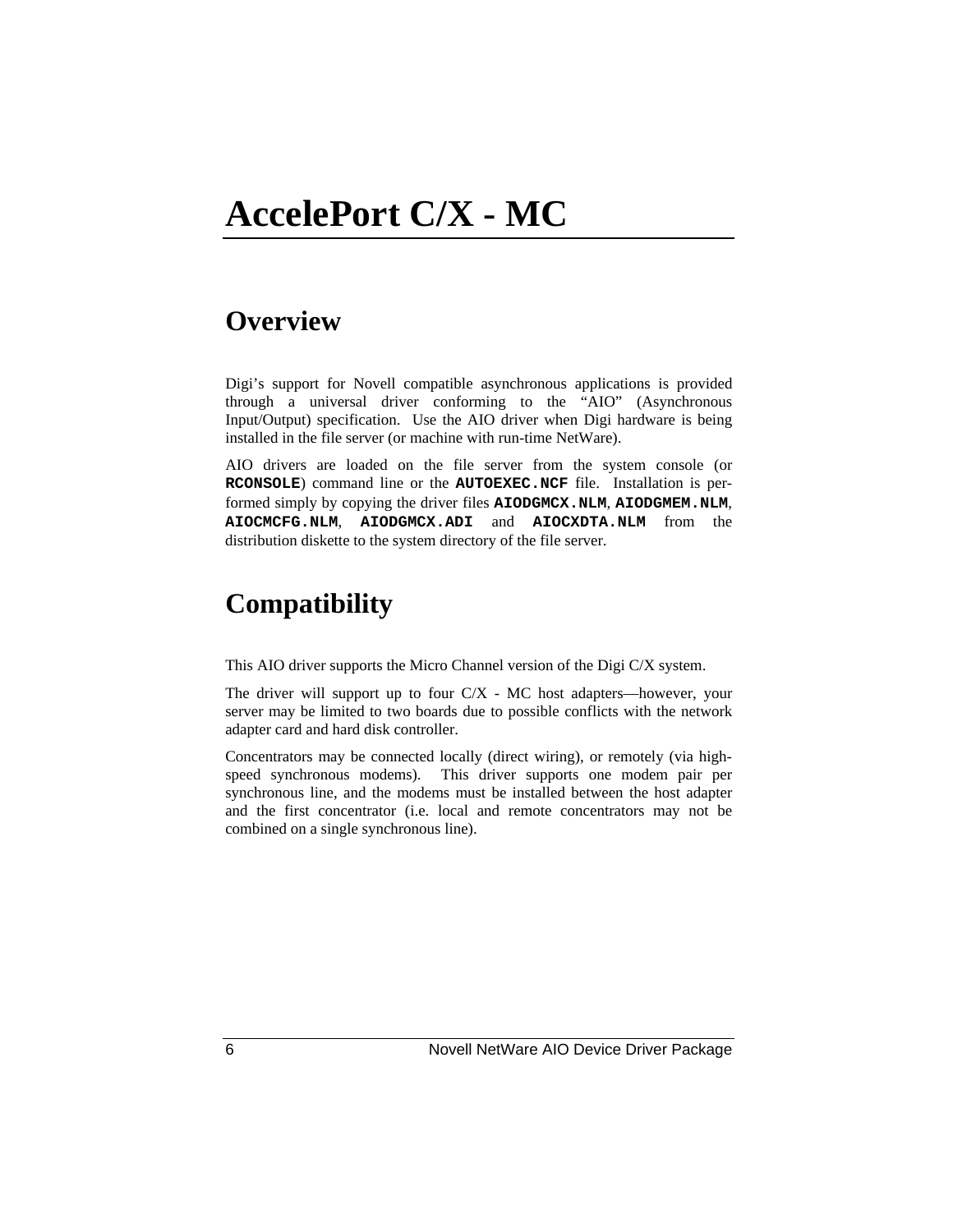# **Installation and Configuration**

### **Copying the Files**

To install the Digi AIO driver, simply copy the relevant files to your file server. The Digi AIO files should be copied to the system directory of the file server, typically called **F:\SYSTEM**. Copy the files from a workstation to the file server with the commands:

```
COPY A:\MCX\AIODGMCX.NLM F:\SYSTEM
COPY A:\MCX\AIODGMCX.ADI F:\SYSTEM\AIO
COPY A:\MCX\AIOCMCFG.NLM F:\SYSTEM
COPY A:\MCX\AIODGMEM.NLM F:\SYSTEM
COPY A:\MCX\AIOCXDTA.NLM F:\SYSTEM
```
### **Configuring the AIO Driver**

Before the AIO driver can be loaded for the first time, it must be configured to match the C/X System hardware you have installed in your server. The configuration program, **AIOCMCFG.NLM**, creates a data file in **SYS:SYSTEM** called **DGCXDATA.CFG**. **AIOCXDTA.NLM** reads this file at driver load and returns the configuration to the **AIODGMCX.NLM** driver. The new configuration can be changed by re-running the configuration utility or by deleting the data file **DGCXDATA.CFG** from the **SYS:SYSTEM** directory. Note that this will clear out the configuration.

To configure the AIO driver, enter the following command from the server:

#### **load aiocmcfg**

You will see the banner for the configuration utility:

**Digi C/X - MC AIO Driver Configuration Utility V 1.00**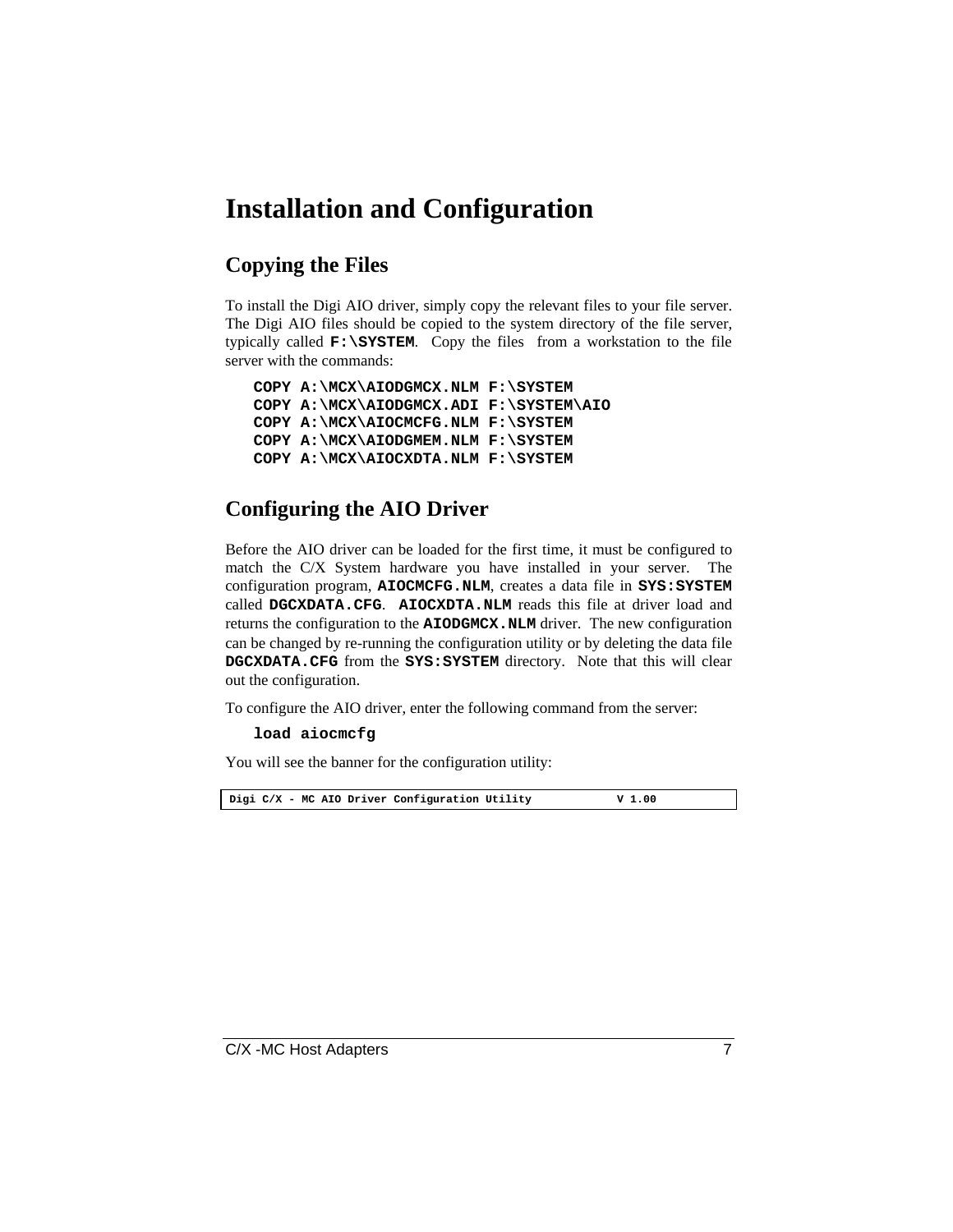Below the banner, the current driver configuration will be displayed.

Because Micro Channel servers read board configuration information directly from the POS, the configuration fields will already be filled in. The number of concentrators will be automatically set to a default value of 1, and the board name will be assigned (**DgMCX00**, **DgMCX01**, **DgMCX02** or **DgMCX03**):

|          |           | Digi Driver Configuration |        |      |          |
|----------|-----------|---------------------------|--------|------|----------|
| Brd Type | I/O Addr  | Mem Addr                  | #Concs | Brd# | Brd Name |
| MC       | Port 108h | 0D8000h                   |        | 0    | DgMCX00  |

Below the configuration display a box will appear listing the available configuration options:

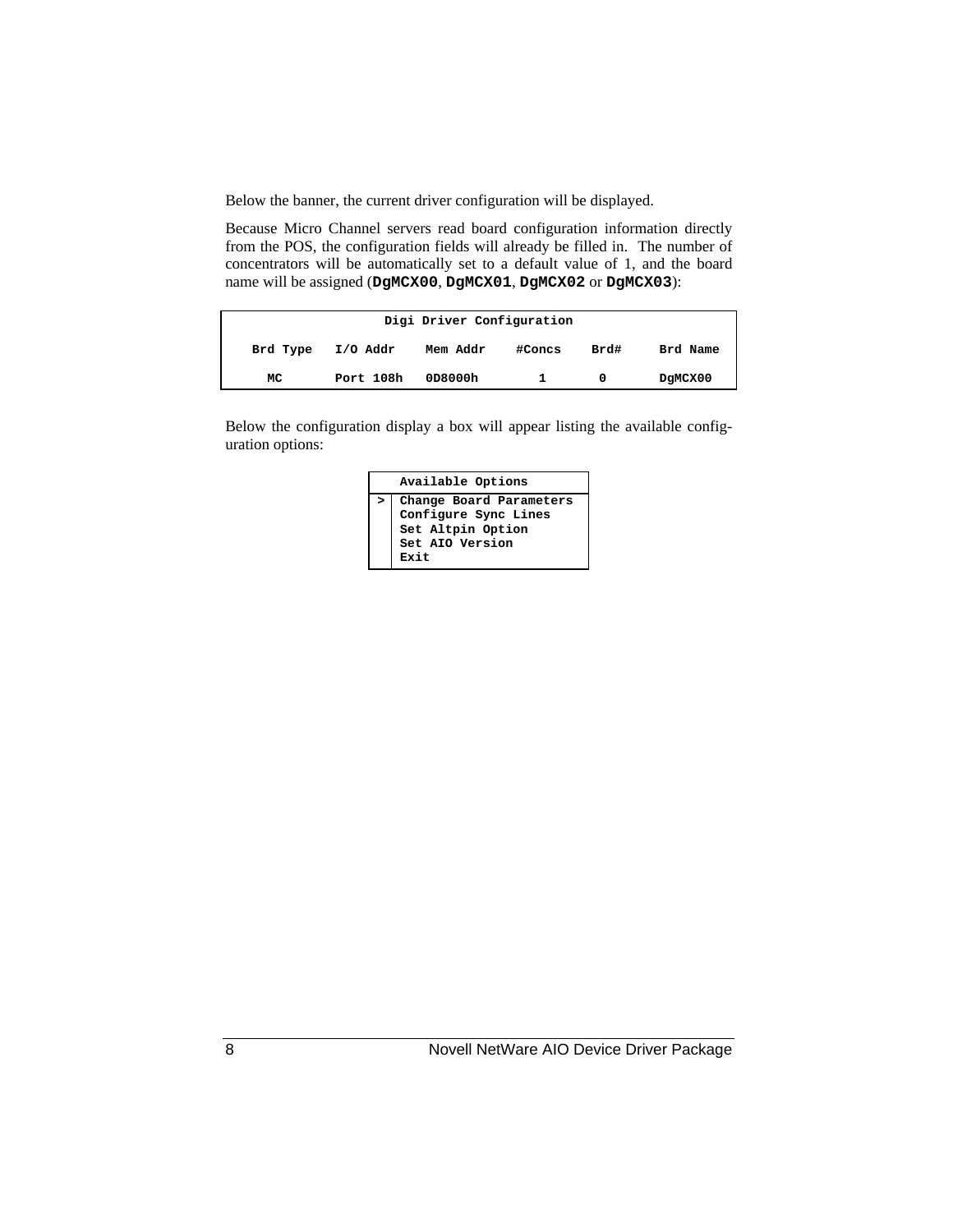#### **Adding Boards**

**1.** To add a Micro Channel host adapter, simply install the board (follow the procedure in the *Installation Guide* for the Micro Channel host adapter) and run the Automatic Configuration program on the IBM reference diskette.

#### **2. Number of Concentrators**

Select "Change Board Parameters" from the main ("Available Options") menu, then select "# Concentrators". You will see the following:



Select 1 to 8 concentrators by moving the pointer to the desired number and press <Enter>.

#### **3. Concentrator Type (C/CON-8 or C/CON-16)**

Now identify each concentrator as either a C/CON-8 or C/CON-16. You will see a screen like this:

|          |  | C/X Concentrator Type Configuration |  |
|----------|--|-------------------------------------|--|
|          |  | Type                                |  |
| Conc 1   |  | $>$ $C/CON-16$                      |  |
| Conc 2   |  | $C/CON-16$                          |  |
| Conc $3$ |  | $C/CON-16$                          |  |
| Conc $4$ |  | $C/CON-16$                          |  |
|          |  | <esc> to Quit</esc>                 |  |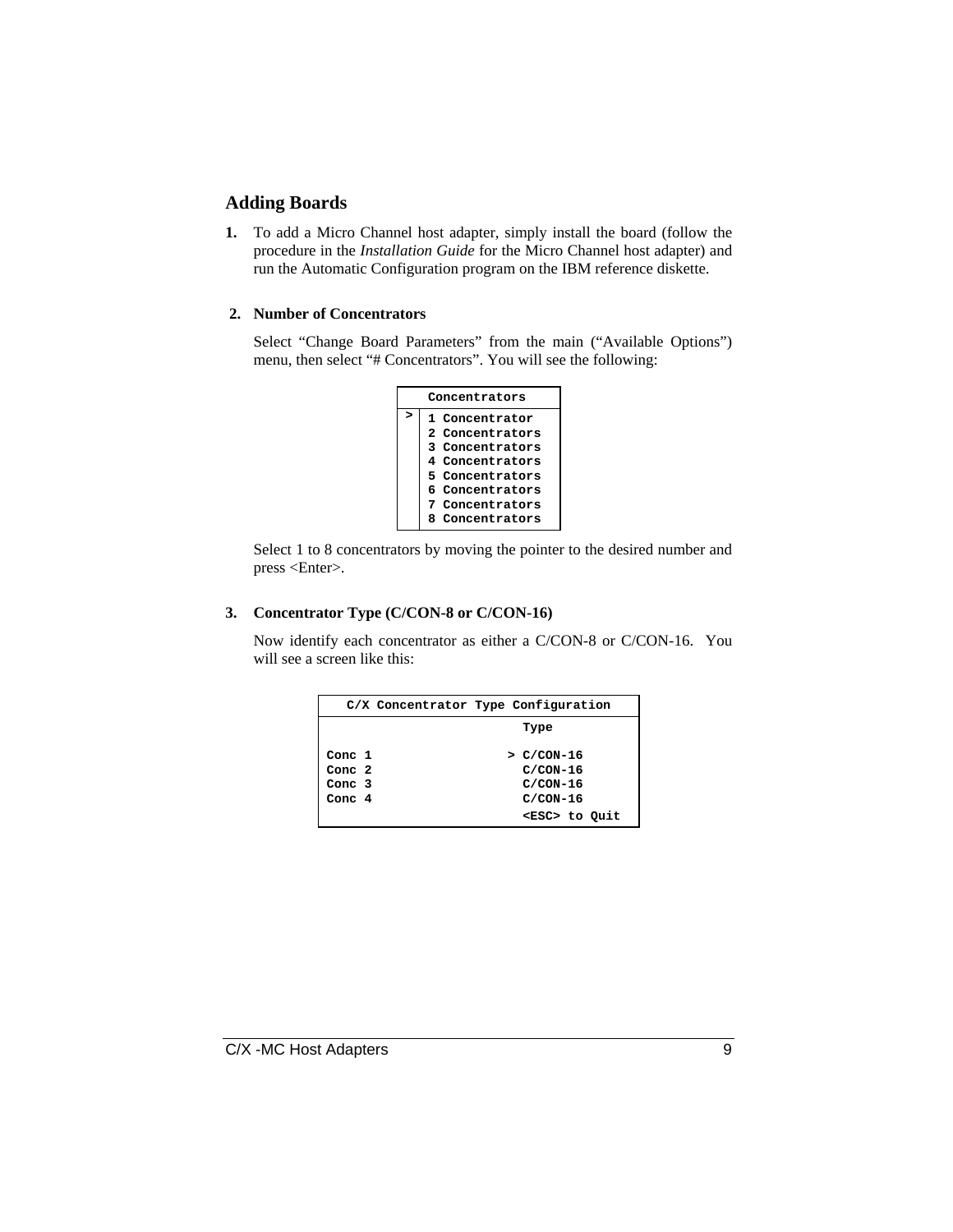#### **4. Host Adapter Sync Line Configuration**

Now you need to set up the host adapter's synchronous line parameters. These include the wiring mode (4 or 8 wire), Transmit Clock mode (Internal or External), the baud rate and the modem type (if applicable). Select "Change Board Parameters" from the main ("Available Options") menu, then select "Config Sync Lines", and finally, select "Host Adapter":

|      | C/X Host Adapter Sync Line Configuration |          |          |       |       |  |  |
|------|------------------------------------------|----------|----------|-------|-------|--|--|
| Line |                                          | Mode     | TX Clock | Speed | Modem |  |  |
| 1.   |                                          | > 8-Wire | Internal | 1.2M  | N/A   |  |  |
| 2    |                                          | 8-Wire   | Internal | 1.2M  | N/A   |  |  |
|      |                                          |          |          |       |       |  |  |
|      | <esc> to Ouit</esc>                      |          |          |       |       |  |  |

#### **4a. Wiring Mode**

To change the wiring mode, use the up, down, left and right arrow keys to place the pointer next to the wiring mode you wish to change, then press <Enter>. For maximum throughput under moderate to heavy loads, 8-Wire mode is recommended. If the concentrators are to be located at a remote site and connected to the host adapter via high-speed synchronous modems, 8-Wire mode is required.

#### **4b. Transmit Clock Mode**

To change the Transmit Clock mode, use the up, down, left and right arrow keys to place the pointer next to the TX Clock mode you wish to change, then press <Enter>. Select Internal for local (hard-wired) concentrators, and External for remote concentrators (connected via high-speed synchronous modems).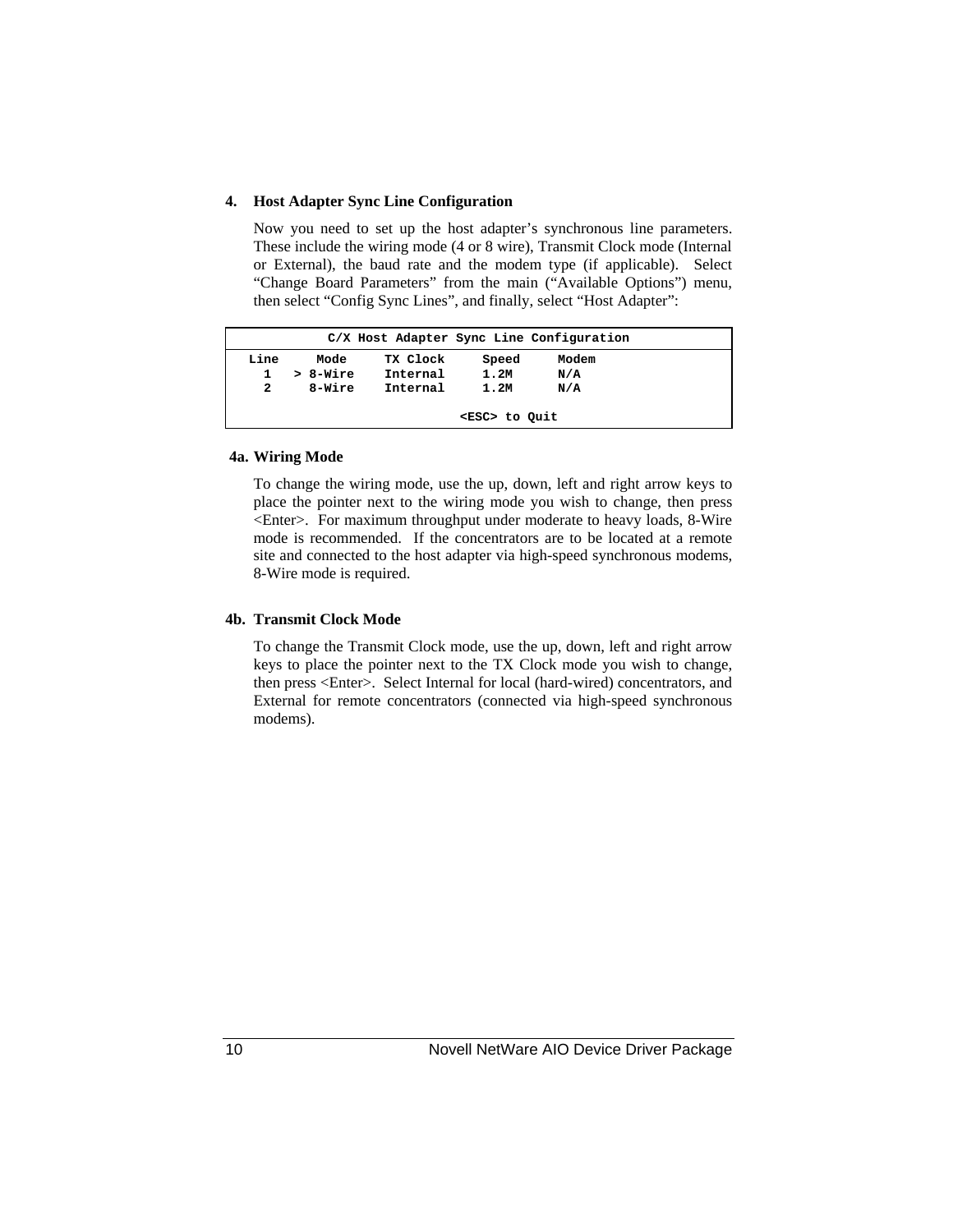#### **4c. Line Speed Selection**

Now choose the baud rate for the synchronous lines. Use the up, down, left and right arrow keys to place the pointer next to the Line Speed you wish to change, then press <Enter>. If you chose 8-Wire, Internal clocking above, the recommended Line Speed is 1.2 megabaud ("1.2M"). If you chose 4- Wire, Internal clocking, the maximum baud rate is 460K. If you are using high-speed synchronous modems to connect to remote concentrators, use the fastest baud rate supported by your modems.

| Select Line Speed |  |
|-------------------|--|
| 2400              |  |
| 4800              |  |
| 9600              |  |
| 19.2K             |  |
| 38.4K             |  |
| 57.6K             |  |
| 76.8K             |  |
| 115K              |  |
| 230K              |  |
| 460K              |  |
| 920K              |  |
| 1.2M              |  |

#### **4d. Modem Type**

To change the synchronous modem type, use the arrow keys to position the cursor next to the Modem Type you wish to change and press <Enter>. If the Transmit Clock mode is set to Internal (step 6b), then this field is automatically set to "N/A" and cannot be changed. Otherwise the choices are EIA-232 and EIA-422.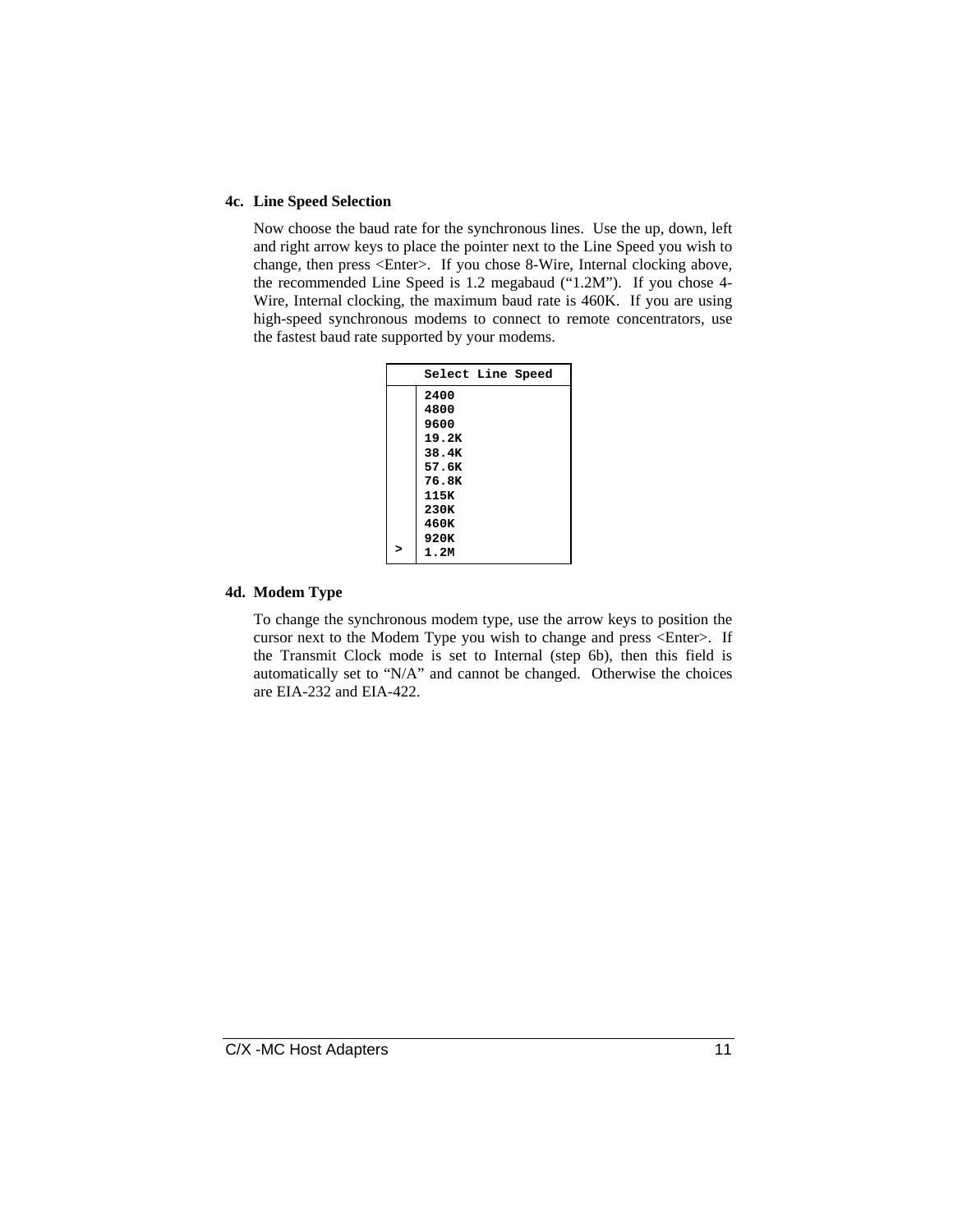#### **5. Concentrator Sync Line Configuration**

Next, you will be asked to set up the concentrator's sync line parameters (this will not affect the sync line parameters you set for the host adapter). You will see a screen similar to the following:

| C/X Concentrator Sync Line Configuration |              |        |          |                     |
|------------------------------------------|--------------|--------|----------|---------------------|
|                                          | Line         | Mode   | TX Clock | Speed               |
| Conc 1                                   | > 1          | 8-Wire | Internal | 1.2M                |
| Conc 2                                   | 1            | 8-Wire | Tnternal | 1.2M                |
| Conc 3                                   | 1            | 8-Wire | Internal | 1.2M                |
| Conc 4                                   | 1            | 8-Wire | Internal | 1.2M                |
| Conc 5                                   | 2            | 8-Wire | Tnternal | 1.2M                |
| Conc 6                                   | 2            | 8-Wire | Internal | 1.2M                |
| Conc 7                                   | $\mathbf{z}$ | 8-Wire | Internal | 1.2M                |
| Conc 8                                   | 2            | 8-Wire | Tnternal | 1.2M                |
|                                          |              |        |          |                     |
|                                          |              |        |          | <esc> to Quit</esc> |

Note that only the Line number and Speed can be changed, and that the speed of the last concentrator on each line will always reflect the host adapter's speed setting for that line.

#### **5a. Sync Line Selection**

By default, concentrators 1 through 4 will be placed on Line 1, and concentrators 5 through 8 will be placed on Line 2. To redistribute the concentrators, use the up, down, left and right arrow keys to move the pointer to the Line number of the concentrator you wish to change, and press <Enter>. Note that configuring any concentrator for Line 1 will automatically change all lower-numbered concentrators to Line 1, and setting any concentrator to Line 2 will automatically change all highernumbered concentrators to Line 2.

#### **5b. Line Speed Selection**

By default, all concentrators will be assigned the maximum line speed for their wiring mode (1.2 megabaud for 8-wire and 460K for 4-wire), except the last concentrator in the daisy chain, which will be set for the same line speed as the host adapter line to which the concentrators are attached. Under normal circumstances, this setting should not be changed (changing the line speed will degrade the performance of all concentrators connected to this host adapter synchronous line).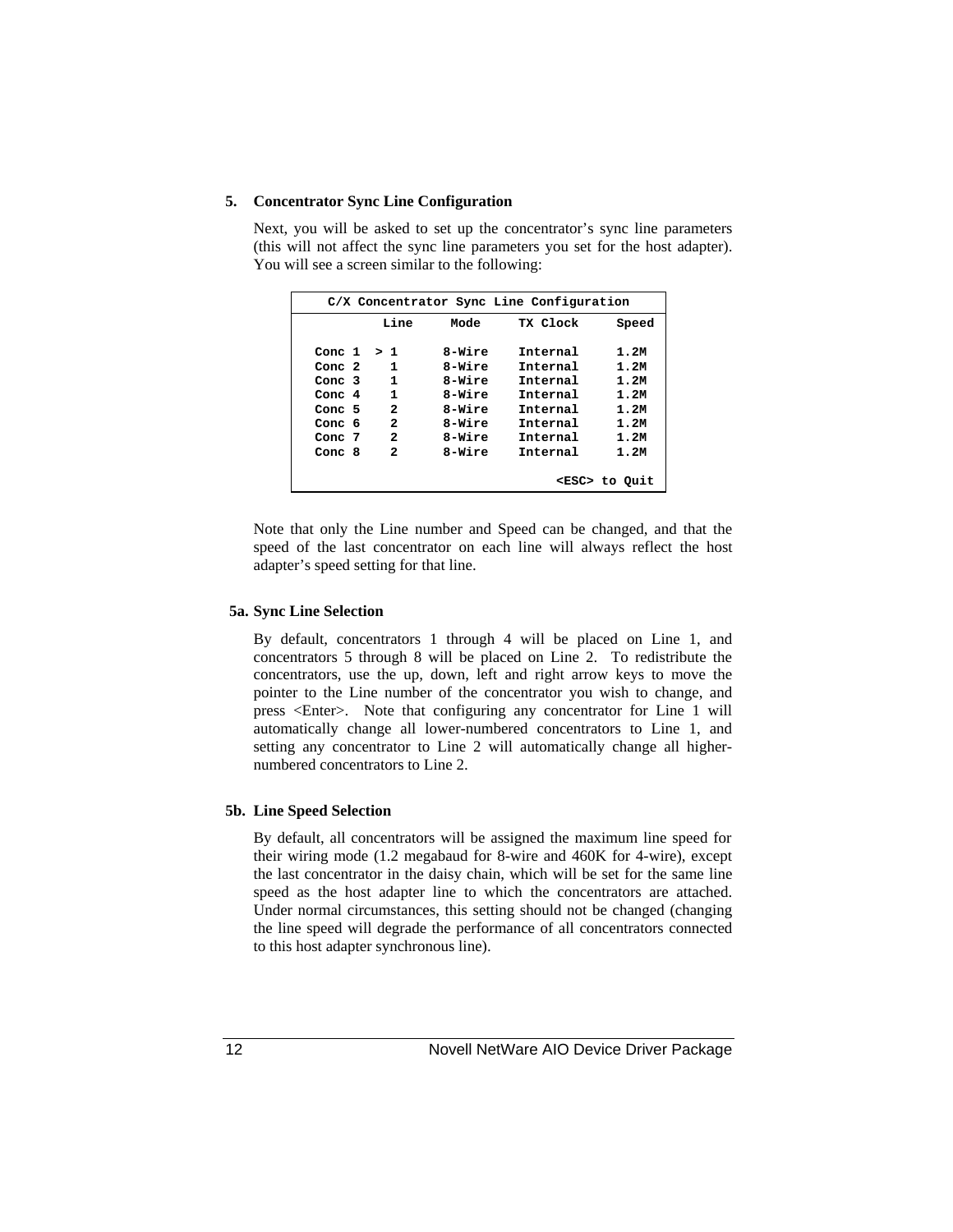#### **6. Changing the C/X Host Adapter's Name**

You will now be given the opportunity to change the name of the host adapter. By default, host adapters are named "DgMCX00" through "DgMCX03". Select "Change Board Parameters" from the main ("Available Options") menu, then select "Host Adapter Name" to get this screen:

| Change C/X Host Adapter Name           |
|----------------------------------------|
| Current Name : DGMCX00                 |
| Enter New Name:                        |
| <enter> to Accept Current Name</enter> |

To keep the default name, simply press <Enter>.

This completes the procedure for adding host adapters to the configuration.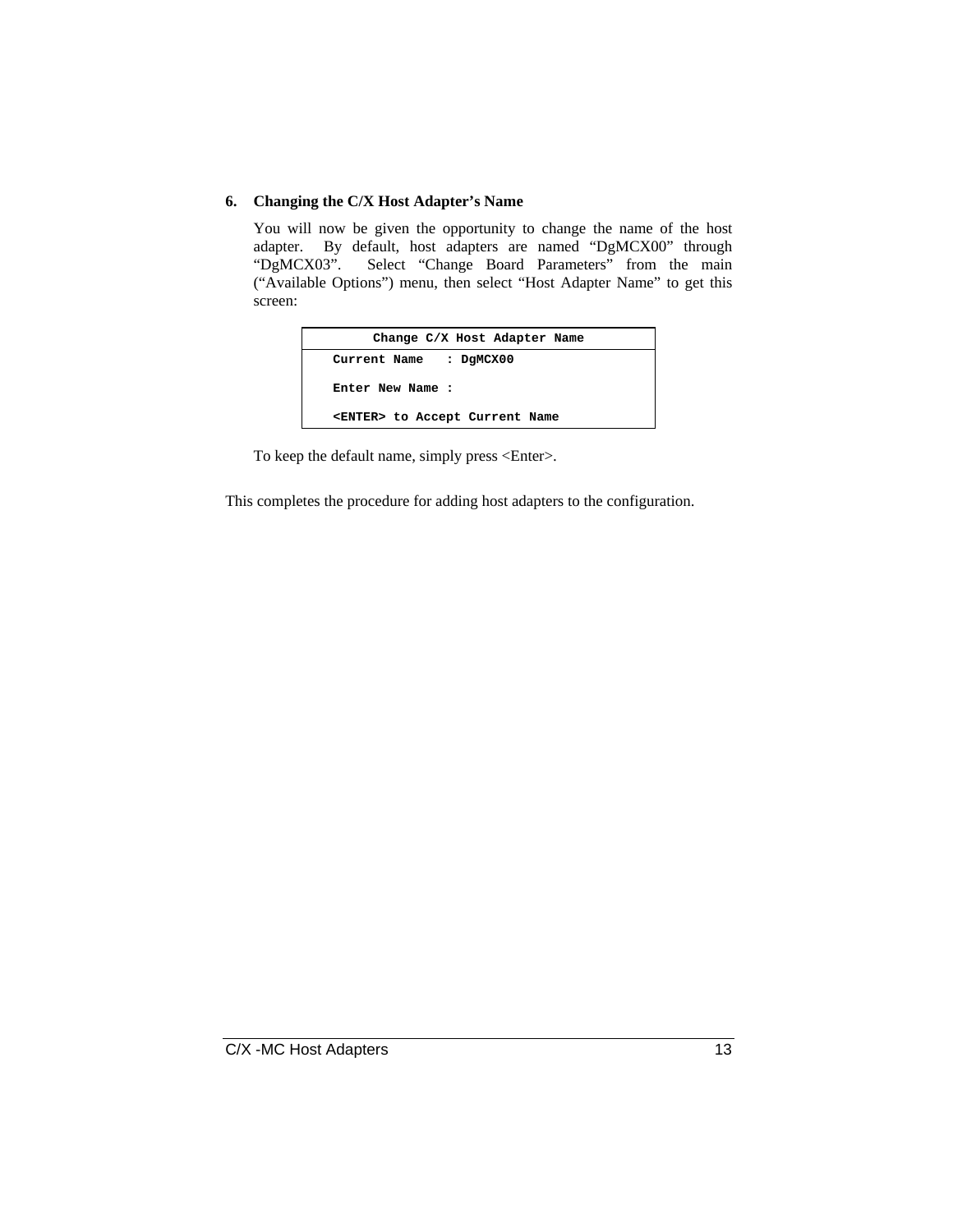### **Removing Boards**

To uninstall a board from a Micro Channel server, remove the board from the computer and run the configuration utility on your IBM reference diskette, then reload the Digi AIO driver configuration utility. The board you removed should no longer appear in the driver configuration box.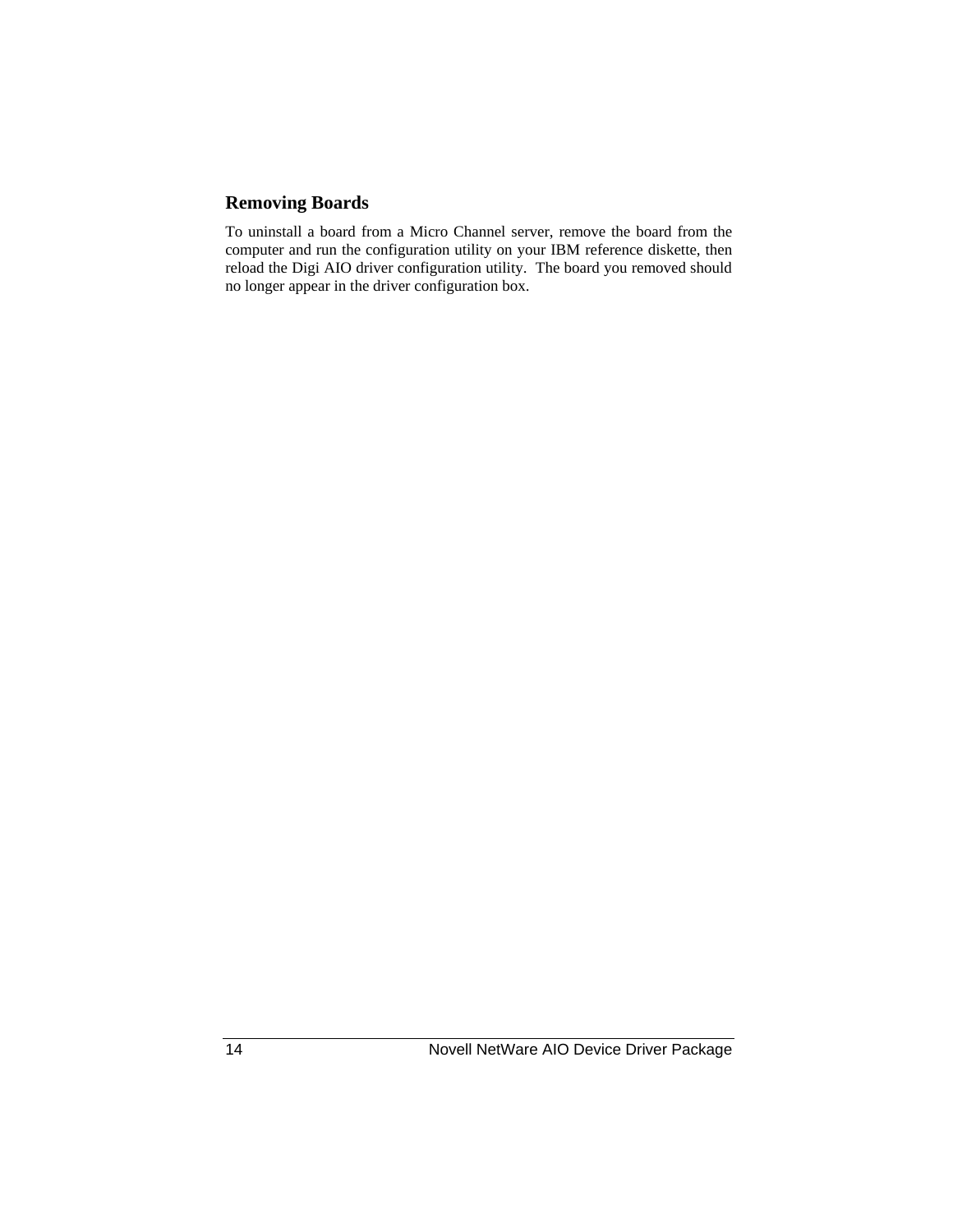#### **Enabling and Disabling the AltPin Feature**

This feature internally swaps the signals DCD (Data Carrier Detect) and DSR (Data Set Ready). This is useful for concentrator models that are equipped with RJ-45 modular jacks for the serial connections. The DCD signal is normally on pin 10 of the RJ-45 jack, which makes it inaccessible to 8-pin RJ-45 plugs.

When the AltPin feature is enabled, pin 2 of the 10-pin RJ-45 connector will be interpreted by the driver as the DCD signal. This corresponds to pin 1 of an 8 pin RJ-45 connector. Pin 10 then becomes DSR. Be sure that your cabling reflects this configuration.

To configure the AIO driver to use the alternate pin assignments, select "Set AltPin Option" from the main ("Available Options") menu, then select the board from the Driver Configuration box:

| Digi Driver Configuration |           |          |        |      |          |
|---------------------------|-----------|----------|--------|------|----------|
| Brd Type                  | I/O Addr  | Mem Addr | #Concs | Brd# | Brd Name |
| MC                        | Port 108h | 0D8000h  | 8      | 0    | DgMCX00  |
| MC                        | Port 118h | 0D8000h  | 8      |      | DgMCX01  |
| MC                        | Port 208h | 0D8000h  | 8      | 2    | DqMCX02  |
| MC                        | Port 218h | 0D8000h  | 8      | 3    | DgMCX03  |

Now you will be shown a list of the concentrators attached to that host adapter. Choose the concentrator you wish to configure for AltPin by positioning the pointer and press <Enter>.

| Select C/X Concentrator for AltPin Configuration |  |      |        |          |                     |
|--------------------------------------------------|--|------|--------|----------|---------------------|
|                                                  |  | Line | Mode   | TX Clock | Speed               |
| Conc 1<br>>                                      |  | 1    | 8-Wire | Internal | 1.2M                |
| Conc 2                                           |  | 1    | 8-Wire | Internal | 1.2M                |
| Conc 3                                           |  | 1    | 8-Wire | Internal | 1.2M                |
| Conc 4                                           |  | 1    | 8-Wire | Internal | 1.2M                |
| Conc 5                                           |  | 2    | 8-Wire | Internal | 1.2M                |
| Conc 6                                           |  | 2    | 8-Wire | Internal | 1.2M                |
| Conc 7                                           |  | 2    | 8-Wire | Internal | 1.2M                |
| Conc $8$                                         |  | 2    | 8-Wire | Internal | 1.2M                |
|                                                  |  |      |        |          |                     |
|                                                  |  |      |        |          | <esc> to Quit</esc> |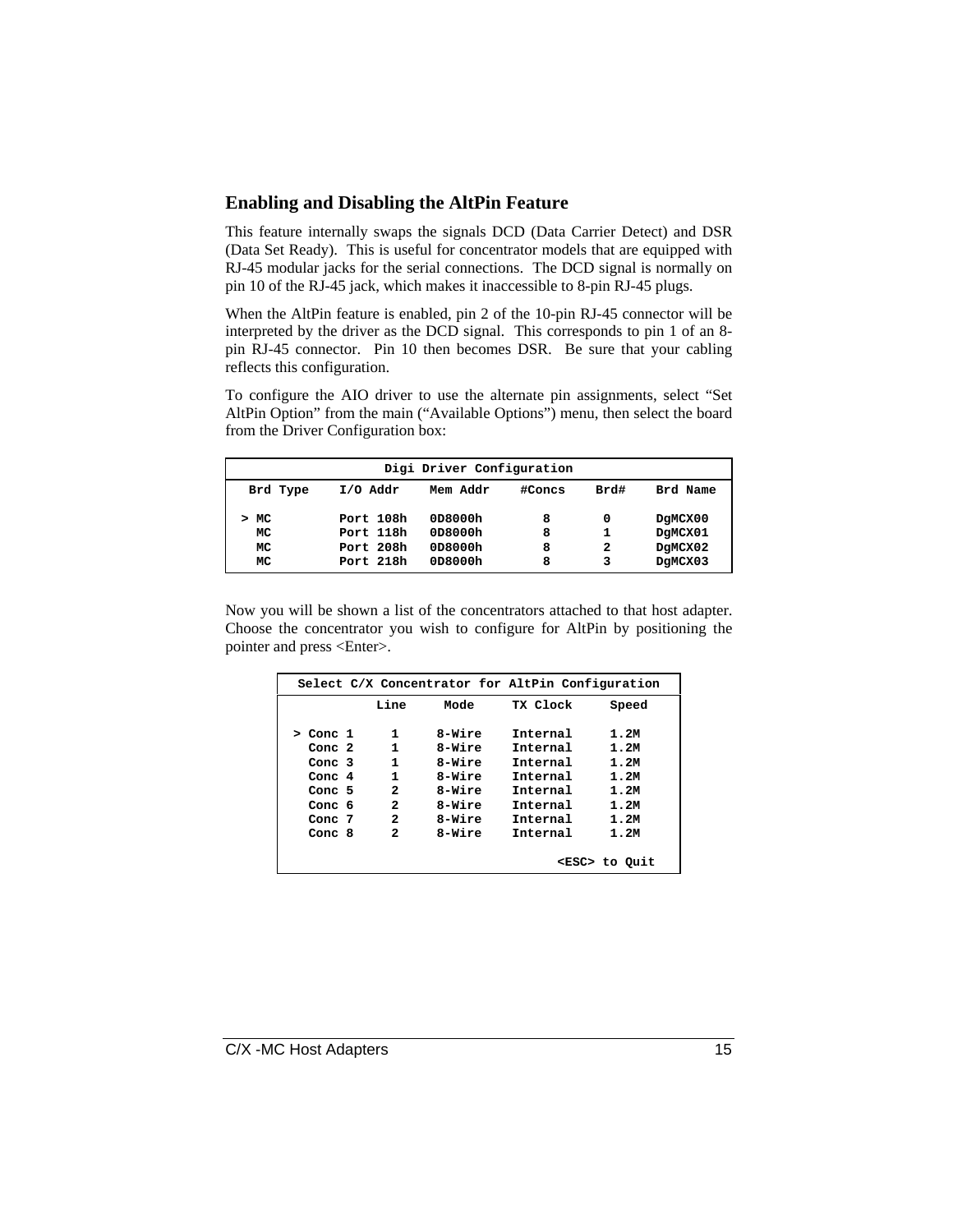You will now see a list of the ports on the selected concentrator, and their AltPin status. Use the up, down, left and right arrow keys to position the pointer by the port you wish to change. Press <Enter> to toggle the AltPin status of the selected port.

| Port AltPin Status |                                                          |  |                    |  |  |  |                    |
|--------------------|----------------------------------------------------------|--|--------------------|--|--|--|--------------------|
|                    | Host Adapter 0 Concentrator 1                            |  |                    |  |  |  |                    |
|                    |                                                          |  |                    |  |  |  |                    |
|                    |                                                          |  | > Port 1 : Enabled |  |  |  | Port 2: Disabled   |
|                    |                                                          |  | Port 3 : Disabled  |  |  |  | Port 4 : Disabled  |
|                    |                                                          |  | Port 5 : Disabled  |  |  |  | Port 6 : Disabled  |
|                    |                                                          |  | Port 7 : Disabled  |  |  |  | Port 8 : Disabled  |
|                    |                                                          |  | Port 9 : Disabled  |  |  |  | Port 10 : Disabled |
|                    |                                                          |  | Port 11 : Disabled |  |  |  | Port 12 : Disabled |
|                    |                                                          |  | Port 13 : Disabled |  |  |  | Port 14 : Disabled |
|                    |                                                          |  | Port 15 : Disabled |  |  |  | Port 16 : Disabled |
|                    |                                                          |  |                    |  |  |  |                    |
|                    | <enter> to toggle Status<br/><esc> to Quit</esc></enter> |  |                    |  |  |  |                    |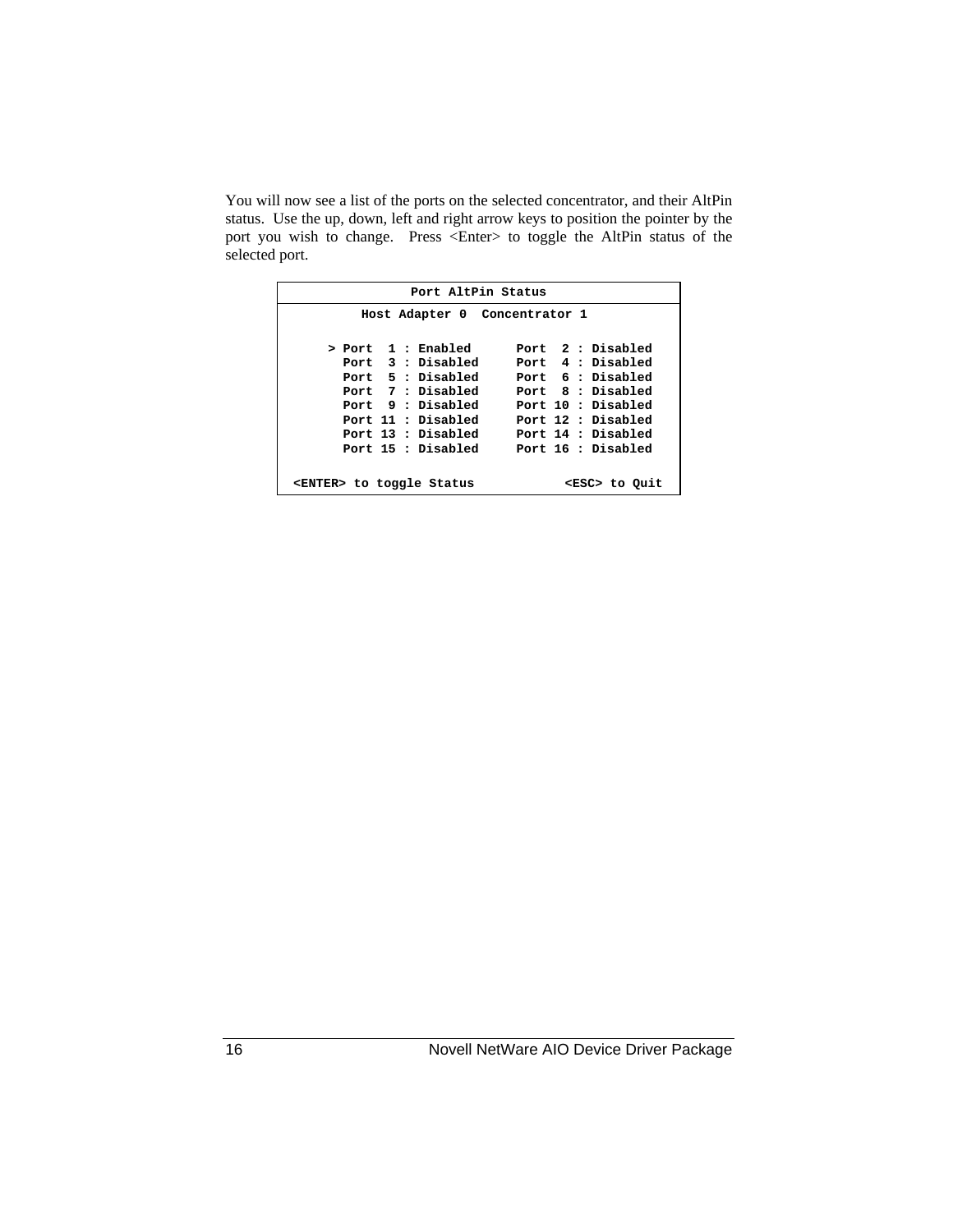#### **Selecting the AIO Version**

The AIO driver needs to be configured to specify what method is to be used for numbering boards. In AIO versions 1.02 and earlier, board numbers were assigned sequentially in the order in which the boards were added to the configuration (in Micro Channel servers, this is the order in which they appeared in the POS). In versions 1.03 and later, the board numbers are dependent upon the I/O port addresses (Port  $108 =$  Board 0, Port  $118 =$  Board 1, etc.), and therefore may not appear in sequential order in the Driver Configuration box.

The Digi AIO driver may be configured to use either numbering style. From the main ("Available Options") menu, select "Set AIO Version". You will see the following menu:

| AIO Version: V1.02                   |
|--------------------------------------|
| V1.02 and earlier<br>V1.03 and later |
|                                      |

Move the pointer to the appropriate line and press <Enter>.



It is recommended that you choose the  $1<sup>st</sup>$  option, V1.02 and earlier, so the boards are numbered sequentially.



This parameter does not specify to the version of AIO that you are running. It specifies the style of port numbering to be used.

#### **Saving the Configuration**

Once all parameters have been set as desired, select "Exit" from the main ("Available Options") menu. When asked if you want to save the configuration, answer "Y" to save the changes, or "N" to leave the driver unchanged.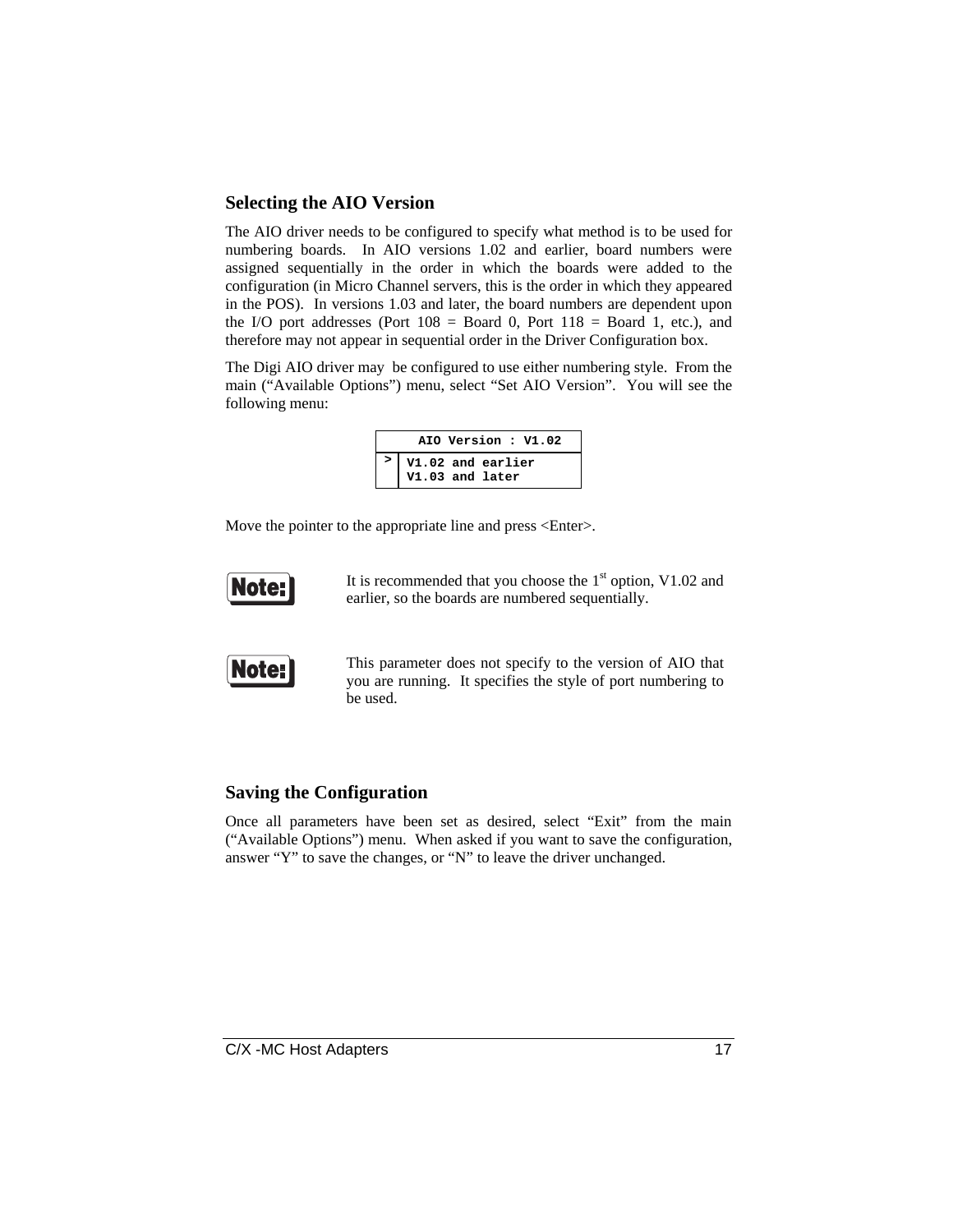### **Loading the AIO Driver**

To load the configured AIO driver, enter the following command on the server's console:

#### **load aiodgmcx**

Upon successfully loading the driver, the following banner message (or similar) will appear:

**NetWare AIO Digi C/X - MC Driver Version 1.00 Feb 7, 1997 Copyright 1997, Digi International Inc. All rights reserved. Board 0 : Port 208, Mem D0000 - Initialized successfully.**

The driver is now ready for use.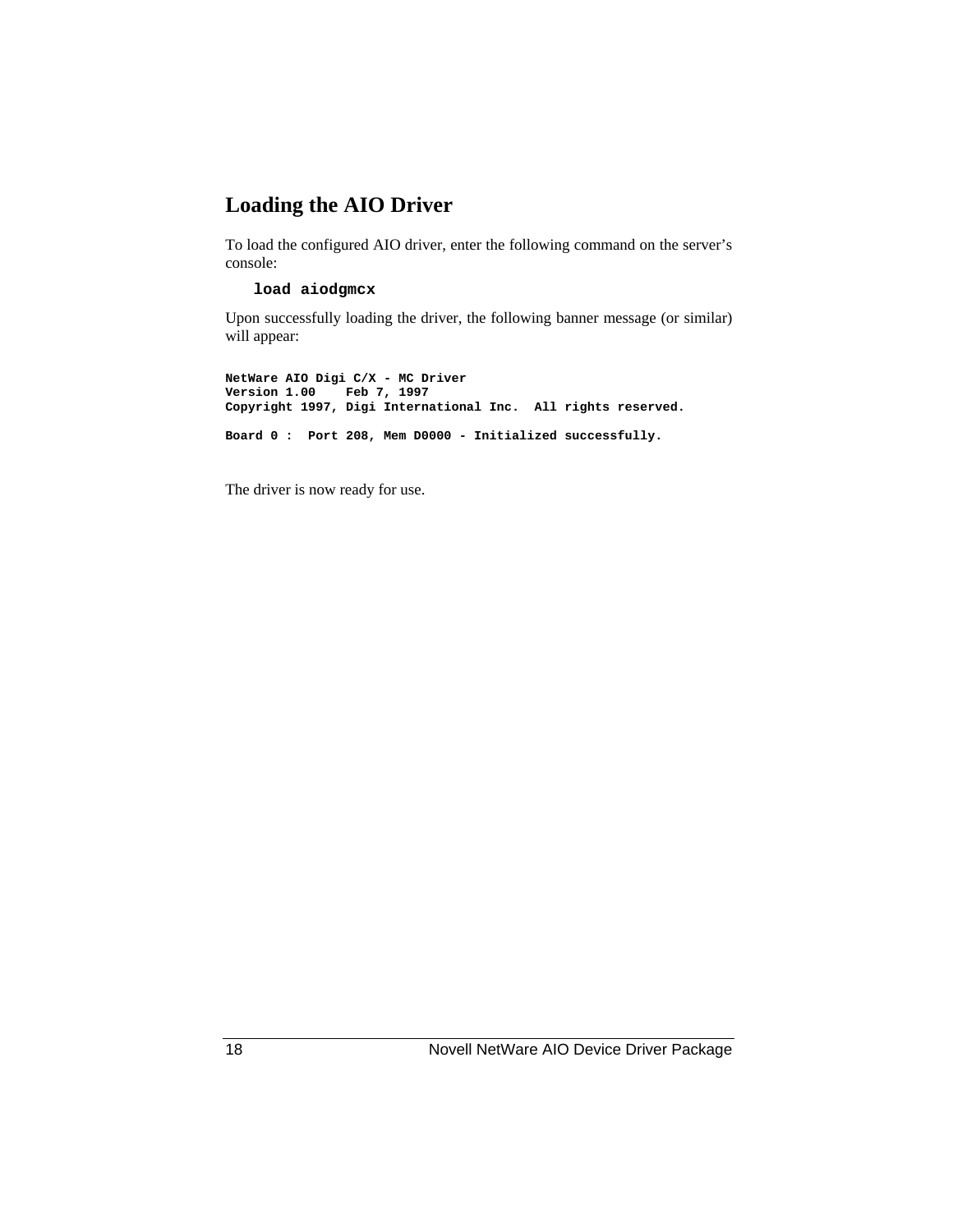### **Changing the AIO Driver's Configuration**

To reconfigure the AIO driver, enter the following command on the server's console:

#### **load aiocmcfg**

You will be shown the current configuration, and the "Available Options" menu. Make the desired changes and save the new configuration.

If you wish to reset the configuration to default values, delete the data file **DGCXDATA.CFG** from the **SYS:SYSTEM** directory.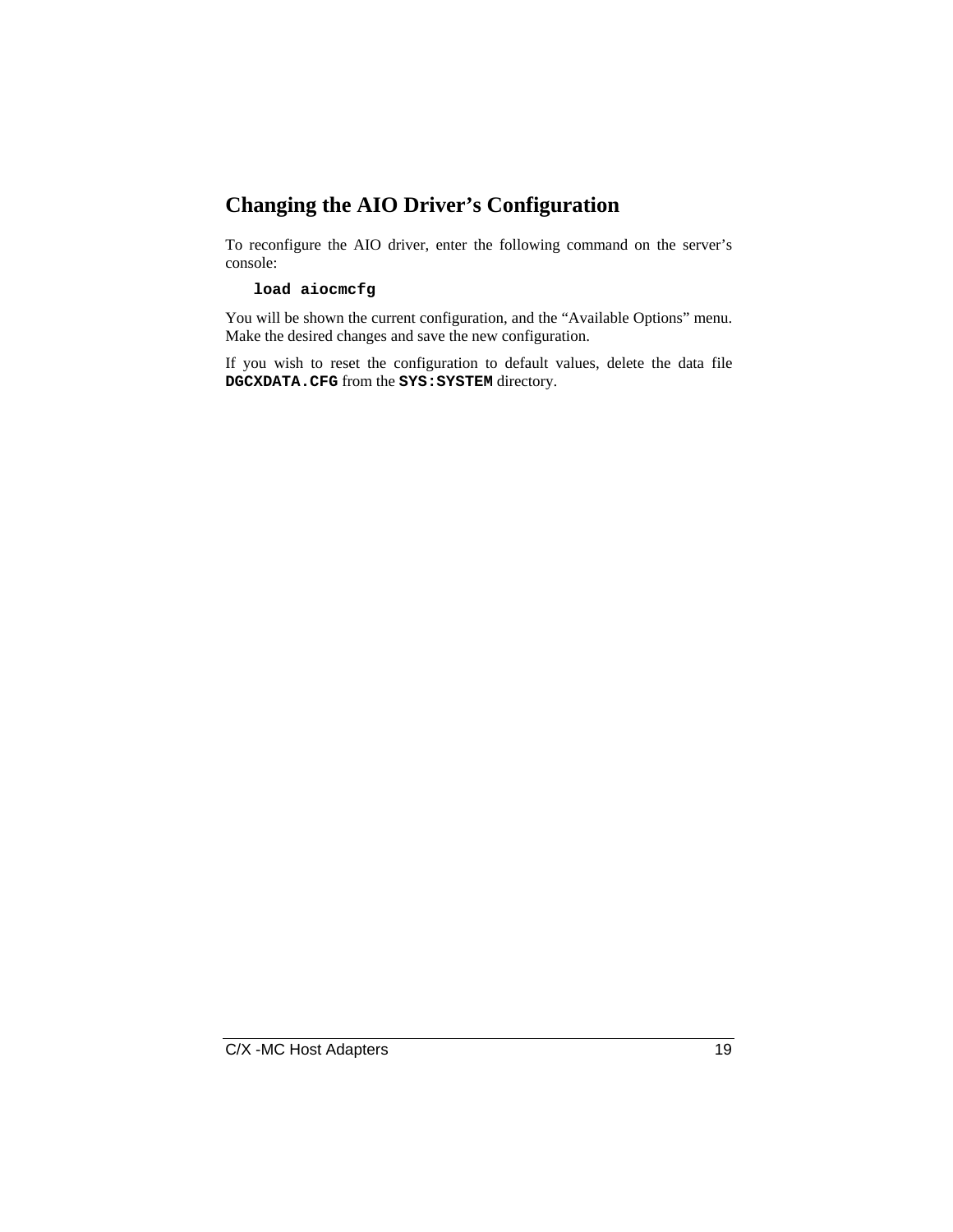### **Error Messages**

If there is a problem with the installation, one or more of the following error messages may appear after you load the driver.

#### **\*Error: Driver Already Loaded.**

This message will appear if the driver is presently loaded. To reload the driver, unload the present memory copy of the driver by entering **unload aiodgmcx** at the server console. Then you may reload the driver.

**\*Error: This is not a Micro Channel system. Use AIODGCX.NLM.**

This message indicates that this Micro Channel driver is being loaded on a system that is not a Micro Channel system. The **AIODGCX.NLM** driver should be used.

#### **\*Error: Driver Configured for 0 Boards. Configure Driver with AIOCMCFG.NLM.**

This message indicates that the driver is configured for 0 boards. You must **load aiocmcfg** to configure the driver to support at least one board.

```
*Error: AllocateIOResourceTag failed.
```
- **\*Error: Allocate Resource Tag failed.**
- **\*Error: AllocateAESResourceTag failed.**
- **\*Error: Allocation of PortConfig memory failed. \*Error: Allocation of PortStats memory failed.**

These messages indicate that the driver encountered difficulties while trying to obtain resources from AIO. This usually indicates that the system is out of resources. Unload any unnecessary NLMs and reload the driver.

#### **\*Error: AIORegisterDriver failed (code=xx).**

This message indicates that another driver has already registered the C/X hardware type (possibly illegally). Unload other AIO drivers and reload the C/X AIO driver.

**Board 0 : Port 208, Mem D0000 - Hardware Reset fails.**

This message indicates that the driver could not place the board into a reset state. This is most likely the result of an I/O port address conflict or a faulty board. Be sure that there are no other I/O ports in your system at the indicated I/O port address.

- **Board 0 : Port 208, Mem D0000 AIORegisterBoard failed (code=xx).** This message indicates that an error occurred while trying to register the board with AIO. This failure is usually the result of no system resources, or a duplicate board number. Check the driver configuration for duplicate board numbers. If none exist, unload unnecessary NLMs to free system resources.
- **Board 0 : Port 208, Mem D0000 Failed Hardware Registration.** This message indicates that an error occurred while trying to register the

board's specific hardware addresses with AIO.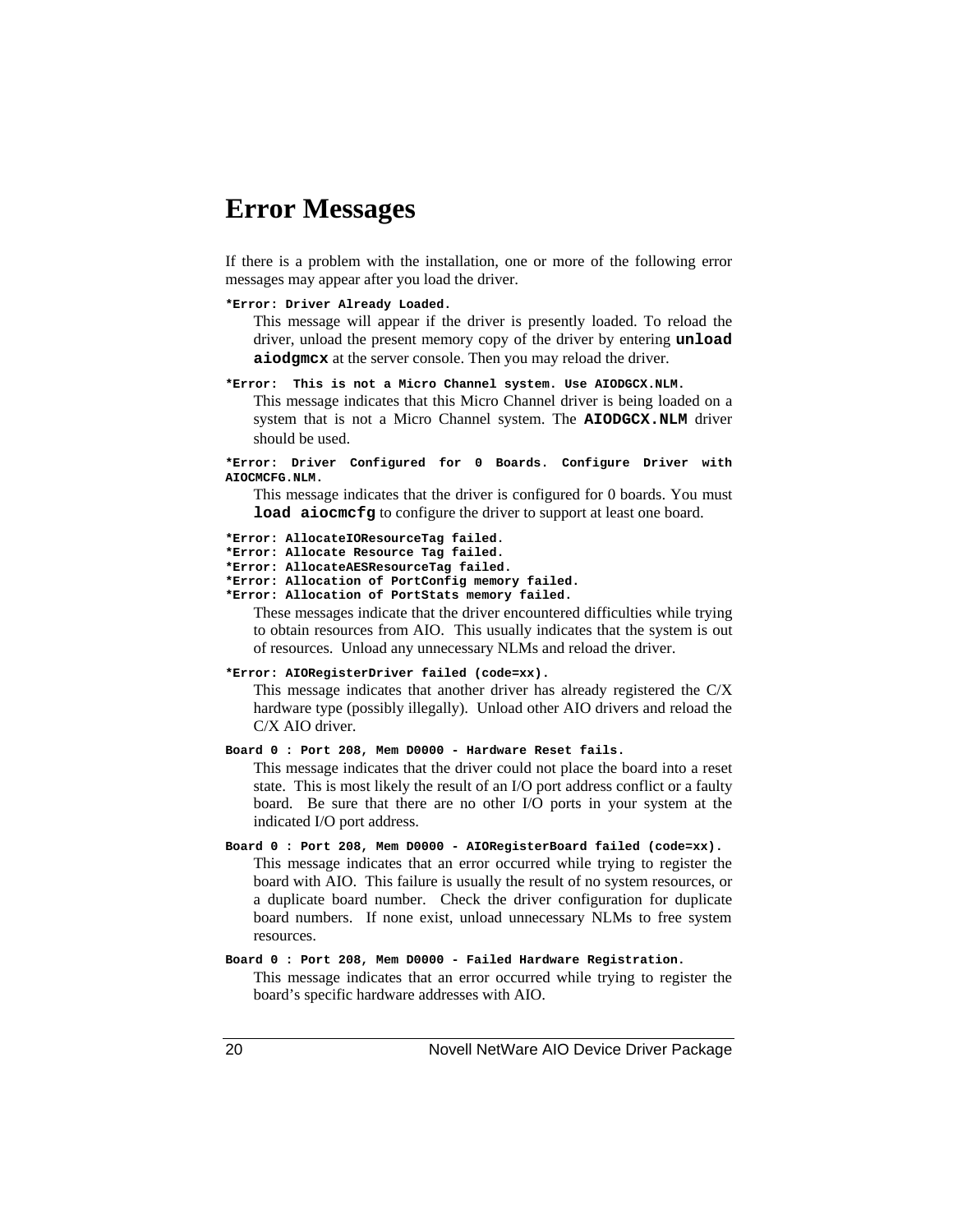The following error messages are usually the result of memory and/or I/O address conflicts with other devices within your system. Insure that no such conflicts exist. If errors persist, your board may be defective.

- **Board 0 : Port 208, Mem D0000 Memory not found error x.** This message indicates that the driver could not find the board's memory. x indicates the number of memory errors found in a 256 byte block.
- **Board 0 : Port 208, Mem D0000 Memory error x.** This message indicates that the driver has found the board's memory, but it appears to be faulty. x indicates the number of errors found in a 256 byte block.
- **Board 0 : Port 208, Mem D0000 Memory fails disable x.** This message indicates that the board's memory could not be disabled.
- **Board 0 : Port 208, Mem D0000 BIOS fails initialization.** This message indicates that the board's on-board BIOS did not initialize properly.
- **Board 0 : Port 208, Mem D0000 NMI Fails during FEPOS execution.** This message indicates a failure during transfer of the on-board operating system code.
- **Board 0 : Port 208, Mem D0000 FEPOS Fails Initialization.** This message indicates that the on-board operating system did not initialize successfully.
- **Board 0 : Port 208, Mem D0000 Command <x> failure during Initialization.**

This message indicates that the on-board operating system encountered a failure during initialization of the asynchronous channels.

- **Board 0 : Port 208, Mem D0000 Memory Fails Window Test.**
	- This message indicates that the board fails to window it's memory pages correctly.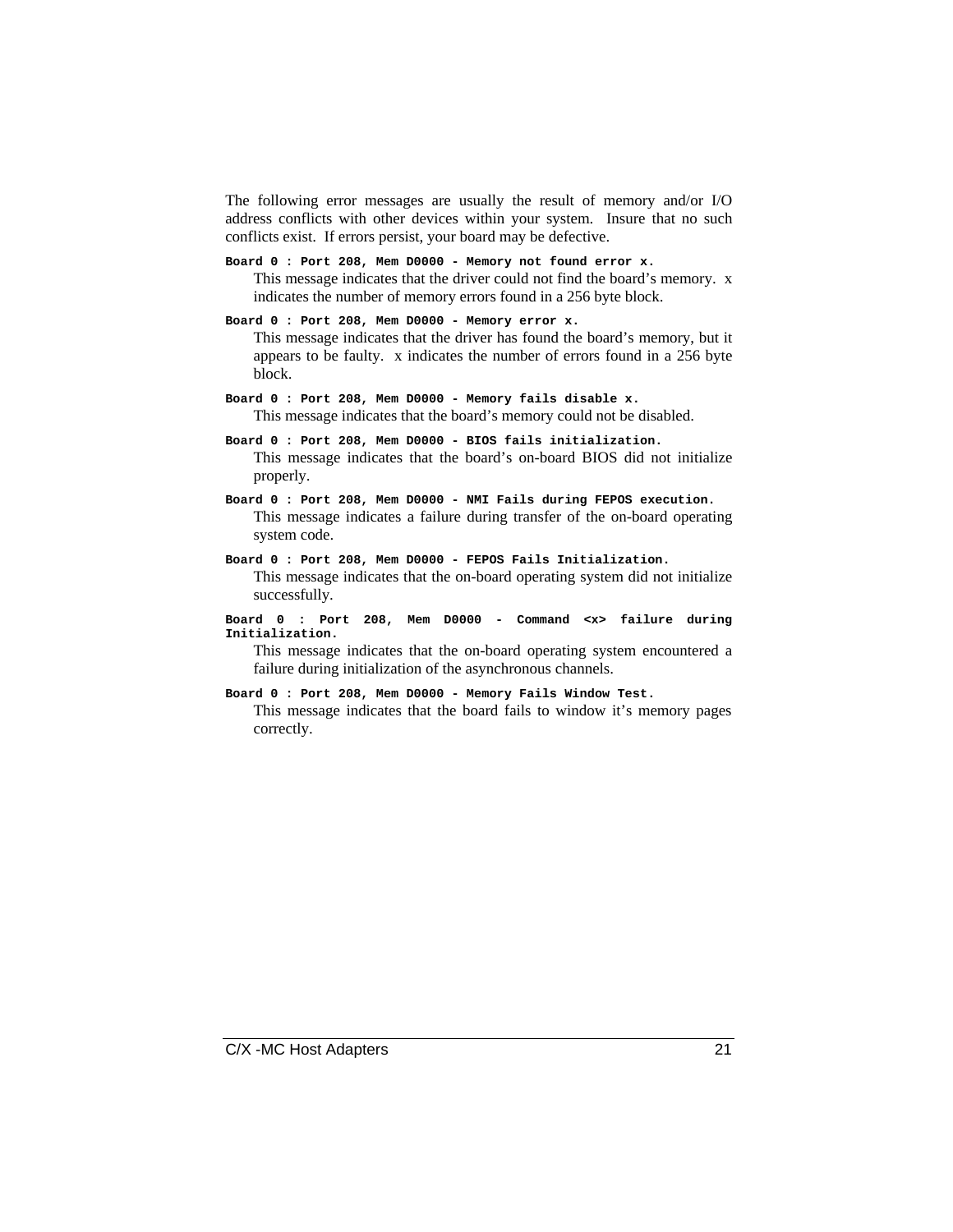# **Overview**

Digi's support for Novell compatible asynchronous applications is provided through a universal driver conforming to the "AIO" (Asynchronous Input/Output) specification. Use the AIO driver when Digi hardware is being installed in the file server (or machine with run-time NetWare). When Digi hardware is installed in a machine other than the server, use the specific driver for that application.

AIO drivers are loaded on the file server from the system console (or **RCONSOLE**) command line or the **AUTOEXEC.NCF** file. Installation is performed by copying the driver files **AIODGMEP.NLM**, **AIODGMEP.ADI**, **AIODGMEM.NLM**, **AIOEPCDT.NLM**, **AIOEMCFG.NLM**, **DGEPCXF.BIN**, **DGEPCXPF.BIN**, **DGEPCXB.BIN**, **DGEPCXBF.BIN**, **DGSER.NLM**, **DGT1CFG.NLM** and **FEPMNGR.NLM** from the distribution diskette to the system directory of the file server.

# **Compatibility**

This AIO driver supports the Micro Channel version of the Digi EPC/X system.

The driver will support up to four Digi EPC/X host adapters—however, your server may be limited to two boards due to conflicts with the network adapter card and hard disk controller.

Concentrators may be connected locally (direct wiring), or remotely (via highspeed synchronous modems). This driver supports one modem pair per synchronous line, and the modems must be installed between the host adapter and the first concentrator (i.e. local and remote concentrators may not be combined on a single synchronous line).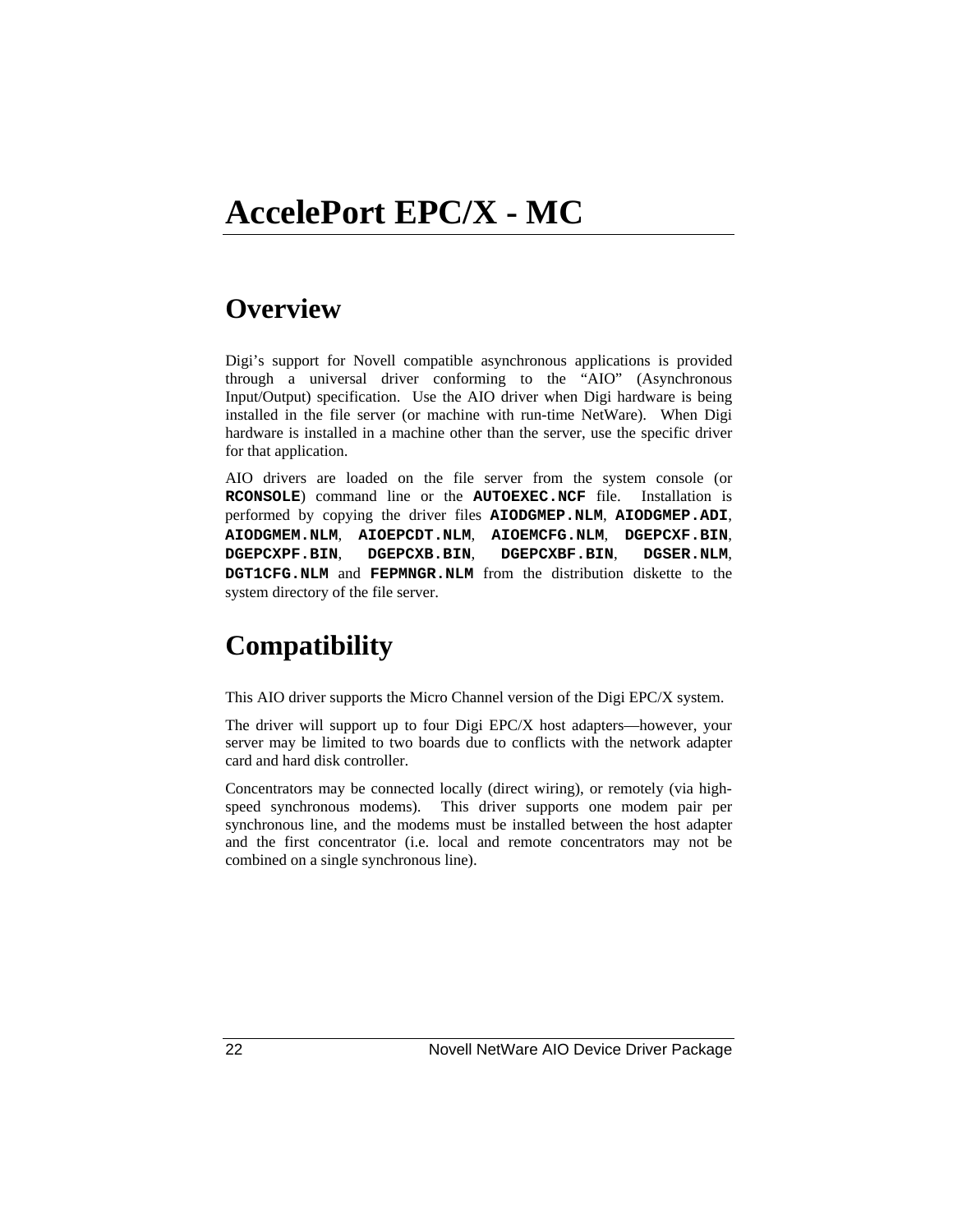### **Installation and Configuration**

### **Copying the Files**

To install the Digi AIO driver, simply copy the relevant files to your file server. The Digi AIO files should be copied to the system directory of the file server, typically called **F:\SYSTEM**. Copy the files from a workstation to the file server with the commands:

```
COPY A:\MEPC\AIODGMEP.NLM F:\SYSTEM
COPY A:\MEPC\AIODGMEP.ADI F:\SYSTEM\AIO
COPY A:\MEPC\AIOEMCFG.NLM F:\SYSTEM
COPY A:\MEPC\AIODGMEM.NLM F:\SYSTEM
COPY A:\MEPC\AIOEPCDT.NLM F:\SYSTEM
COPY A:\MEPC\DGEPCXF.BIN F:\SYSTEM
COPY A:\MEPC\DGEPCXPF.BIN F:\SYSTEM
COPY A:\MEPC\DGEPCXB.BIN F:\SYSTEM
COPY A:\MEPC\DGEPCXBF.BIN F:\SYSTEM
COPY A:\MEPC\DGSER.NLM F:\SYSTEM
COPY A:\MEPC\DGT1CFG.NLM F:\SYSTEM
COPY A:\MEPC\FEPMNGR.NLM F:\SYSTEM
```
### **Configuring the AIO Driver**

Before the AIO driver can be loaded for the first time, it must be configured to match the Digi EPC/X System hardware you have installed in your server. The configuration program, **AIOEMCFG.NLM**, creates a data file in **SYS:SYSTEM** called **DGEPCX.CFG**. **AIOEPCDT.NLM** reads this file at driver load and returns the configuration to the **AIODGMEP.NLM** driver. The new configuration can be changed by re-running the configuration utility or by deleting the data file **DGEPCX.CFG** from the **SYS:SYSTEM** directory. Note that this will clear out the configuration.

When updating to future releases of this driver, the **DGEPCX.CFG** file will still contain your configuration. To reset this configuration, simply delete the data file **DGEPCX.CFG** from the **SYS:SYSTEM** directory.

To configure the AIO driver, enter the following command from the server:

#### **load aioemcfg**

You will see the banner for the configuration utility:

Digi EPC/X - MC AIO Driver Configuration Utility **V** 1.00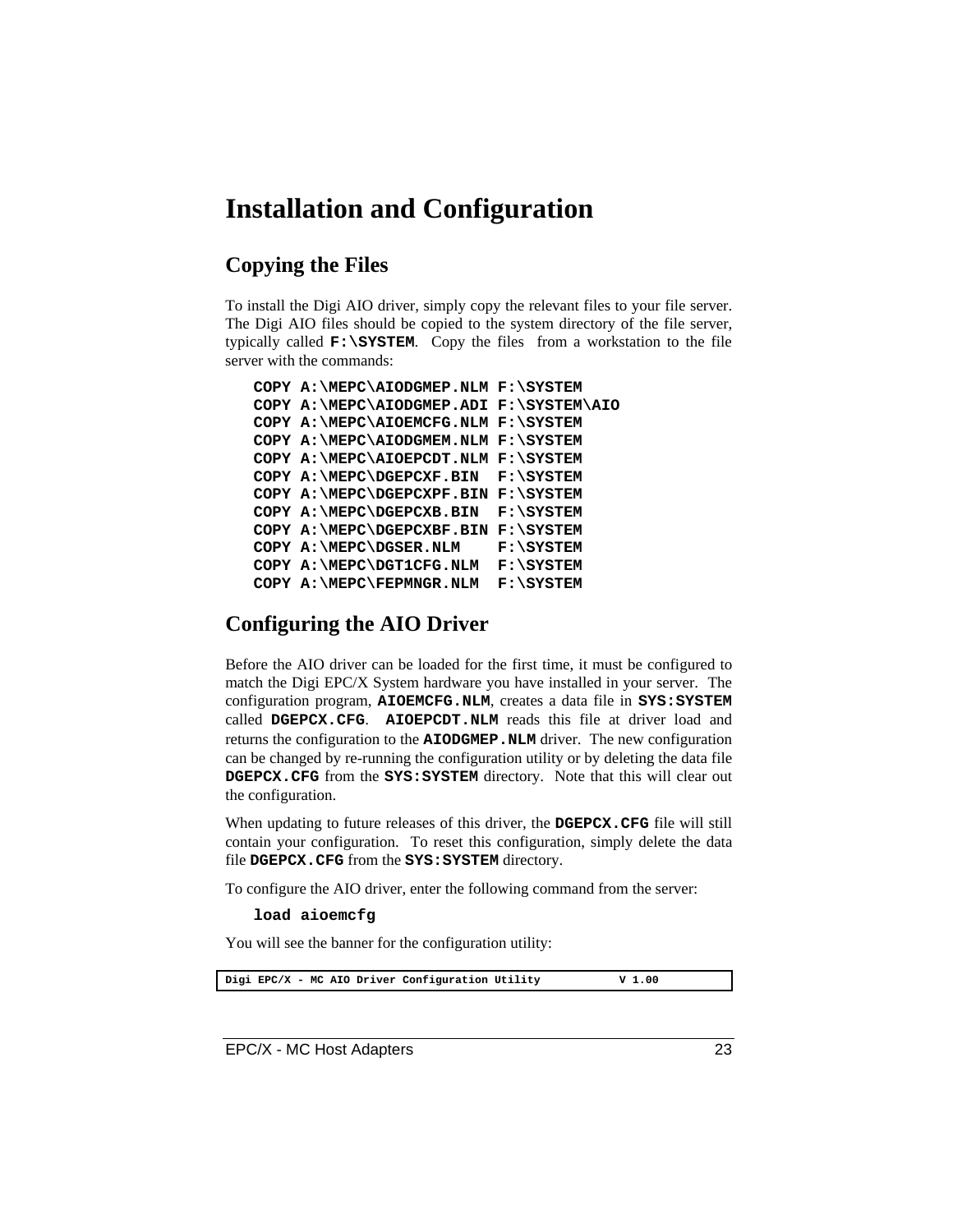Below the banner, the current driver configuration will be displayed. Because Micro Channel servers read board configuration information directly from the POS, the configuration fields will already be filled in. The number of concentrators will be automatically set to a default value of 1, and the board name will be set to "DgMEPC0" (if multiple host adapters are present, they will be named "DgMEPC1", "DgMEPC2" and "DgMEPC3"):

|          |           | Digi EPC/X - MC Driver Configuration |        |      |          |
|----------|-----------|--------------------------------------|--------|------|----------|
| Brd Type | I/O Addr  | Mem Addr                             | #Concs | Brd# | Brd Name |
| МC       | Port 108h | 0D8000h                              |        |      | DgMEPC0  |

Below the configuration display a box will appear listing the available configuration options:

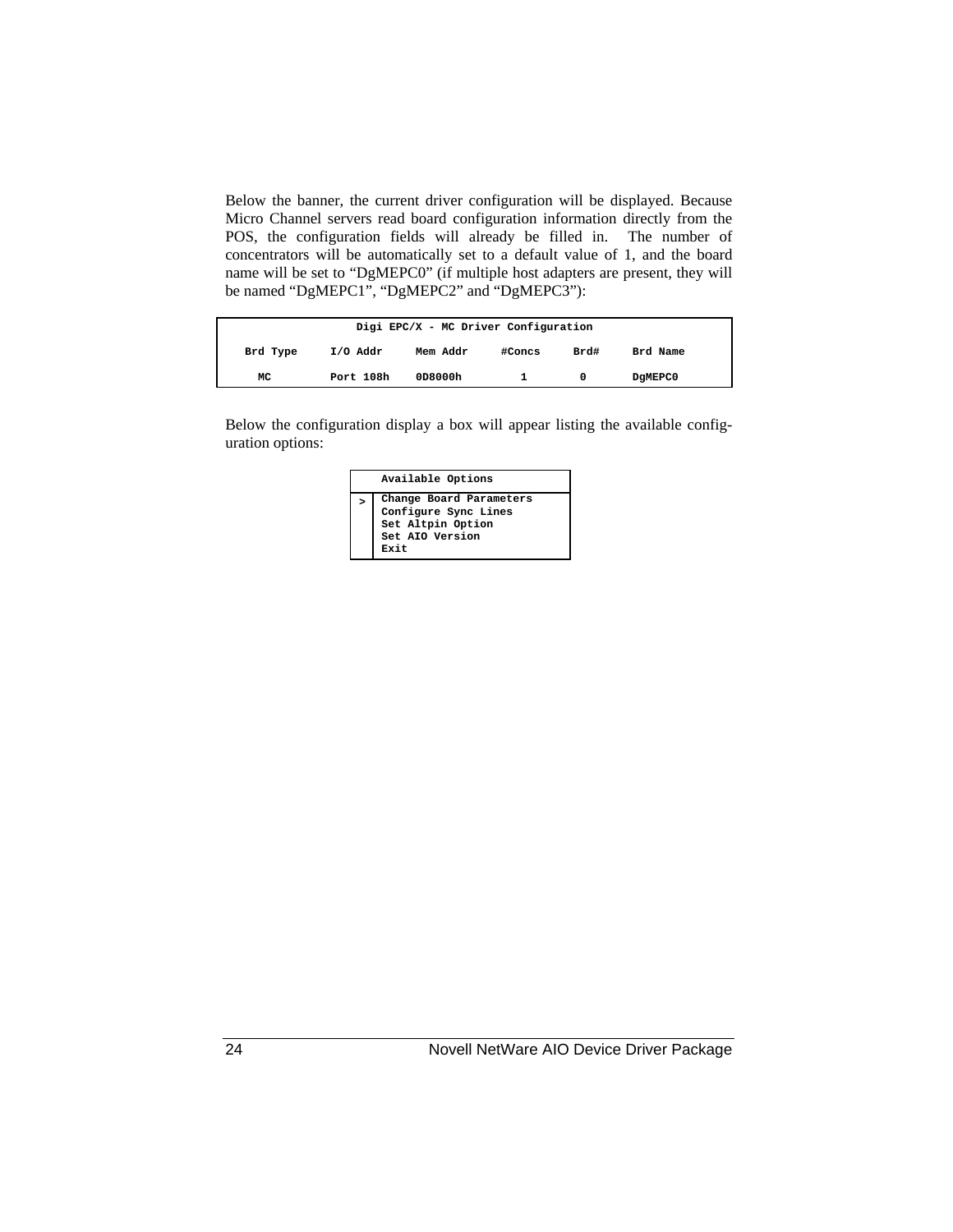#### **Adding Boards**

**1.** To add a Micro Channel host adapter to the configuration, simply install the board (follow the procedure in the *Installation Guide* for the Micro Channel host adapter) and run the Automatic Configuration program on the IBM reference diskette.

#### **2. Host Adapter Sync Line Configuration**

Now you need to set up the host adapter's synchronous line parameters. These include the wiring mode (4 or 8 wire), Transmit Clock mode (Internal or External) and the baud rate. From the main ("Available Options") menu, select "Configure Sync Lines" to see the following:

|                |          |          |                     |       | EPC/X - MC Host Adapter Sync Line Configuration |  |
|----------------|----------|----------|---------------------|-------|-------------------------------------------------|--|
| Line           | Mode     | TX Clock | Speed               | Modem | Concentrators                                   |  |
| 1.             | > 8-Wire | Internal | 10.0M               | N/A   |                                                 |  |
| $\overline{2}$ | 8-Wire   | Internal | 10.0M               | N/A   |                                                 |  |
|                |          |          | <esc> to Quit</esc> |       |                                                 |  |

#### **2a. Wiring Mode**

To change the wiring mode, use the arrow keys to place the pointer next to the wiring mode you wish to change, then press <Enter>. For maximum throughput under moderate to heavy loads, 8-Wire mode is recommended. If the concentrators are to be located at a remote site and connected to the host adapter via high-speed synchronous modems, 8-Wire mode is required.

#### **2b. Transmit Clock Mode**

To change the Transmit Clock mode, use the arrow keys to place the pointer next to the TX Clock mode you wish to change, then press <Enter>. Select Internal for local (hard-wired) concentrators, and External for remote concentrators (connected via high-speed synchronous modems).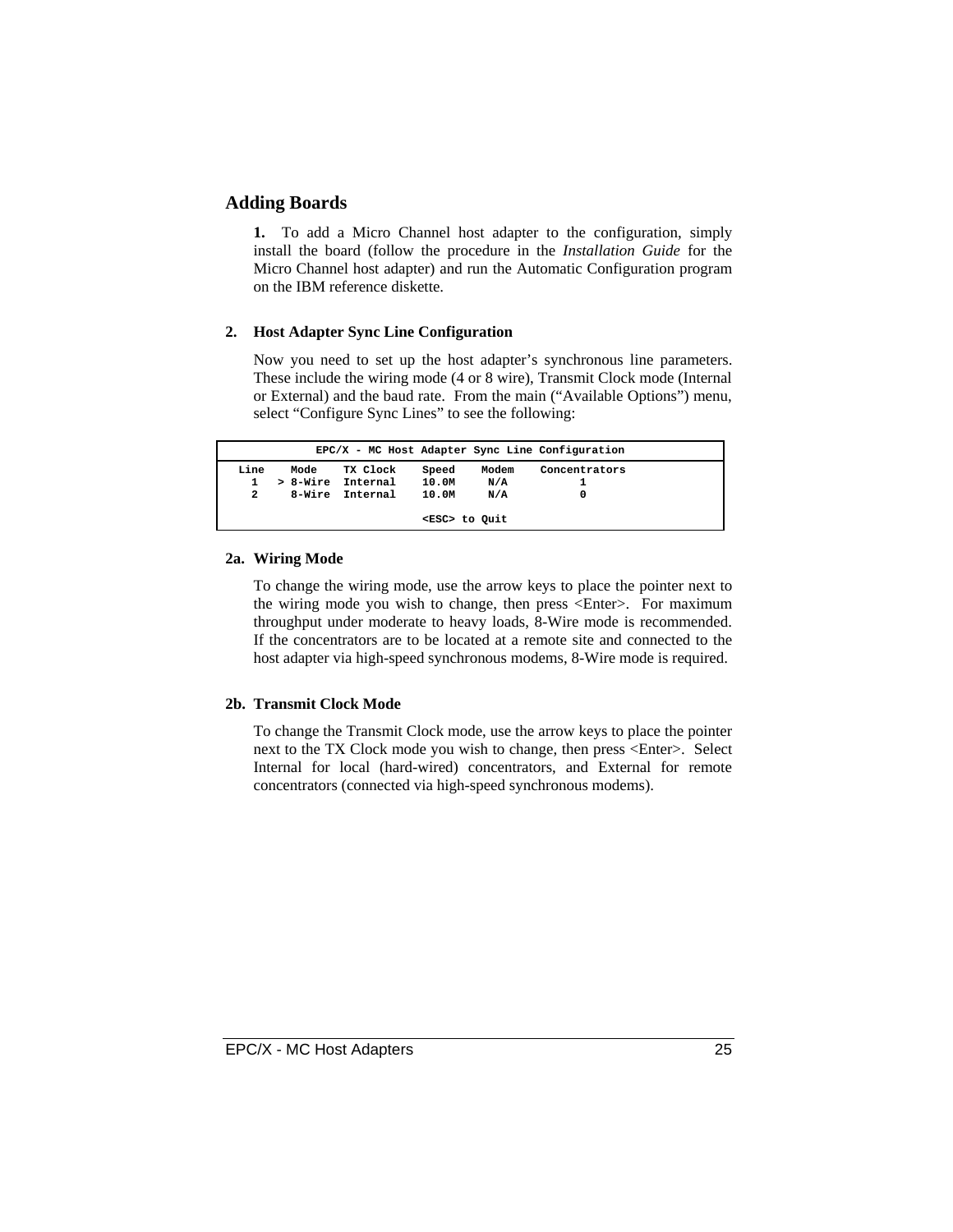#### **2c. Line Speed Selection**

Now choose the baud rate for the synchronous lines. Use the arrow keys to place the pointer next to the Line Speed you wish to change, then press <Enter>. If you chose 8-Wire, Internal clocking above, and *all* concentrators on the line are EPC/CON-16 concentrators, the recommended Line Speed is 10.0 megabaud ("10.0M"). If you chose 4-Wire, Internal clocking, the maximum baud rate is 460K. If you are using high-speed synchronous modems to connect to remote concentrators, use the fastest baud rate supported by your modems. *If you have any C/CON-16 or C/CON-8 concentrators on the line, the maximum line speed is 1.2M.*

| Select Line Speed |  |  |
|-------------------|--|--|
| 2400              |  |  |
| 4800              |  |  |
| 9600              |  |  |
| 19.2K             |  |  |
| 38.4K             |  |  |
| 57.6K             |  |  |
| 76.8K             |  |  |
| 115K              |  |  |
| 230K              |  |  |
| 460K              |  |  |
| 920K              |  |  |
| 1.2M              |  |  |
| 1.8M              |  |  |
| 2.4M              |  |  |
| 3.6M              |  |  |
| 7.3M              |  |  |
| 10.0M             |  |  |

#### **2d. Number of Concentrators**

Now specify the number of concentrators connected to each line of the host adapter. You can have up to 8 concentrators on a line, but the total number (on both lines) must not exceed 14. Furthermore, if EBI (PORTS) modules are connected to any of the concentrators, the combined number of ports on both sync lines must not exceed 224. Use the arrow keys to position the pointer next to the "Concentrators" option and press <Enter>. You will see:

|              | Concentrators   |  |  |  |  |  |
|--------------|-----------------|--|--|--|--|--|
|              | 0 Concentrators |  |  |  |  |  |
| $\mathbf{r}$ | 1 Concentrator  |  |  |  |  |  |
|              | 2 Concentrators |  |  |  |  |  |
|              | 3 Concentrators |  |  |  |  |  |
|              | 4 Concentrators |  |  |  |  |  |
|              | 5 Concentrators |  |  |  |  |  |
|              | 6 Concentrators |  |  |  |  |  |
|              | 7 Concentrators |  |  |  |  |  |
|              | 8 Concentrators |  |  |  |  |  |

Use the arrow keys to select the appropriate number and press <Enter>.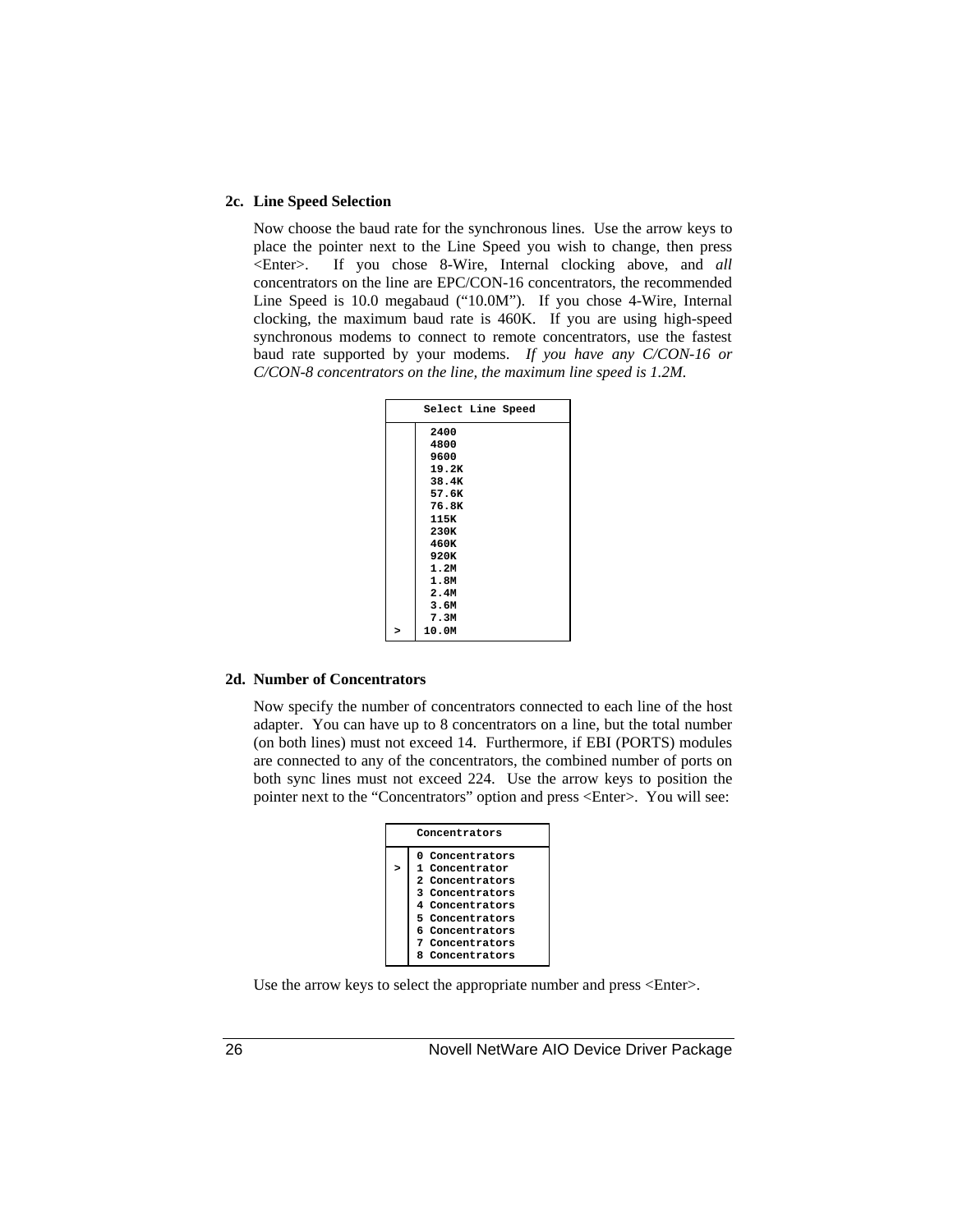#### **3. Concentrator Sync Line Configuration**

Once you've set the number of concentrators on a sync line, you will be asked to set up each concentrator's sync line parameters (this will not affect the sync line parameters you set for the host adapter unless you specify a C/CON-16 concentrator on a line whose speed is greater than 1.2M). You will see a screen similar to the following:

|           |        | EPC/X Concentrator Sync Line Configuration |       |       |                     |                  |
|-----------|--------|--------------------------------------------|-------|-------|---------------------|------------------|
|           | Speed  | Type                                       | Ports | EBI 1 | EBI <sub>2</sub>    | EBI <sub>3</sub> |
| Conc 1    | >10.0M | EPC/CON                                    | 16    | 0     | 0                   | 0                |
| Conc. $2$ | 10.OM  | EPC/CON                                    | 16    | 0     | 0                   | $\mathbf 0$      |
| Conc. $3$ | 10.0M  | EPC/CON                                    | 16    | 0     | 0                   | $\mathbf 0$      |
| Conc. $4$ | 10.0M  | EPC/CON                                    | 16    | 0     | 0                   | 0                |
|           |        |                                            |       |       | <esc> to Quit</esc> |                  |

#### **3a. Line Speed Selection**

By default, all concentrators will be assigned the maximum line speed for their wiring mode (10.0 megabaud for 8-wire and 460K for 4-wire), except the last concentrator in the daisy chain, which will be set for the same line speed as the host adapter line to which the concentrators are attached. Under normal circumstances, this setting should not be changed (changing the line speed will degrade the performance of all concentrators connected to this host adapter synchronous line).

#### **3b. Concentrator Type Selection**

EPC/CON-16, C/CON-16, C/CON-8 concentrators and T1 Modem Banks can be connected to the EPC/X host adapter. The Type setting defaults to EPC/CON. If a C/CON concentrator is installed on the line, then set the appropriate concentrator's type to C/CON. Doing this will change the Line Speed to 1.2M (the maximum speed for a C/CON concentrator).

#### **3c. EBI Modules**

EBI (Extended Bus Interface) modules include PORTS/16em, PORTS/8em, PORTS/8emp, Modem/8em and Modem/4em modules.

If EBI modules are connected to an EPC/CON-16 concentrator, you must configure the EBI 1, EBI 2 and EBI 3 settings appropriately. Use the arrow keys to position the pointer next to the EBI module you wish to configure and press <Enter>. Select the type of EBI module from the displayed list. To remove an EBI module, select None.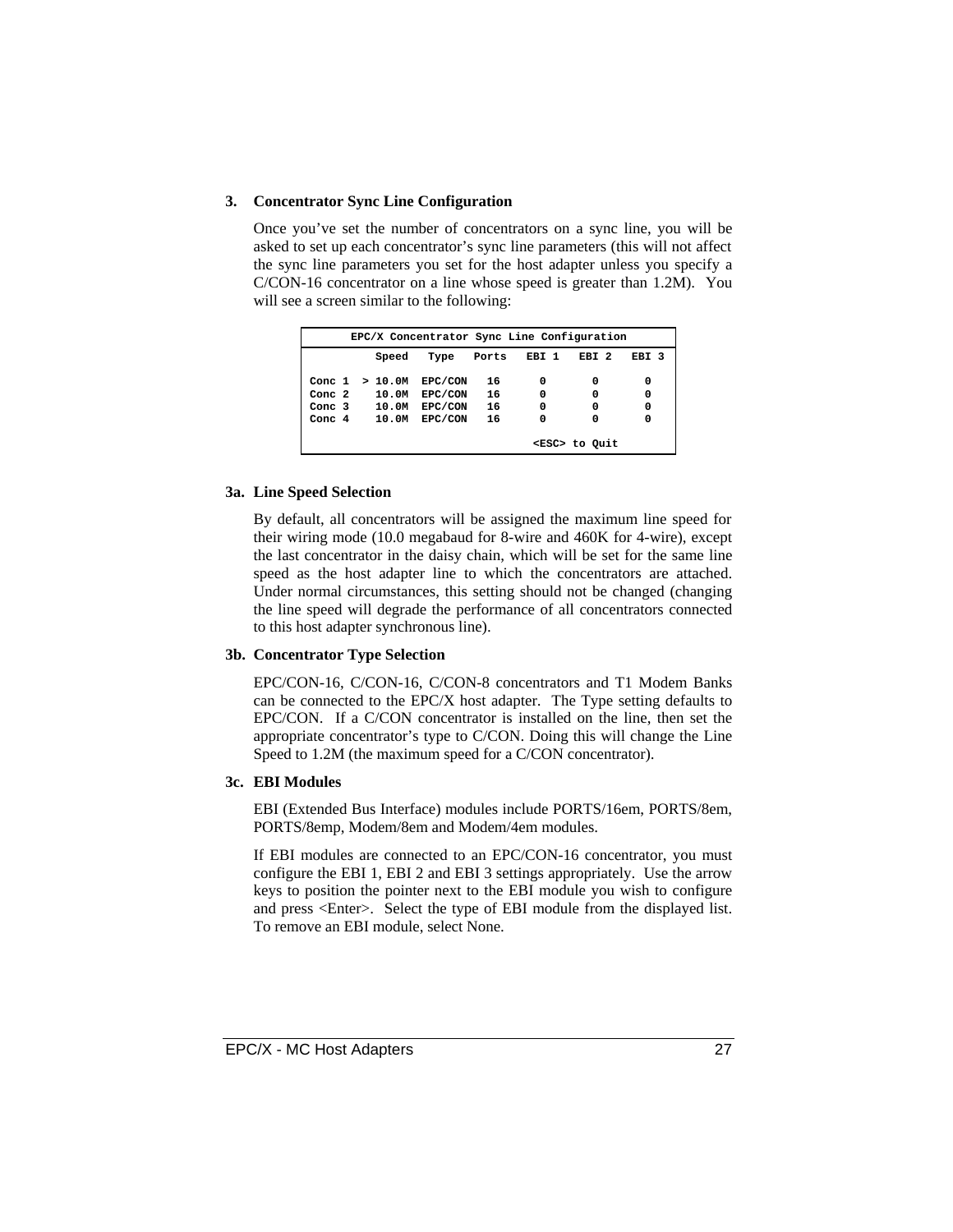#### **4. Changing the EPC/X Host Adapter's Name**

You will now be given the opportunity to change the name of the host adapter. By default, host adapters are named "DgMEPC0" through "DgMEPC3". Select "Change Board Parameters" from the main ("Available Options") menu, then select "Host Adapter Name" to get this screen:

| Change EPC/X Host Adapter Name         |
|----------------------------------------|
| : DGMEPC0<br>Current Name              |
| Enter New Name:                        |
| <enter> to Accept Current Name</enter> |

To keep the default name, simply press <Enter>.

This completes the procedure for adding host adapters to the configuration.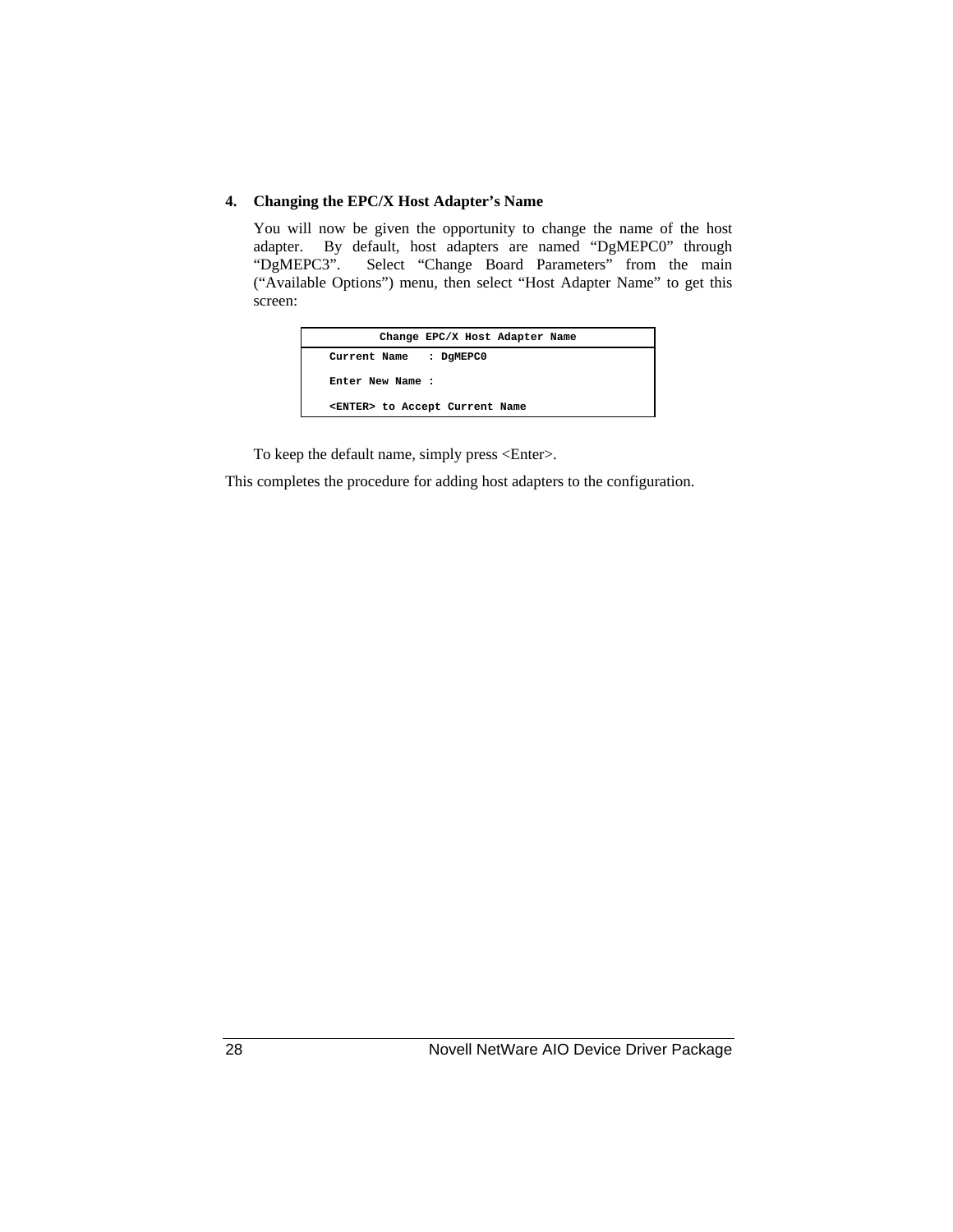### **Removing Boards**

To remove an ISA, EISA or PCI host adapter from the configuration, select "Delete Board" from the main ("Available Options") menu. Then, in the Driver Configuration box, move the pointer to the board you wish to remove, and press <Enter>.

|          |            | Digi Driver Configuration |        |      |          |  |
|----------|------------|---------------------------|--------|------|----------|--|
| Brd Type | $I/O$ Addr | Mem Addr                  | #Concs | Brd# | Brd Name |  |
| MC       | Port 108h  | 0D8000h                   | 8      | 0    | DGMEPC0  |  |
| MC       | Port 118h  | 0D8000h                   | 8      | 1    | DGMEPC1  |  |
| MC       | Port 208h  | 0D8000h                   | 8      | 2    | DGMEPC2  |  |
| MC       | Port 218h  | 0D8000h                   | 8      | 3    | DgMEPC3  |  |
|          |            |                           |        |      |          |  |

To delete a board from a Micro Channel server, remove the board from the computer and run the configuration utility on your IBM reference diskette, then reload the Digi AIO driver configuration utility. The board you removed should no longer appear in the driver configuration box.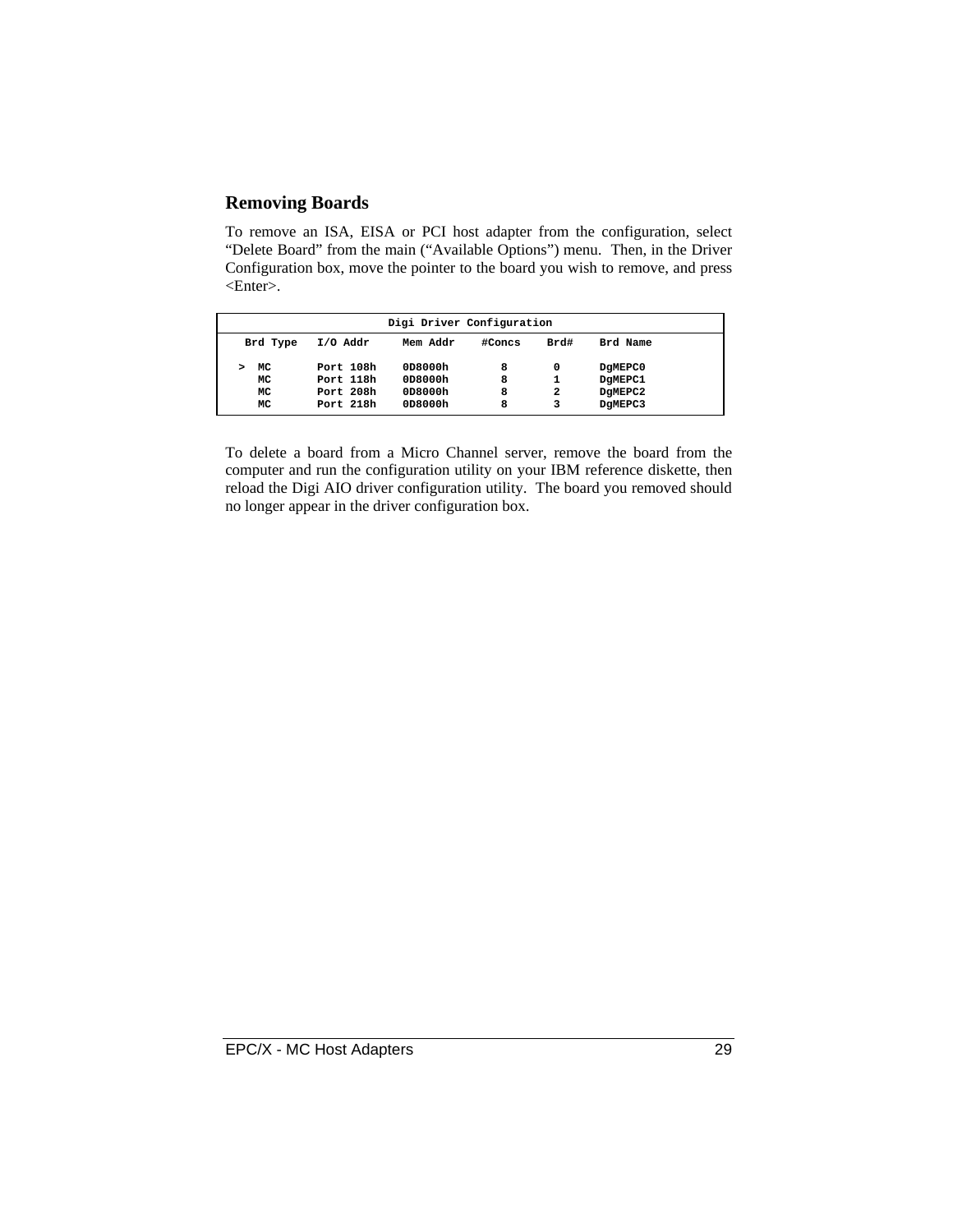#### **Enabling and Disabling the AltPin Feature**

This feature internally swaps the signals DCD (Data Carrier Detect) and DSR (Data Set Ready). This is useful for concentrator models that are equipped with RJ-45 modular jacks for the serial connections. The DCD signal is normally on pin 10 of the RJ-45 jack, which makes it inaccessible to 8-pin RJ-45 plugs.

When the AltPin feature is enabled, pin 2 of the 10-pin RJ-45 connector will be interpreted by the driver as the DCD signal. This corresponds to pin 1 of an 8 pin RJ-45 connector. Pin 10 then becomes DSR. Be sure that your cabling reflects this configuration.

To configure the AIO driver to use the alternate pin assignments, select "Set AltPin Option" from the main ("Available Options") menu, then select the board from the Driver Configuration box:

| Digi Driver Configuration |            |          |        |              |          |  |
|---------------------------|------------|----------|--------|--------------|----------|--|
| Brd Type                  | $I/O$ Addr | Mem Addr | #Concs | Brd#         | Brd Name |  |
| >MC                       | Port 108h  | 0D8000h  | 8      | 0            | DGMEPC0  |  |
| MC                        | Port 118h  | 0D8000h  | 8      | 1            | DGMEPC1  |  |
| МC                        | Port 208h  | 0D8000h  | 8      | $\mathbf{2}$ | DGMEPC2  |  |
| МC                        | Port 218h  | 0D8000h  | 8      | 3            | DgMEPC3  |  |

Now you will be shown a list of the concentrators attached to that host adapter. Choose the concentrator you wish to configure for AltPin by positioning the pointer and press <Enter>.

|  |      |              | Select C/X Concentrator for AltPin Configuration |  |
|--|------|--------------|--------------------------------------------------|--|
|  | Line | Concentrator | AltPin                                           |  |
|  |      |              | Disabled                                         |  |
|  |      | 2            | Disabled                                         |  |
|  |      | 3            | Disabled                                         |  |
|  |      | 4            | Disabled                                         |  |
|  | 2    | 5            | Disabled                                         |  |
|  | 2    | 6            | Disabled                                         |  |
|  | 2    |              | Disabled                                         |  |
|  | 2    | 8            | Disabled                                         |  |

Enabling or disabling AltPin affects all ports on the specified concentrator.

Important!

AltPin must be disabled for T1 Modem Bank devices.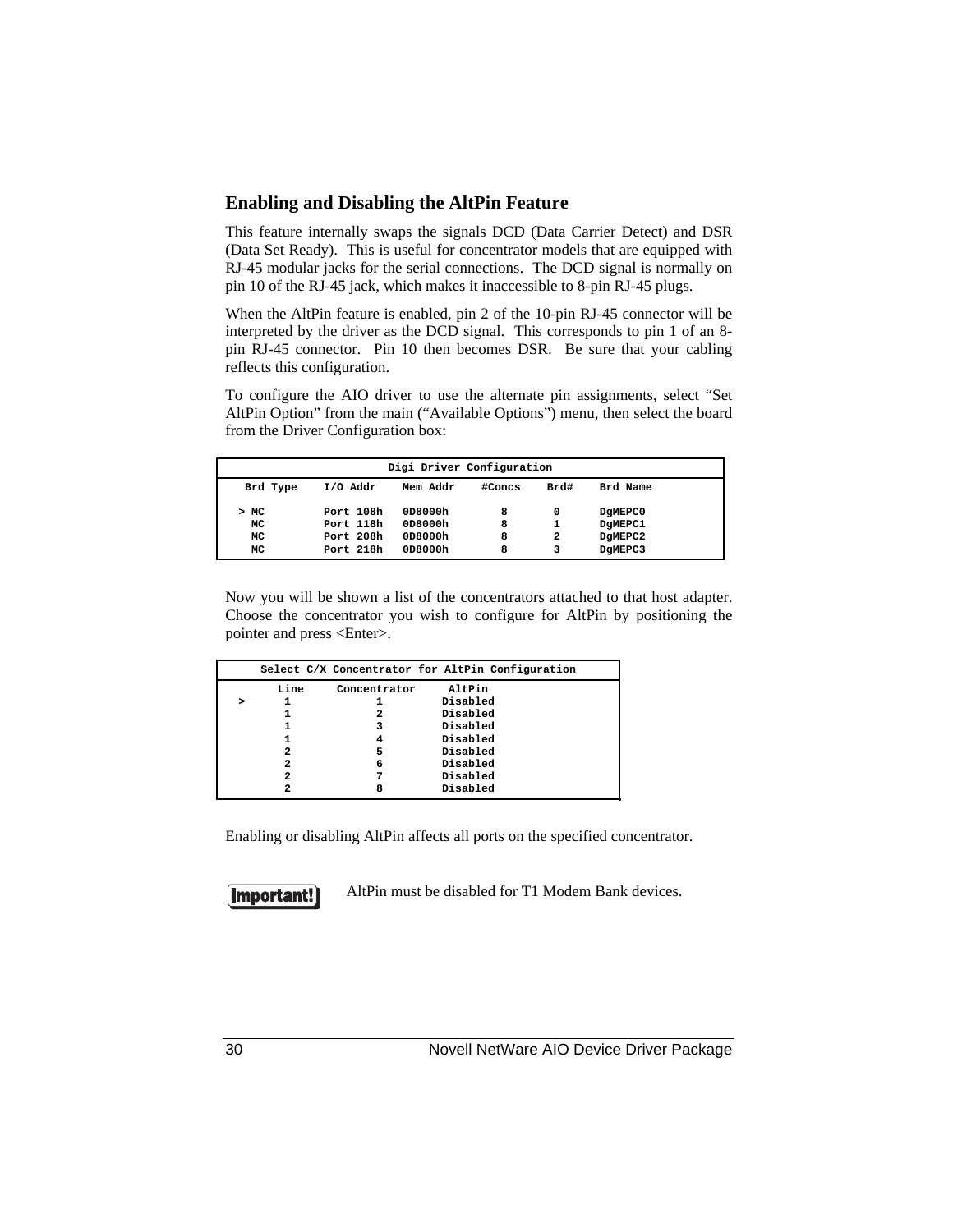#### **Selecting the AIO Version**

The AIO driver needs to be configured to specify what method is to be used for numbering boards. In AIO versions 1.02 and earlier, board numbers were assigned sequentially in the order in which the boards were added to the configuration (in Micro Channel servers, this is the order in which they appeared in the POS). In versions 1.03 and later, the board numbers are dependent upon the I/O port addresses (Port  $108 =$  Board 0, Port  $118 =$  Board 1, etc.), and therefore may not appear in sequential order in the Driver Configuration box.

The Digi AIO driver may be configured to use either numbering style. From the main ("Available Options") menu, select "Set AIO Version". You will see the following menu:

| AIO Version: V1.02                   |
|--------------------------------------|
| V1.02 and earlier<br>V1.03 and later |
|                                      |

Move the pointer to the appropriate line and press <Enter>.



It is recommended that you choose the  $1<sup>st</sup>$  option, V1.02 and earlier, so the boards are numbered sequentially.



This parameter does not specify to the version of AIO that you are running. It specifies the style of port numbering to be used.

#### **Saving the Configuration**

Once all parameters have been set as desired, select "Exit" from the main ("Available Options") menu. When asked if you want to save the configuration, answer "**Y**" to save the changes, or "**N**" to leave the driver unchanged.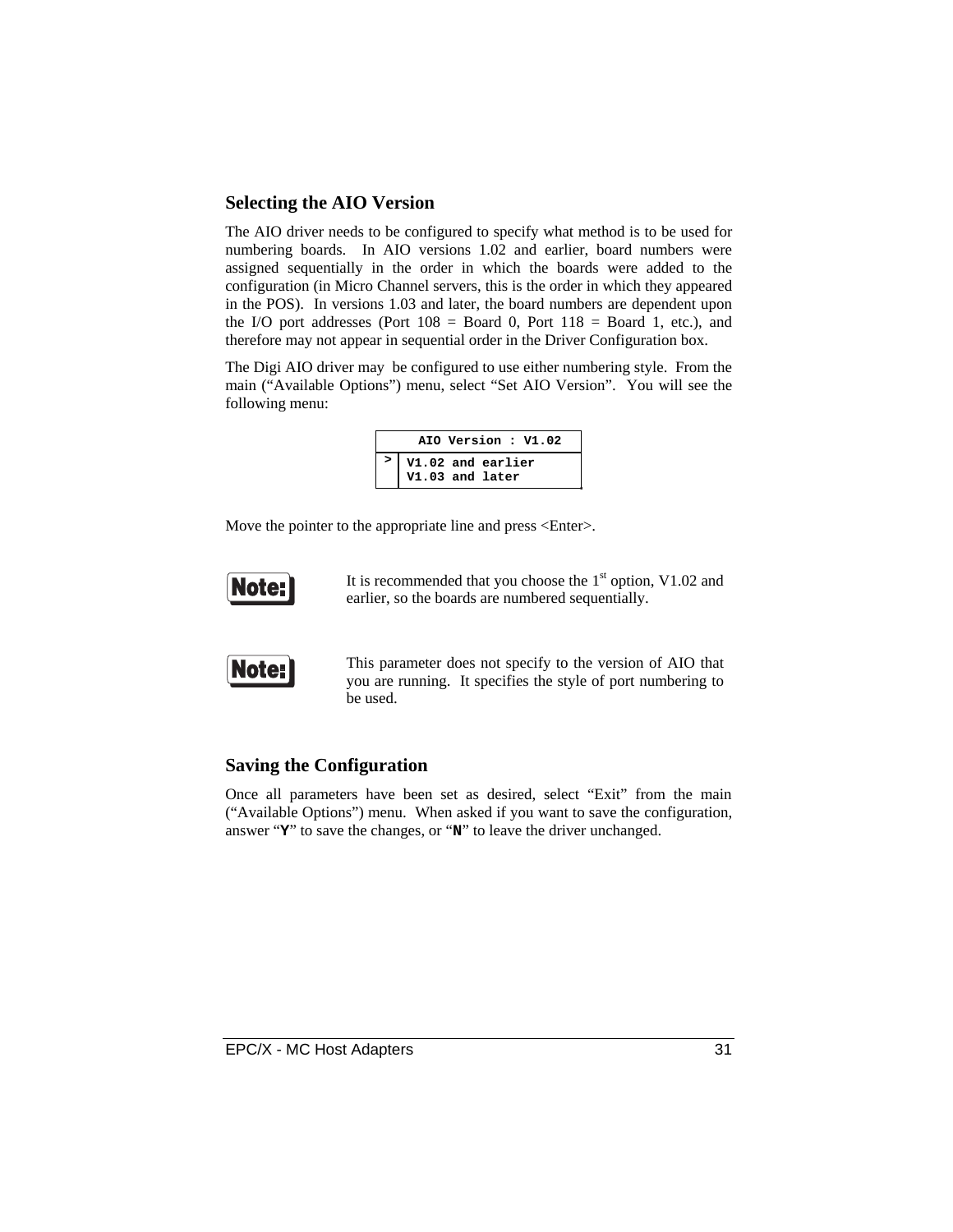### **Loading the AIO Driver**

To load the configured AIO driver, enter the following command on the server's console:

#### **load aiodgmep**

Upon successfully loading the driver, the following banner message (or similar) will appear:

```
NetWare AIO Digi EPC/X - MC Driver
Version 1.00 Feb 25, 1997
Copyright 1997, Digi International Inc. All rights reserved.
```
**Board 0 : Port 208, Mem D0000 - Initialized successfully.**

The driver is now ready for use.

### **Changing the AIO Driver's Configuration**

To reconfigure the AIO driver, enter the following command on the server's console:

#### **load aioemcfg**

You will be shown the current configuration, and the "Available Options" menu. Make the desired changes (the various menus are described in the preceding pages of this manual) and save the new configuration.

If you wish to reset the configuration to default values, delete the data file **DGEPCX.CFG** from the **SYS:SYSTEM** directory.

### **T1 Modem Bank Configuration**

To configure any T1 Modem Banks installed in the EPC/X system, load the device driver (**aiodgmep.nlm**), then load **dgt1cfg.nlm** (or run Quick Manager on a Windows NT workstation or server). Please refer to the Digi T1 Modem Bank documentation for more information.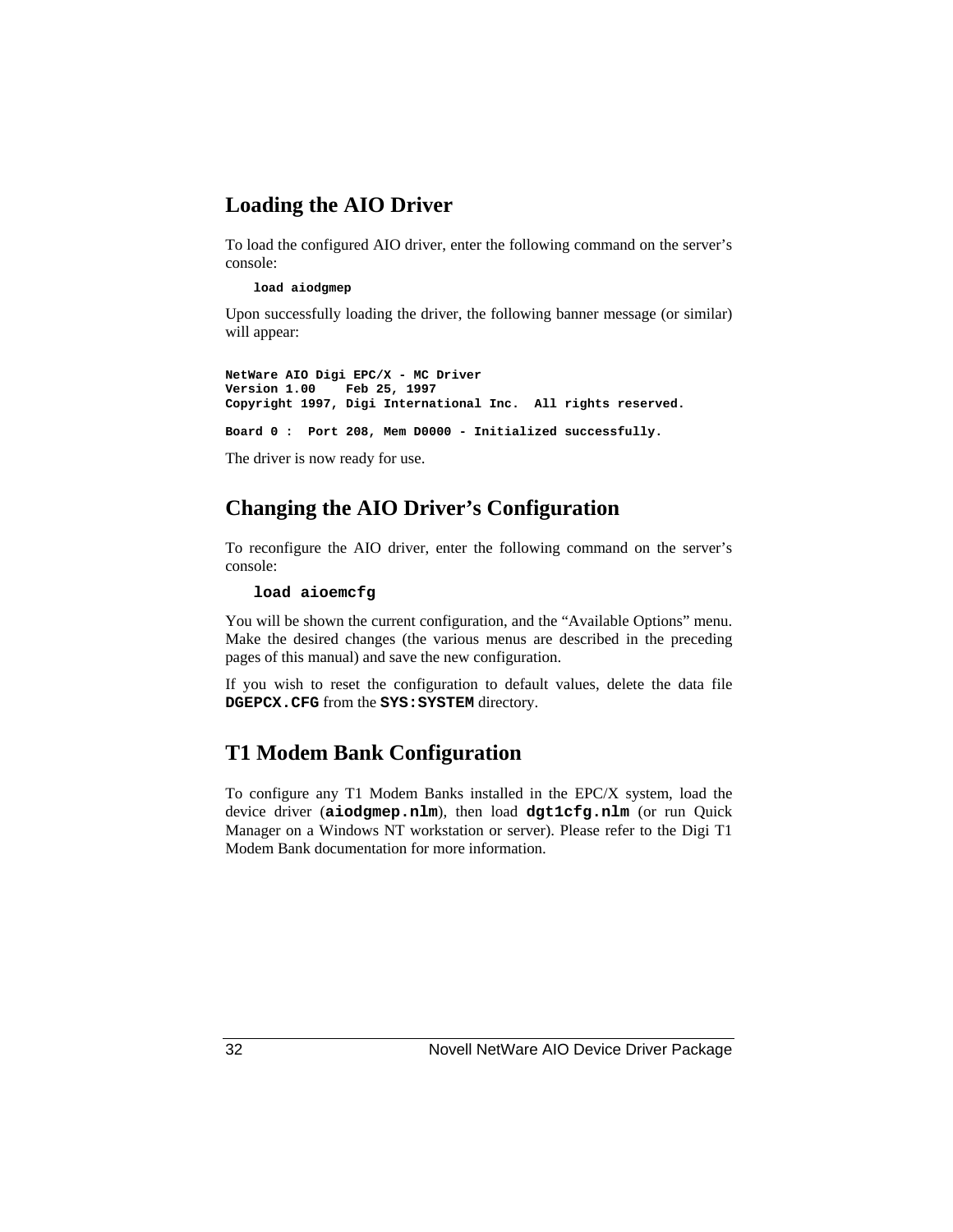### **Error Messages**

If there is a problem with the installation, one or more of the following error messages may appear after you load the driver.

#### **\*Error: Error Registering rfc-1406 for SNMP.**

A problem was encountered while attempting to register the standard dsx1 MIB. Non fatal error.

#### **\*Error: Error Registering DigiT1E1 MIB for SNMP.**

The Digi specific MIB could not be registered. Management of this device with Quick Manager will not be possible. Non fatal error.

#### **\*Error: Error Registering rfc-1659 for SNMP.**

A problem was encountered while attempting to register the standard EIA-232 MIB. Non fatal error.

#### **\*Error: Driver Already Loaded.**

This message will appear if the driver is presently loaded. To reload the driver you must first unload the present memory copy of the driver by entering **unload aiodgmep** at the server console. Then you may reload the driver.

#### **\*Error: This is not a Micro Channel system. Use AIODGEPC.NLM.**

This message indicates that this Micro Channel driver is being loaded on a system that is not a Micro Channel system. The **AIODGEPC.NLM** driver should be used.

**\*Error: Driver Configured for 0 Boards. Configure Driver with AIOEMCFG.NLM.**

This message indicates that the driver is configured for 0 boards. You must **load aioemcfg** to configure the driver to support at least one board.

**\*Error: AllocateIOResourceTag failed. \*Error: Allocate Resource Tag failed.**

**\*Error: AllocateAESResourceTag failed.**

**\*Error: Allocation of PortConfig memory failed.**

**\*Error: Allocation of PortStats memory failed.**

These messages indicate that the driver encountered difficulties while trying to obtain resources from AIO. This usually indicates that the system is out of resources. Unload any unnecessary NLMs and reload the driver.

#### **\*Error: AIORegisterDriverA failed (code=xx).**

This message indicates that another driver has already registered the EPC/X hardware type (possibly illegally). Unload other AIO drivers and reload the EPC/X AIO driver.

#### **Board 0 : Port 208, Mem D0000 - Port 208 not found.**

This message indicates that the driver could not find a board with port 208h. Check to insure that you have specified the correct I/O port or that you have properly configured the board's port address.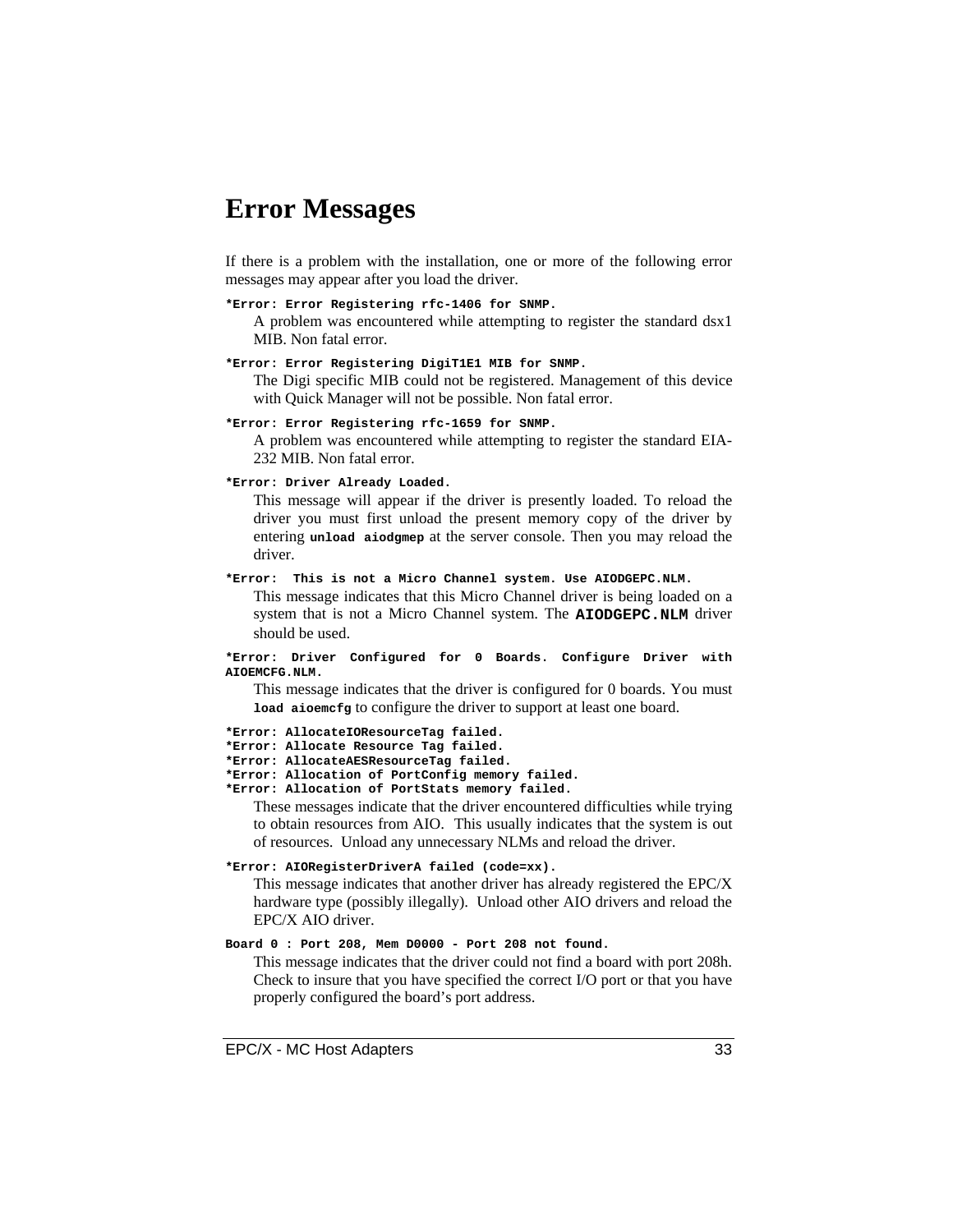**Board 0 : Port 208, Mem D0000 - Hardware Reset fails.**

This message indicates that the driver could not place the board into a reset state. This is most likely the result of an I/O port address conflict or a faulty board. Be sure that there are no other I/O ports in your system at the indicated I/O port address.

**Board 0 : Port 208, Mem D0000 - AIORegisterBoard failed (code=xx).** This message indicates that an error occurred while trying to register the board with AIO. This failure is usually the result of no system resources, or a duplicate board number. Check the driver configuration for duplicate board numbers. If none exist, unload unnecessary NLMs to free system resources.

**Board 0 : Port 208, Mem D0000 - Failed Hardware Registration.** This message indicates that an error occurred while trying to register the board's specific hardware addresses with AIO.

The following error messages are usually the result of memory and/or I/O address conflicts with other devices within your system. Insure that no such conflicts exist. If errors persist, your board may be defective.

- **Board 0 : Port 208, Mem D0000 Memory not found error x.** This message indicates that the driver could not find the board's memory. x indicates the number of memory errors found in a 256 byte block.
- **Board 0 : Port 208, Mem D0000 Memory error x.** This message indicates that the driver has found the board's memory, but it appears to be faulty. x indicates the number of errors found in a 256 byte block.
- **Board 0 : Port 208, Mem D0000 Memory fails disable x.** This message indicates that the board's memory could not be disabled.

```
Board 0 : Port 208, Mem D0000 - Unable to load BIOS file
(\SYSTEM\DGEPCXB.BIN).
```
This message indicates that the specified BIOS file was not able to load properly.

**Board 0 : Port 208, Mem D0000 - Unable to load BIOS file (\SYSTEM\DGEPCXPB.BIN).**

This message indicates that the specified BIOS file was not able to load properly.

**Board 0 : Port 208, Mem D0000 - BIOS fails initialization.** This message indicates that the board's on-board BIOS did not initialize properly.

**Board 0 : Port 208, Mem D0000 - NMI Fails during FEPOS execution.** This message indicates a failure during transfer of the on-board operating system code.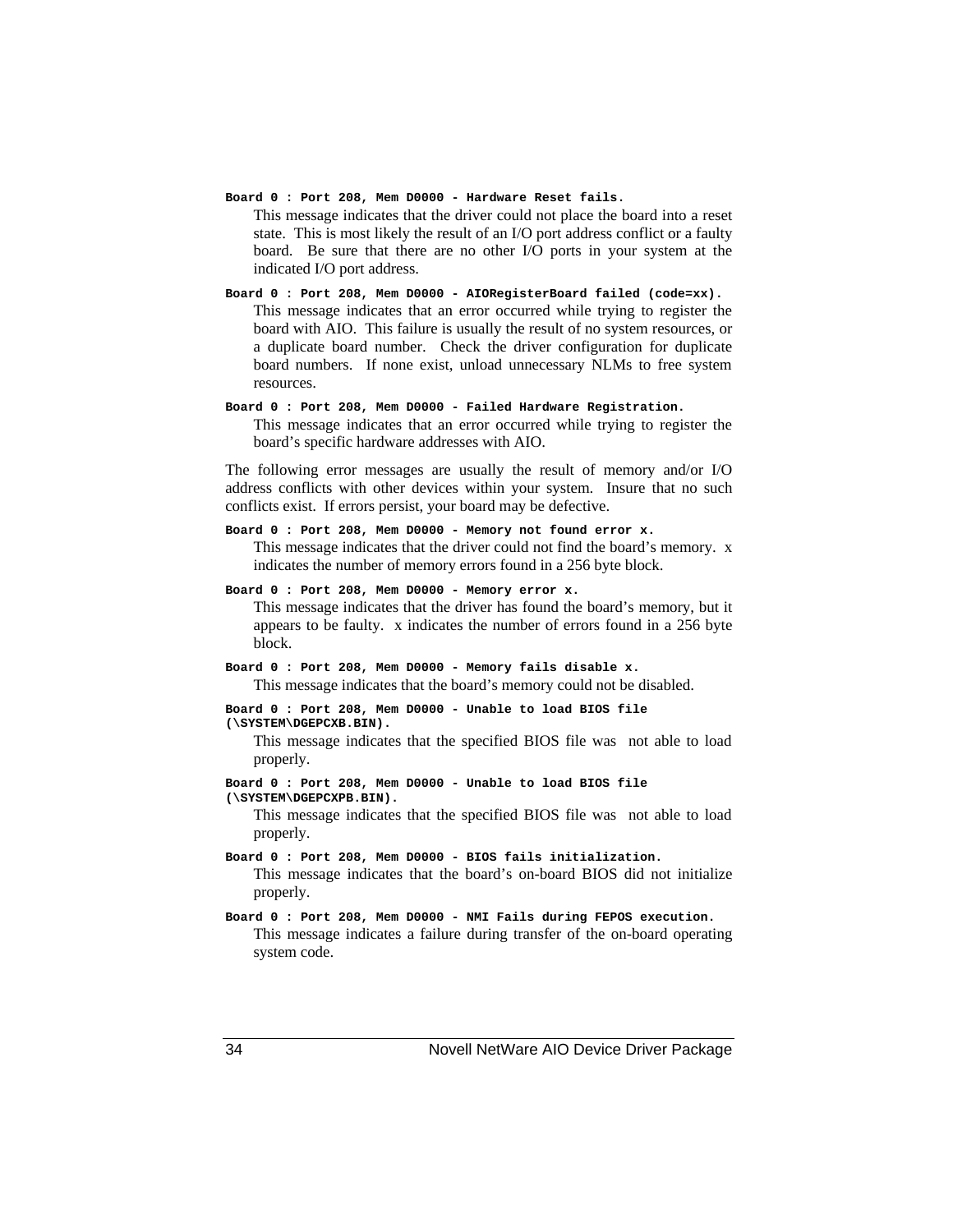**Board 0 : Port 208, Mem D0000 - Unable to load FEPOS file (\SYSTEM\DGEPCXF.BIN).**

This message indicates that the specified FEP/OS file was not able to load properly.

#### **Board 0 : Port 208, Mem D0000 - Unable to load FEPOS file (\SYSTEM\DGEPCXPF.BIN).**

This message indicates that the specified FEP/OS file was not able to load properly.

**Board 0 : Port 208, Mem D0000 - FEPOS Fails Initialization.**

This message indicates that the on-board operating system did not initialize successfully.

**Board 0 : Port 208, Mem D0000 - Command <x> failure during Initialization.**

This message indicates that the on-board operating system encountered a failure during initialization of the asynchronous channels.

#### **Board 0 : Port 208, Mem D0000 - Memory Fails Window Test.**

This message indicates that the board fails to window it's memory pages correctly.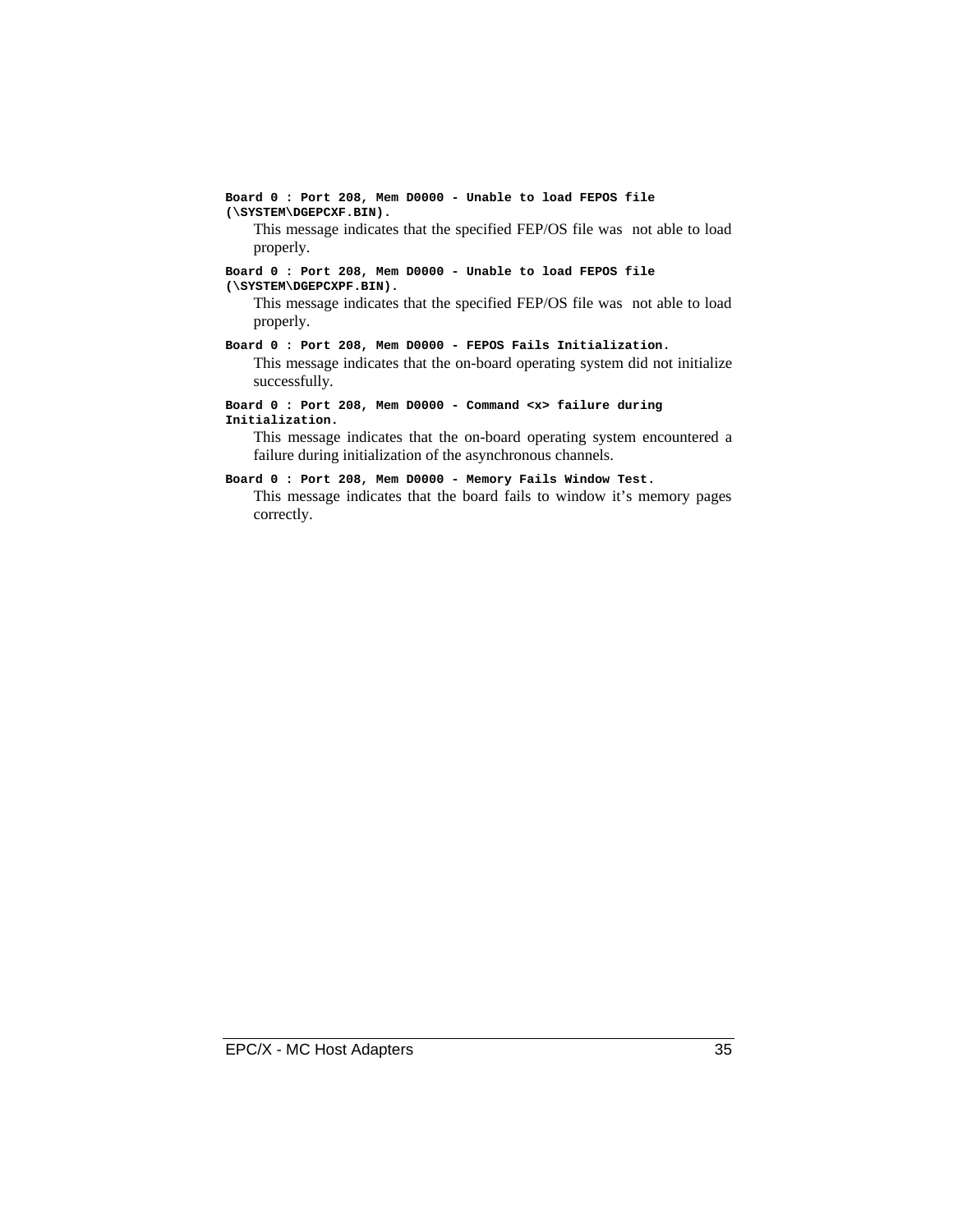# **Overview**

Digi's support for Novell compatible asynchronous applications is provided through a universal driver conforming to the "AIO" (Asynchronous Input/Output) specification. Use the AIO driver when Digi hardware is being installed in the file server (or machine with run-time NetWare).

AIO drivers are loaded on the file server from the system console (or **RCONSOLE**) command line or the **AUTOEXEC.NCF** file. Installation is performed simply by copying the driver files **AIODGMXM.NLM**, **AIODGMEM.NLM** and **AIODGMXM.ADI** from the distribution diskette to the system directory of the file server.

# **Supported Boards**

This AIO driver supports the Micro Channel version of the Digi Xem system.

The driver will support up to four Digi Xem - MC host adapters—however, your server may be limited to two boards due to conflicts with the network adapter card and hard disk controller.

# **Unsupported Hardware Features**

This driver uses no interrupts from the AccelePort Xem host adapter. The adapter's interrupt setting must be disabled (use the POS configuration utility on the IBM Reference Diskette).

This driver does not support the ninth (parallel printer) port on PORTS/8emp modules. The driver will report nine serial ports, but the ninth port is unusable since AIO does not provide support for parallel ports.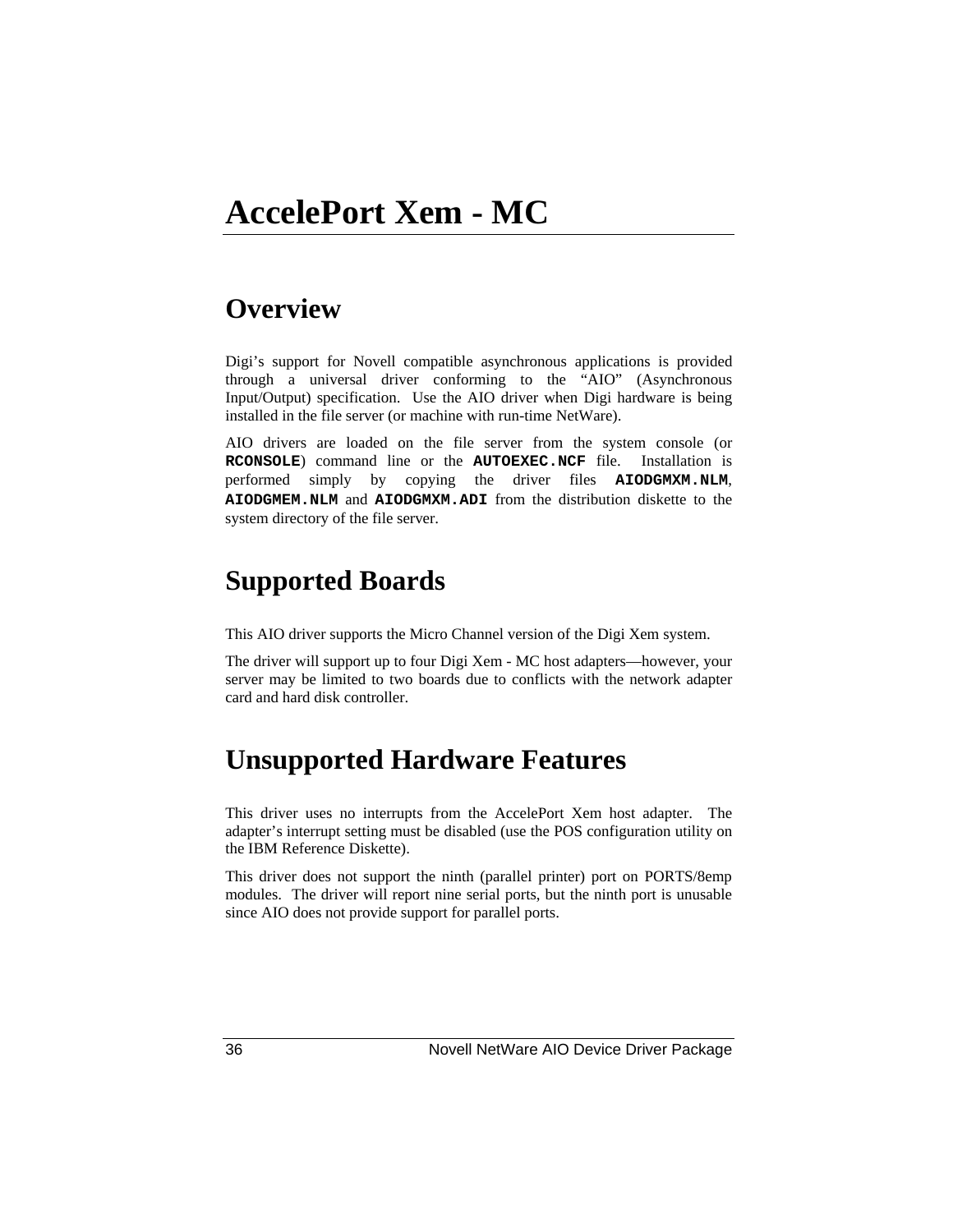# **Installation**

To install the Digi AIO driver, simply copy the relevant files to your file server (although the driver can be loaded from the file server floppy, this will not be a typical way to set-up a system). The Digi AIO driver files (**AIODGMXM.NLM**, **AIODGMEM.NLM** and **AIODGMXM.ADI**) should be copied to the system directory of the file server, typically called **F:\SYSTEM**. Copy the files from a workstation to the file server with the commands:

```
COPY A:\MXEM\AIODGMXM.NLM F:\SYSTEM
COPY A:\MXEM\AIODGMEM.NLM F:\SYSTEM
COPY A:\MXEM\AIODGMXM.ADI F:\SYSTEM\AIO
```
### **Loading the Device Driver**

If you are running NetWare Connect 2.0, the driver load command line is configured from within the NetWare Connect Console. See the NetWare Connect 2.0 manual for information on installing AIO device drivers. Note that the **AIODGMXM.NLM**, **AIODGMEM.NLM** and **AIODGMXM.ADI** files must be in the **SYS:SYSTEM** directory so that Connect 2.0 can select **AIODGMXM.NLM** as a loadable driver.

If you are running NetWare Connect 1.x, you must load the driver by hand. The user supplies information to the driver through a set of command line parameters at load time. Some or all of the parameters are optional.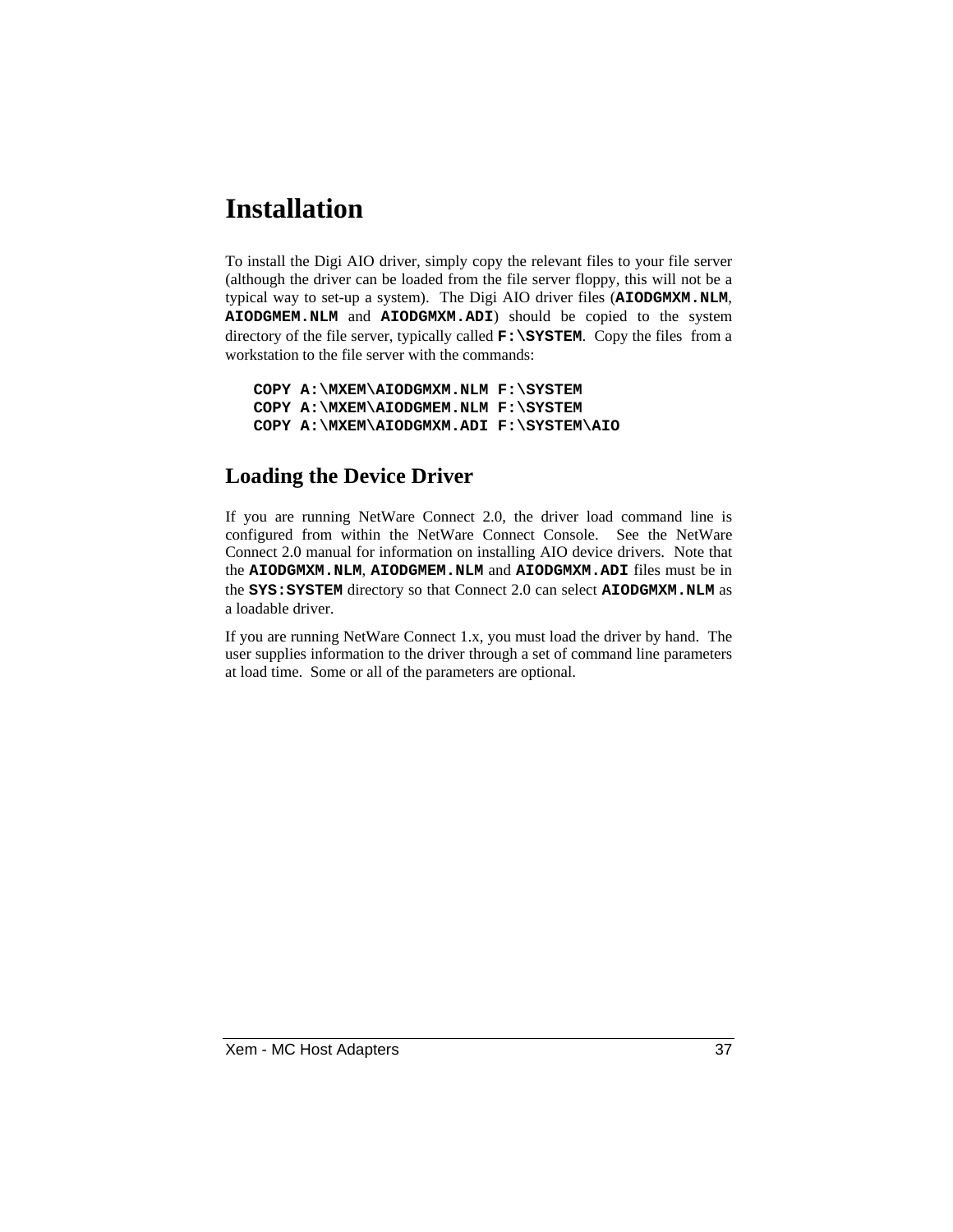The **load** command has the following syntax:

#### **load aiodgmxm** [**port=***xxx* **mem=***xxxxx* [**name=***bname*]][**node=0**] [**altp**[**=***mask*[**,***mask*[**,***mask*[**,***mask*]]]]]

If the **port=** and **mem=** parameters are omitted, the driver automatically loads support for all AccelePort Xem - MC host adapters found in the system at supported memory addresses, and the default names are used.

**port=***xxx* This parameter is the board's 3 digit hex I/O port address. For example: **port=328**. Valid port addresses are **108**, **118**, **128**, **208**, **228**, **308** and **328**.

> Each host adapter must have a unique I/O port address, which must not be used by any other device in the system.

- **mem=***xxxxx* This parameter is the 5 digit hex starting address of the board's dual-ported memory. For example: **mem=d0000**. The device driver supports the following 32K starting addresses: **80000**, **88000**, **90000**, **98000**, **A0000**, **A8000**, **B0000**, **B8000**, **C0000**, **C8000**, **D0000**, and **D8000**—typically, the addresses from **C0000** to **D8000** will be the only addresses available in your server.
- **name**=*bname*: This parameter is optional and allows you to specify up to a 10 character name to identify the host adapter. *bname* may consist of any combination of alphanumeric characters. If you do not specify a name, one will be assigned by the driver. Following is a list of the board's I/O port addresses and the associated default names and board numbers:

| Port<br>Address | <b>Default</b><br><b>Name</b> | <b>Board</b><br><b>Number</b> |  |
|-----------------|-------------------------------|-------------------------------|--|
| 108h            | DgMXM00                       | $\theta$                      |  |
| 118h            | DgMXM01                       | 1                             |  |
| 128h            | DgMXM02                       | 2                             |  |
| 208h            | DgMXM03                       | 3                             |  |
| 228h            | DgMXM04                       | 4                             |  |
| 308h            | DgMXM05                       | 5                             |  |
| 328h            | DgMXM06                       | 6                             |  |
|                 |                               |                               |  |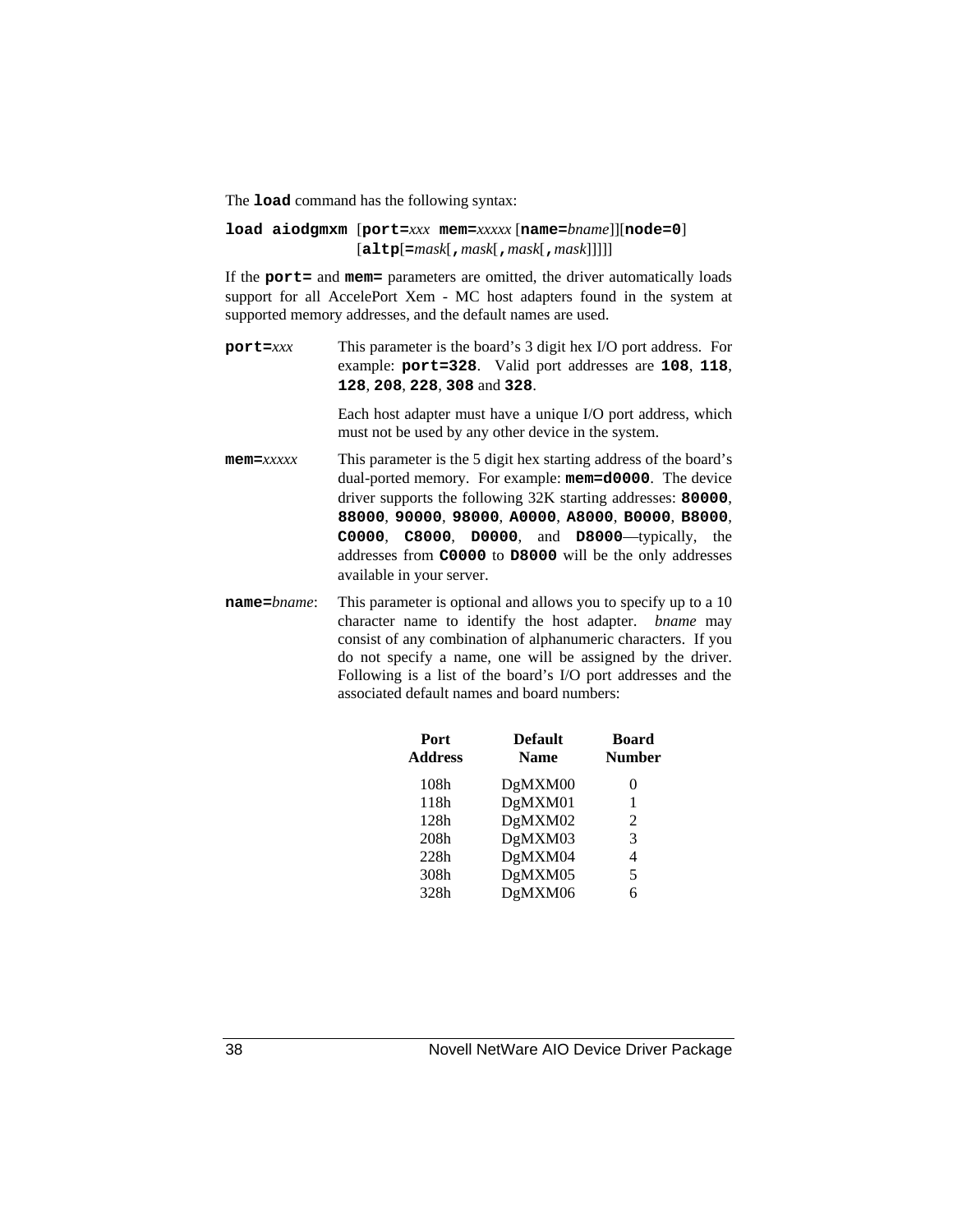**node=0** The **node=0** parameter informs the driver to assign board numbers sequentially. If this parameter is omitted, the driver will assign board numbers based on the I/O port address as defined above. The parameter is effective only when used in the first **load** command, and determines the method by which subsequently loaded boards will be numbered.

#### **altp[=***mask***]**

The standard wiring for Digi PORTS modules equipped with RJ-45 connectors places the modem control lines RI (Ring Indicator) and DCD (Data Carrier Detect) on pins 1 and 10, respectively, which makes them inaccessible to an 8-pin RJ-45 plug. While RI is seldom used, DCD is necessary for most modem applications. To facilitate the use of 8-pin RJ-45 plugs, a software feature called "**AltPin**" has been included with this device driver. When AltPin is active, DCD is swapped with DSR (Data Set Ready), which is on pin 1 of an 8-pin RJ-45 plug.

This parameter is optional and allows you specify that you want to activate the driver's AltPin option. When this parameter is entered as just "**altp**", all ports on the board will operate with the AltPin option active. When entered as "**altp=***mask*" the driver uses the hex mask to determine which ports will use the AltPin feature. For example :

#### **altp=f0**



This will activate AltPin on ports 5-8. The mask can be up to 16 hex digits long to activate AltPin on up to 64 ports.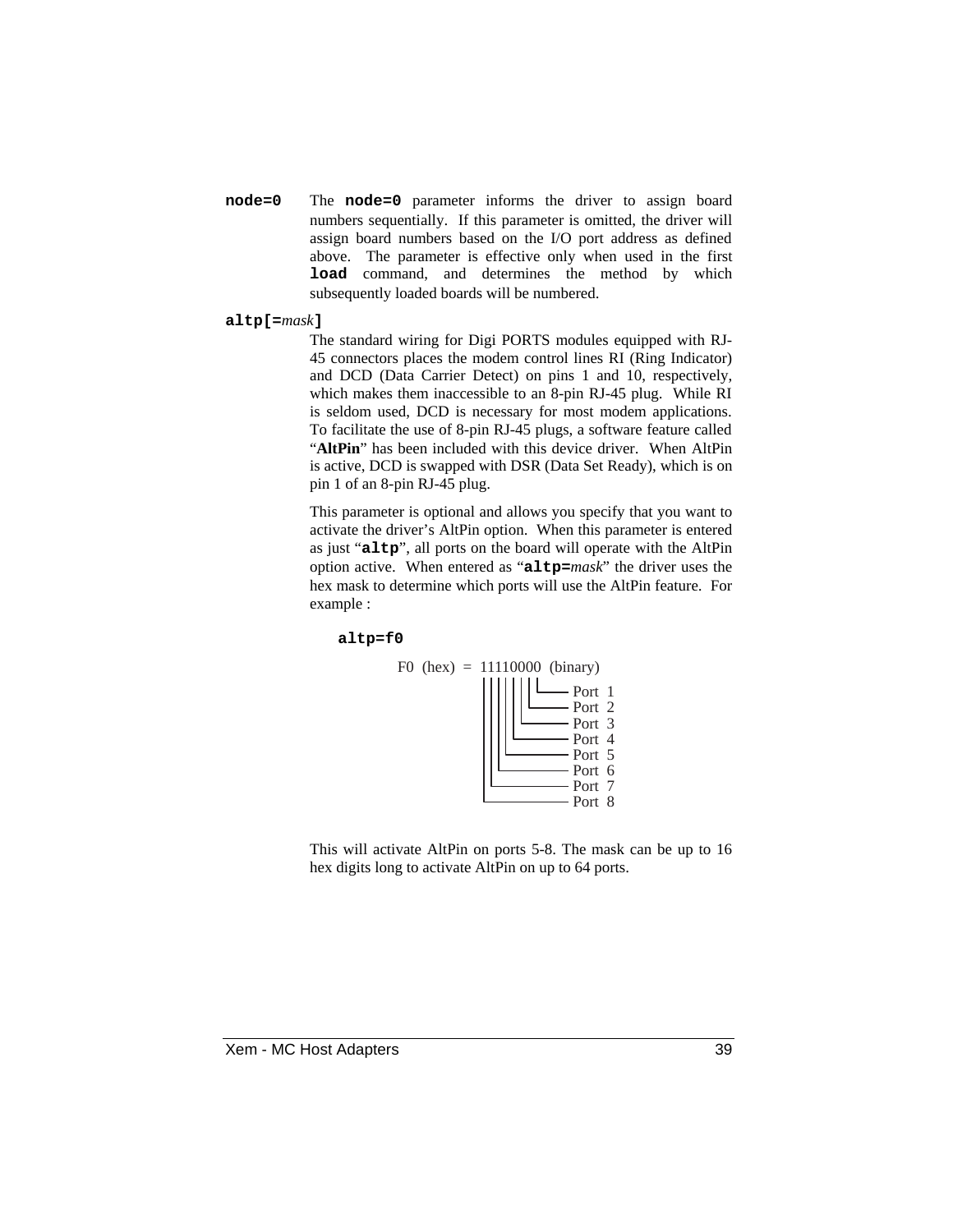#### **altp[=***mask***[,***mask***[,***mask***[,***mask***]]]]**

When autoloading support for all boards in a Micro Channel server, up to four masks may be specified, one for each host adapter installed. For example:

#### **altp=1,8,10,80**



In this example the first port on the first board, the fourth port on the second board, the fifth port on the third board and the eighth port on the fourth board will use AltPin. The mask can be up to 16 hex digits long to activate AltPin on up to 64 ports.

When autoloading, the driver uses the Micro Channel bus's POS (Programmable Option Select) capabilities to determine the AccelePort Xem - MC host adapters that are installed in your server, starting with slot 1. The first AltPin mask will activate AltPin on the board in the lowest numbered slot, the second mask for the next lowest slot, and so on.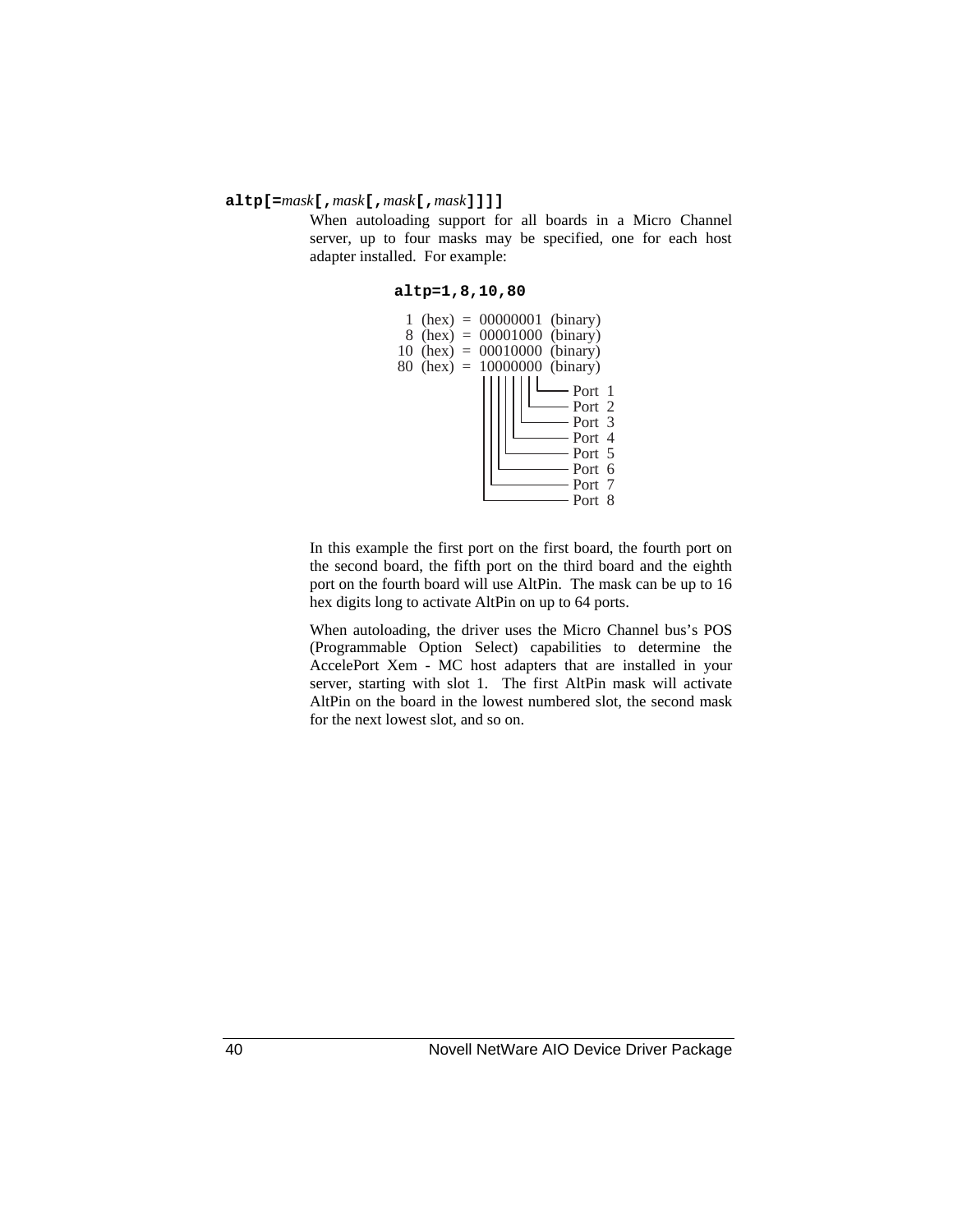### **Error Messages**

The following error messages may occur while the driver is parsing the parameters.

**\*Error: Invalid Port Address 0x310.** This message indicates that an invalid port address was specified.

- **\*Error: Port Address 0x308 is already supported.** This message indicates that the driver is already supporting an AccelePort Xem host adapter at this port address.
- **\*Error: Invalid Memory Address 0xF0000.**

This message indicates that an invalid memory address was specified.

**\*Error: AllocateResourceTag failed.**

This message indicates that the driver could not allocate resources from NetWare. Unload unnecessary NLMs and reload the driver.

**\*Error: AIORegisterDriverA failed.**

This message indicates that NetWare failed to permit registration of the driver.

- **\*Error: AllocateSemiPermMemory returns NULL.** This message indicates that the driver's request to allocate memory failed. Unload unnecessary NLMs and reload the driver.
- **\*Error: This is not a Micro Channel system. Use AIODGXEM.NLM.**

This message indicates that this Micro Channel driver is being loaded on a system that is not a Micro Channel system. The **AIODGXEM.NLM** driver should be used.

The following error messages may occur while the driver is performing some initial tests on the AccelePort Xem - MC host adapter.

**Board 4: Port 308 Mem D0000 \*Error: This is not an Xem host adapter** This message indicates that a board was found, but it is not an Xem host adapter.

**Board 4: Port 308 Mem D0000 Failed Hardware Registration.** This message indicates that NetWare failed to accept the driver's attempt to register the board's hardware resources.

**Board 4: Port 308 Mem D0000 Port 304 not found.**

This message indicates that the driver could not find a board with port 304h. Check to insure that you have specified the correct I/O port or that you have properly configured the board's port address.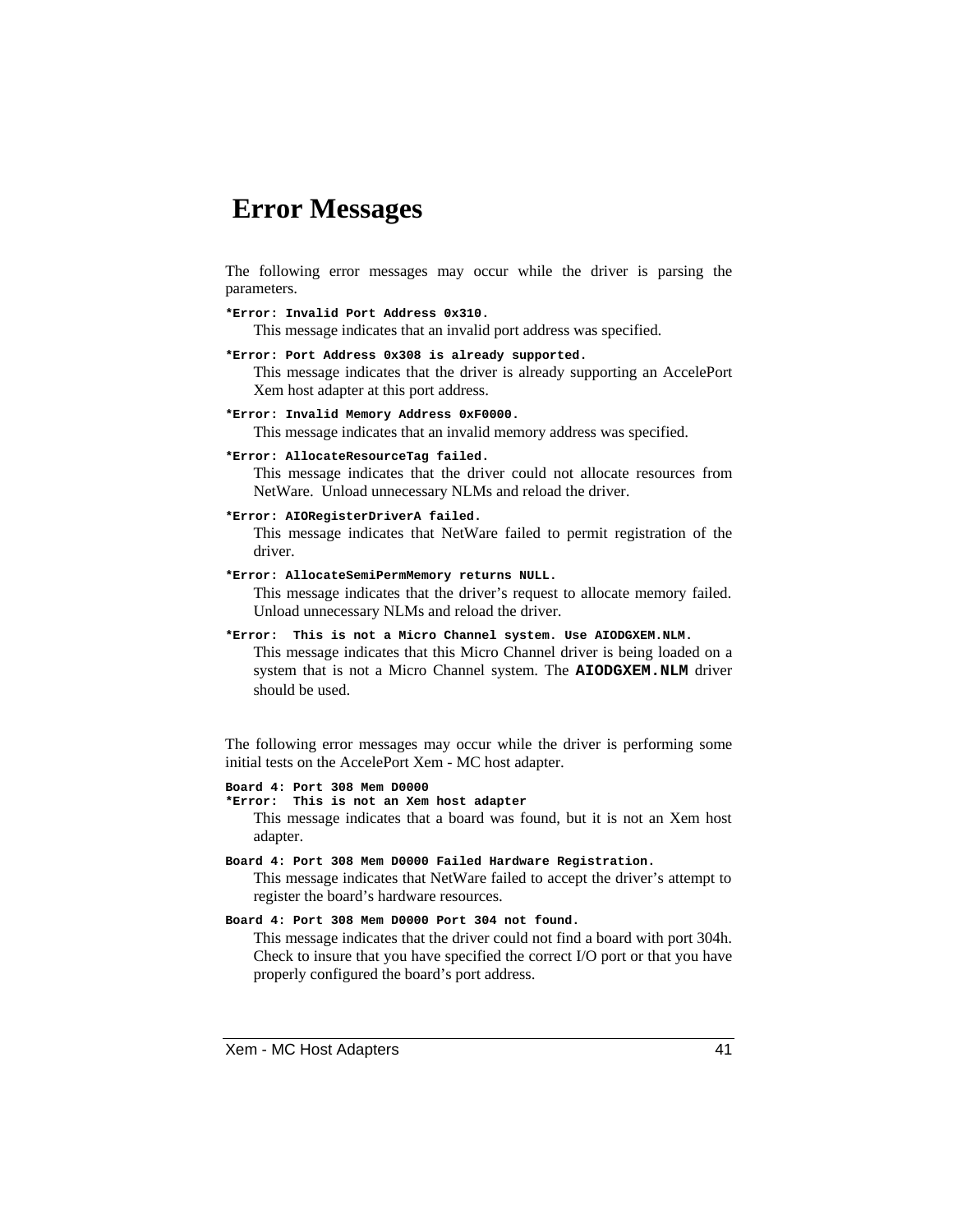#### **Board 4: Port 308 Mem D0000 Hardware Reset Fails.**

This message indicates that the driver could not place the board into a reset state. This is most likely the result of an I/O port address conflict or a faulty board. Be sure that there are no other I/O ports in your system at the indicated I/O port address.

#### **Board 4: Port 308 Mem D0000 Memory not found error** *x***.**

This message indicates that the driver could not find the board's memory. *x* indicates the number of memory errors found in a 256 byte block.

#### **Board 4: Port 308 Mem D0000 Memory error** *x***.**

This message indicates that the driver has found the board's memory, but it appears to be faulty. *x* indicates the number of errors found in a 256 byte block.

The following messages may occur during the driver's attempt to initialize the board.

# **Board 4: Port 308 Mem D0000 BIOS fails initialization.**

This message indicates that the host adapter's on-board BIOS did not initialize properly.

**Board 4: Port 308 Mem D0000 FEPOS fails initialization.** This message indicates that the on-board operating system did not initialize successfully.

#### **Board 4: Port 308 Mem D0000 FEPOS finds 0 ports.**

This message indicates that the on-board operating system initialized successfully, but found no ports. Check to see that the PORTS modules are connected to the AccelePort Xem host adapter.

#### **Board 4: Port 308 Mem D0000 Command failure during Initialization.**

This message indicates that the on-board operating system encountered a failure during initialization of the asynchronous channels.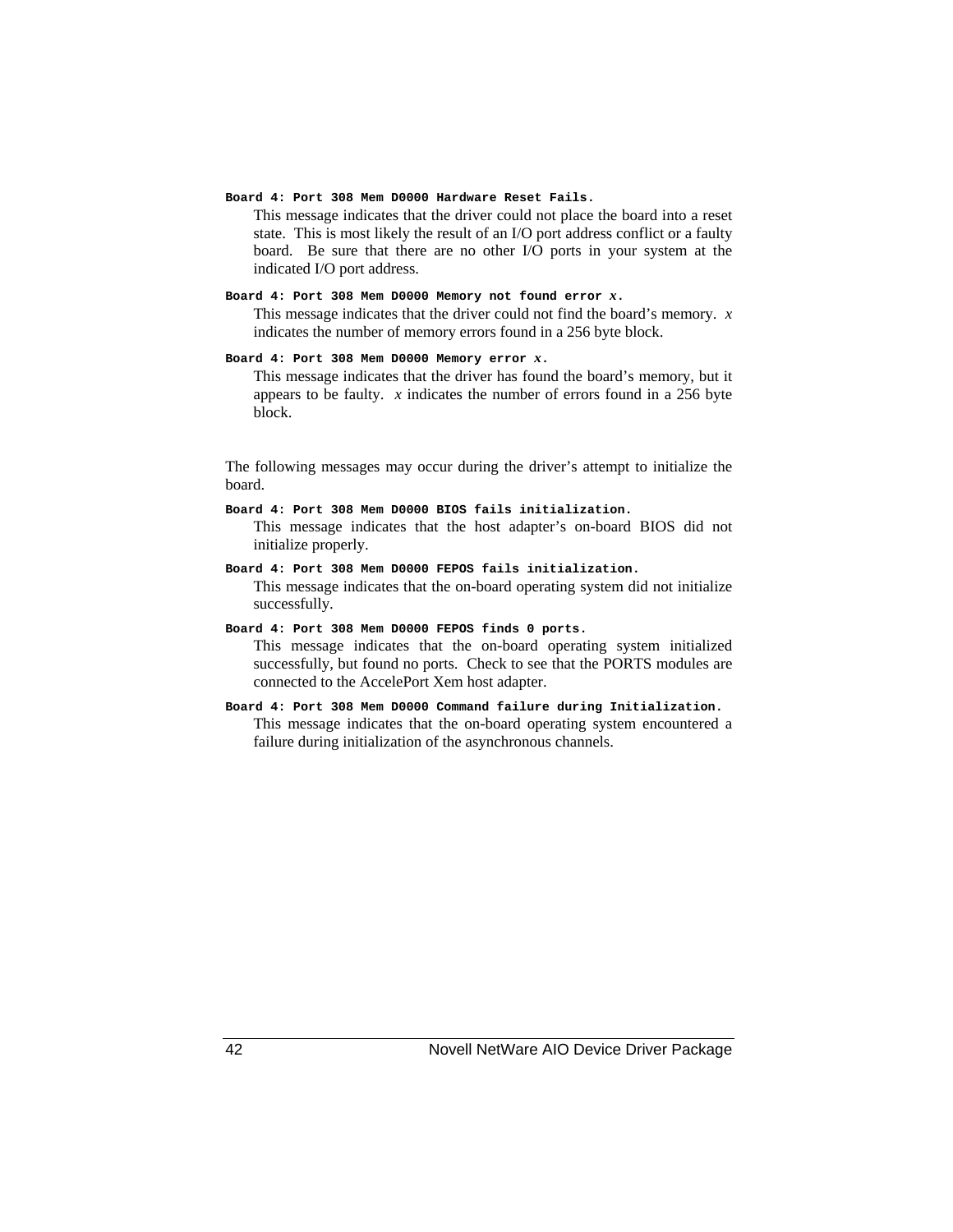# **AccelePort MC/Xe and MC/Xi**

# **Overview**

Digi's support for Novell compatible asynchronous applications is provided through a universal driver conforming to the "AIO" (Asynchronous Input/Output) specification. Use the AIO driver when Digi hardware is being installed in the file server (or machine with run-time NetWare 3.X). When Digi hardware is installed in a machine other than the server (for instance NetWare Access Server v1.3) use the specific driver for that application.

AIO drivers are loaded on the file server from the system console (or **RCONSOLE**) command line or the **AUTOEXEC.NCF** file. Installation is performed simply by copying the driver files **AIODGMEM.NLM** and **AIODGMXI.ADI** from the distribution diskette to the system directory of the file server.

The driver will support up to seven AccelePort Xe - MC, MC/Xe and/or MC/Xi boards. AccelePort Xe - MC, MC/Xe and MC/Xi boards may *not* share memory address space.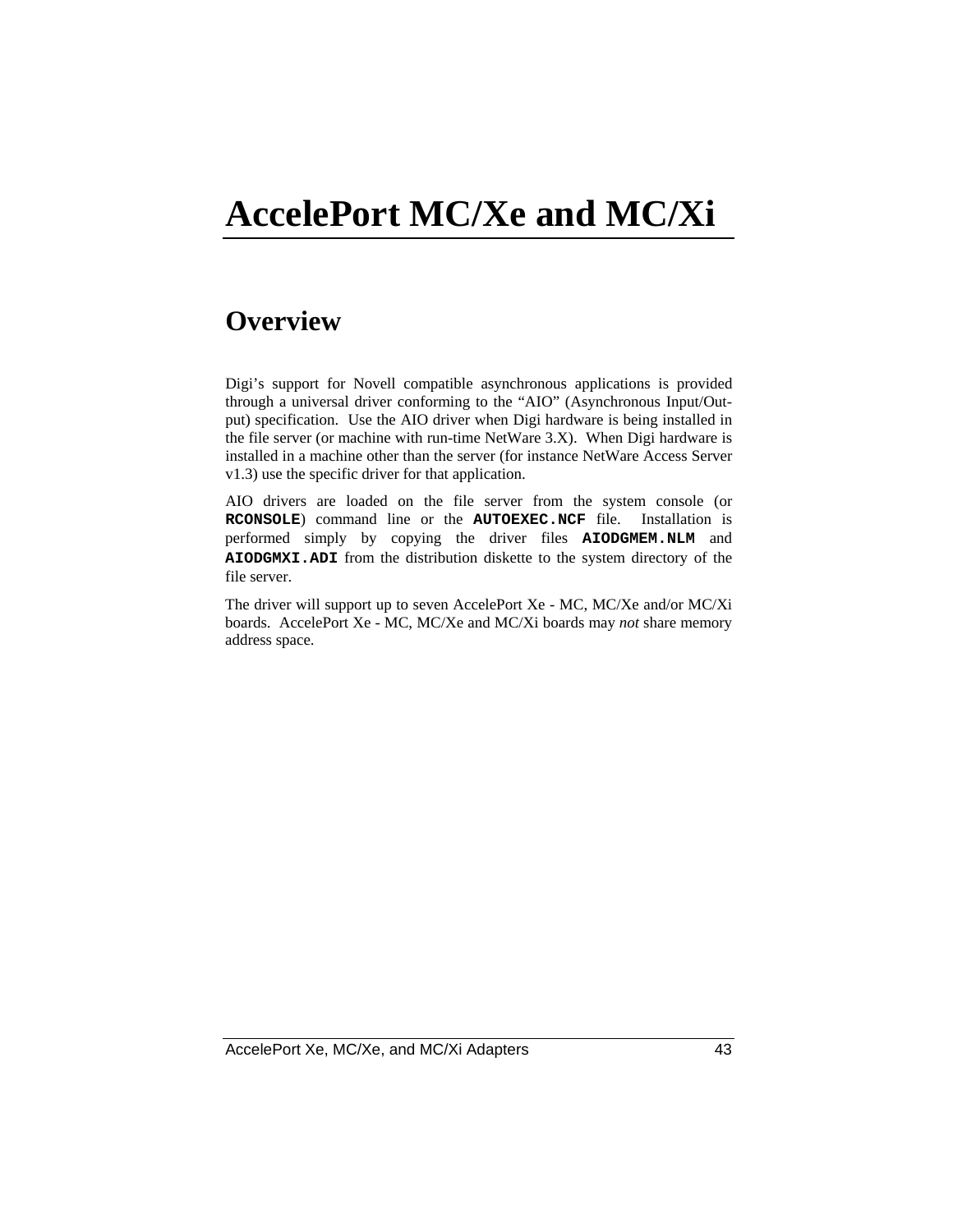# **Installation**

To install the Digi AIO driver, simply copy the relevant files to your file server (although the driver can be loaded from the file server floppy, this will not be a typical way to set-up a system). The Digi AIO driver files (**AIODGMXI.ADI**, **AIODGMXI.NLM** and **AIODGMEM.NLM**) should be copied from the **\MXALL** directory of the distribution diskette to the system directory of the file server, typically called **F:\SYSTEM**. Copy the files from a workstation to the file server with the commands:

**COPY A:\MXALL\AIODGMXI.ADI F:\SYSTEM\AIO COPY A:\MXALL\AIODGMXI.NLM F:\SYSTEM COPY A:\MXALL\AIODGMEM.NLM F:\SYSTEM**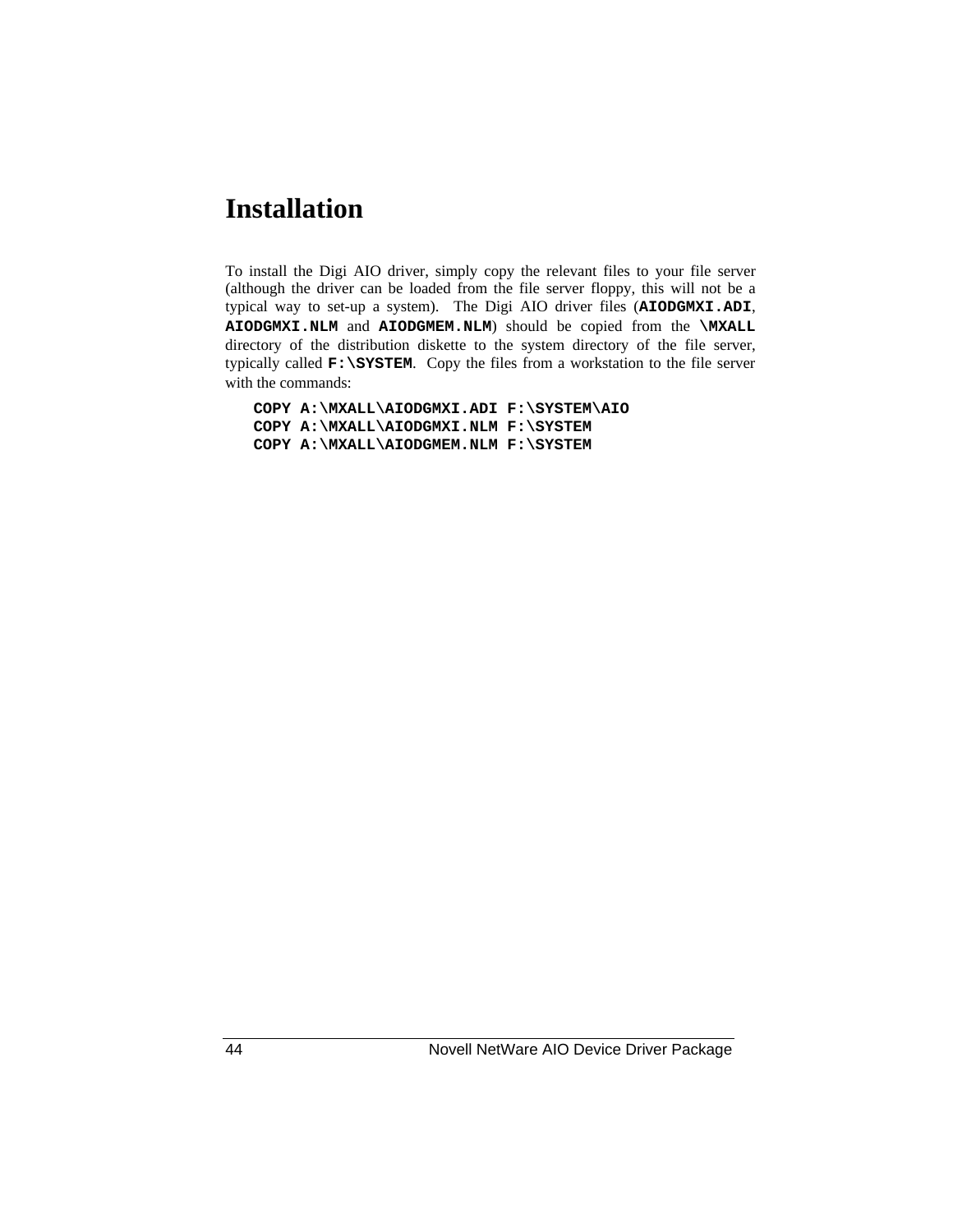### **Loading the Device Driver**

#### **NetWare Connect 2.0**

If you are running NetWare Connect 2.0, the driver load command line is configured from within the NetWare Connect Console. See the NetWare Connect 2.0 manual for information on installing AIO device drivers. Note that the **AIODGMXI.ADI**, **AIODGMXI.NLM** and **AIODGMEM.NLM** files must be in the **SYS:SYSTEM** directory so that Connect 2.0 can select **AIODGMXI.NLM** as a loadable driver.

#### **NetWare Connect 1.x or 2.0**

If you are running NetWare Connect 1.x, you must load the driver by hand (if desired, this may also be done under NetWare Connect 2.0). The user supplies information to the driver through a set of command line parameters at load time. Some or all of the parameters are optional, depending upon the type of board you are using. The driver may be loaded for each board individually, or it may be loaded once to support all boards in the server.

There are two ways to load the driver on these servers: You may load the driver for one board at a time or you may autoload the driver for all boards in the system (if you do not specify values for **port**, **mem** or **name**, the driver will auto-load all Digi intelligent serial boards present in the system).

To load the driver for individual AccelePort Xe - MC, MC/Xe or MC/Xi boards, use the following command syntax:

**load aiodgmxi [port=***xxx* **mem=** *xxxxx* **[name=***bname***]][node=0]**

**port=***xxx*

This parameter is the board's 3 digit hex I/O port address. For example: **port=328**. Valid port addresses are **108**, **118**, **128**, **208**, **228**, **308** and **328**.

Each board must have a unique I/O port address, which must not be used by any other device in the system, including other Digi products.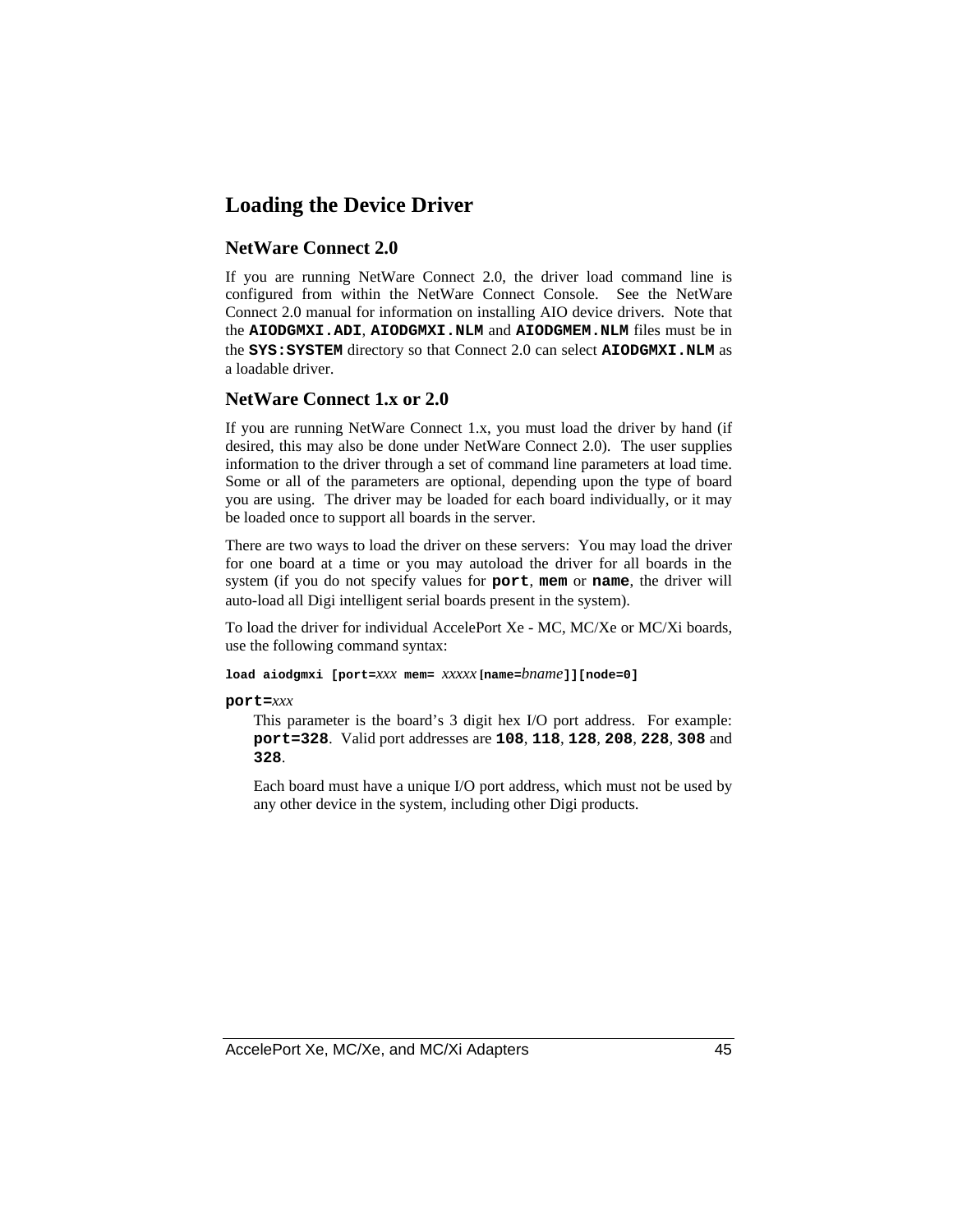#### **name=***bname*:

This parameter is optional and allows you to specify up to a 10 character name to identify the board. *bname* may consist of any combination of alphanumeric characters. If you do not specify a name, one will be assigned by the driver. Following is a list of the I/O port addresses and the associated default names and board numbers.

| Port<br><b>Address</b> | <b>Default</b><br><b>Name</b> | <b>Board</b><br><b>Number</b> |
|------------------------|-------------------------------|-------------------------------|
| 108h                   | DgMXi00                       | $\theta$                      |
| 118h                   | DgMXi01                       | 1                             |
| 128h                   | DgMXi02                       | 2                             |
| 208h                   | DgMXi03                       | 3                             |
| 228h                   | DgMXi04                       | 4                             |
| 308h                   | DgMXi05                       | 5                             |
| 328h                   | DgMXi06                       | 6                             |

#### **node=0**

The **node=0** parameter informs the driver to assign board numbers sequentially. If this parameter is omitted, the driver will assign board numbers based on the I/O port address as defined above. The parameter is effective only when used in the first **load** command, and determines the method by which subsequently loaded boards will be numbered.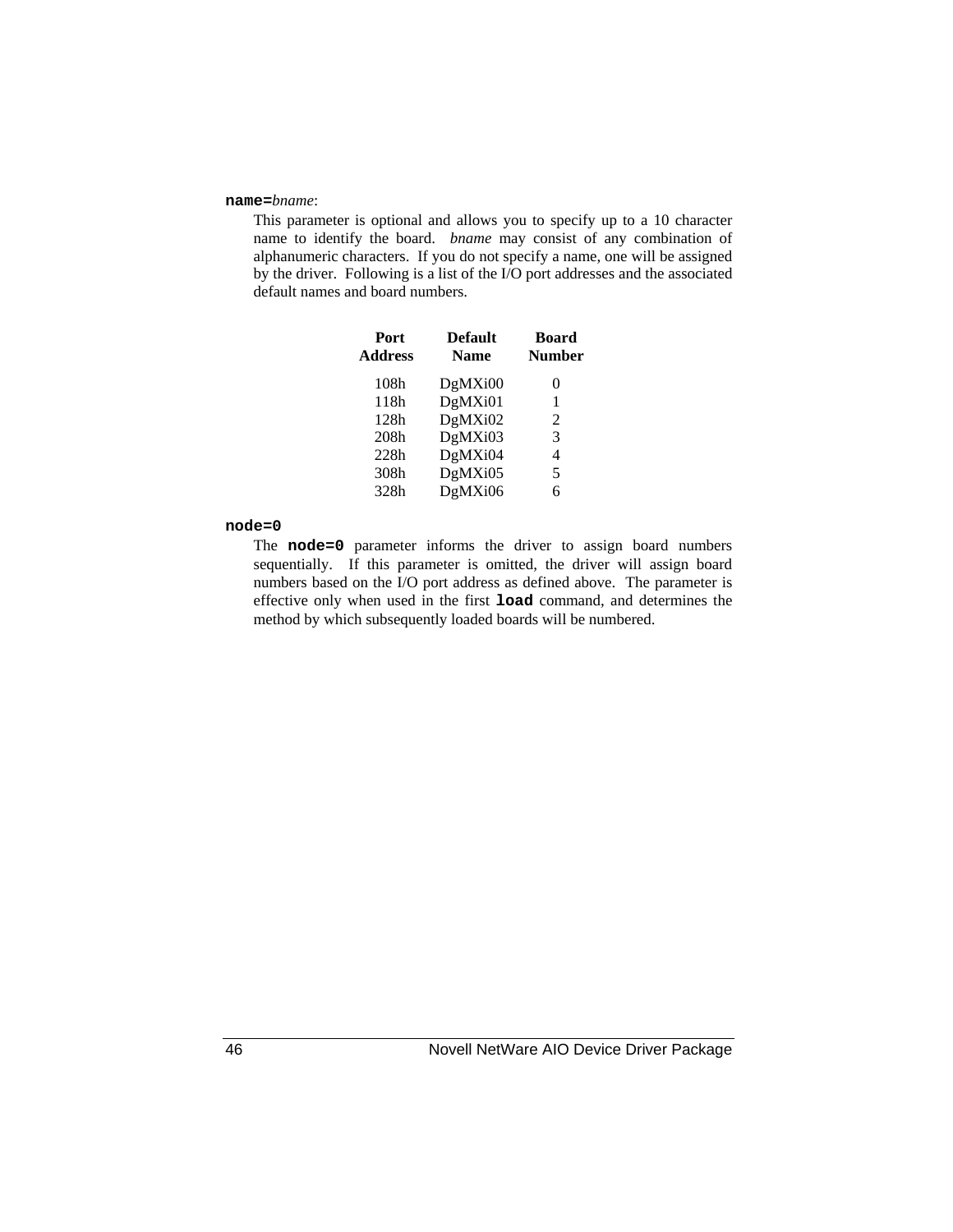### **Error Messages**

The following error messages may occur while the driver is parsing the parameters.

**\*Error: Invalid Port Address 0x310.** This message indicates that an invalid port address was specified.

- **\*Error: Port Address 0x328 is already supported.** This message indicates that the driver is already supporting a board at this port address.
- **\*Error: Invalid Memory Address 0xF0000.** This message indicates that an invalid memory address was specified.

**\*Error: Memory Address 0xC0000 is already supported.** This message indicates that the driver is already supporting a board at the specified memory address.

**\*Error: This is not a Micro Channel system. Use AIODGXI.NLM.** This message indicates that this Micro Channel driver is being loaded on a system that is not a Micro Channel system. The AIODGXI.NLM driver

should be used.

The following error messages may occur while the driver is performing some initial tests on the board.

**Board 4: Port 228 Mem D0000 Port 228 not found.**

This message indicates that the driver could not find a board with port 220h. Check to insure that you have specified the correct I/O port or that you have properly configured the board's port address.

**Board 4: Port 228 Mem D0000 Hardware Reset Fails.**

This message indicates that the driver could not place the board into a reset state. This is most likely the result of an I/O port address conflict or a faulty board. Be sure that there are no other I/O ports in your system at the indicated I/O port address.

**Board 4: Port 228 Mem D0000 Memory not found error** *x***.**

This message indicates that the driver could not find the board's memory. *x* indicates the number of memory errors found in a 256 byte block.

```
Board 4: Port 228 Mem D0000 Memory error x.
```
This message indicates that the driver has found the board's memory, but it appears to be faulty. *x* indicates the number of errors found in a 256 byte block.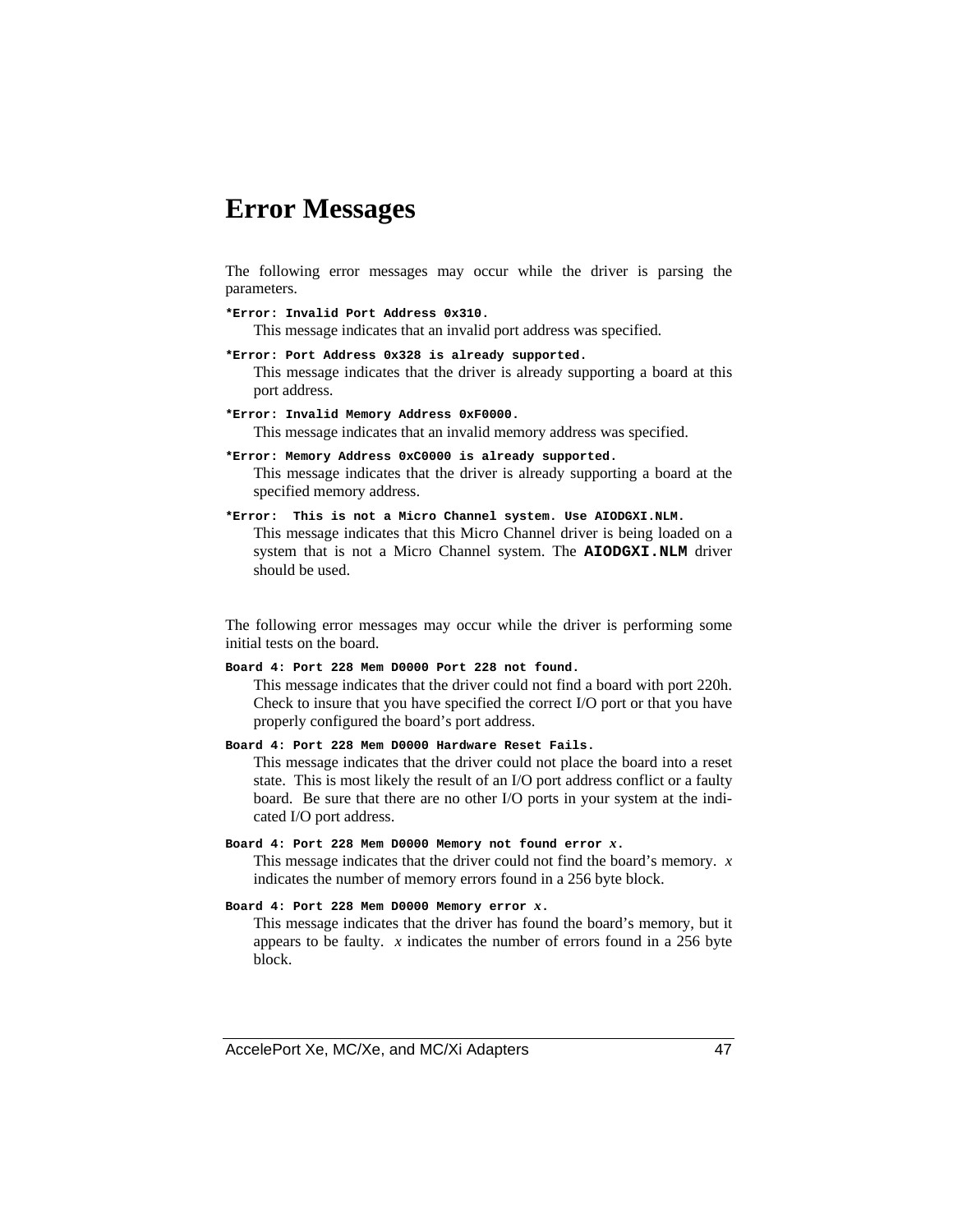The following messages may occur during the driver's attempt to initialize the board.

- **Board 4: Port 228 Mem D0000 BIOS fails initialization.** This message indicates that the board's on-board BIOS did not initialize properly.
- **Board 4: Port 228 Mem D0000 BIOS passes init but reports 0 ports.** This message indicates that the BIOS initialized successfully, but could not find any of the asynchronous channels.
- **Board 4: Port 228 Mem D0000 NMI Fails during FEPOS code move.** This message indicates a failure during transfer of the on-board operating system code.
- **Board 4: Port 228 Mem D0000 NMI Fails during FEPOS execution.** This message indicates a failure during startup of the on-board operating system.
- **Board 4: Port 228 Mem D0000 FEPOS Fails Initialization.** This message indicates that the on-board operating system did not initialize successfully.
- **Board 4: Port 228 Mem D0000 Command failure during Initialization.** This message indicates that the on-board operating system encountered a failure during initialization of the asynchronous channels.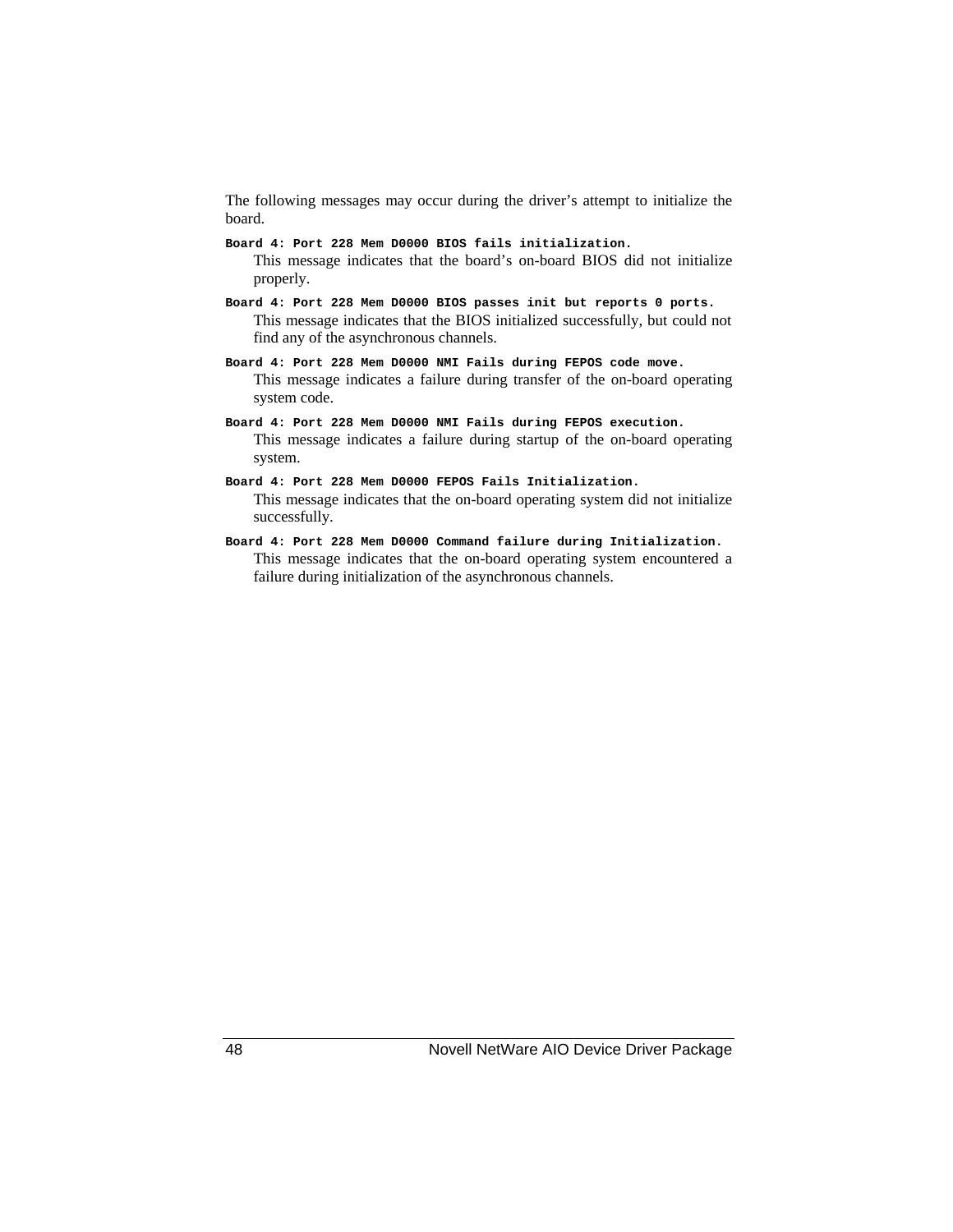# **The Digi Bulletin Board System**

Digi provides an electronic bulletin board service (BBS) for our customers. This bulletin board provides general and technical information about Digi's products.

The Digi BBS allows users to download software drivers as soon as they become available. There is also a feature to allow users with problems or questions about Digi products to leave messages to Digi Technical Support.

Using the Digi BBS is easy. Simply dial **(612) 912-4800**. In Europe, dial **+49 221 9205211**; in Asia, dial **+65 735 2460**.

The recommended modem communications parameters are 8 bits, no parity and one stop bit (**8 N 1**). Other settings may also work.

Download protocols include Zmodem, Xmodem, Ymodem, Kermit and others.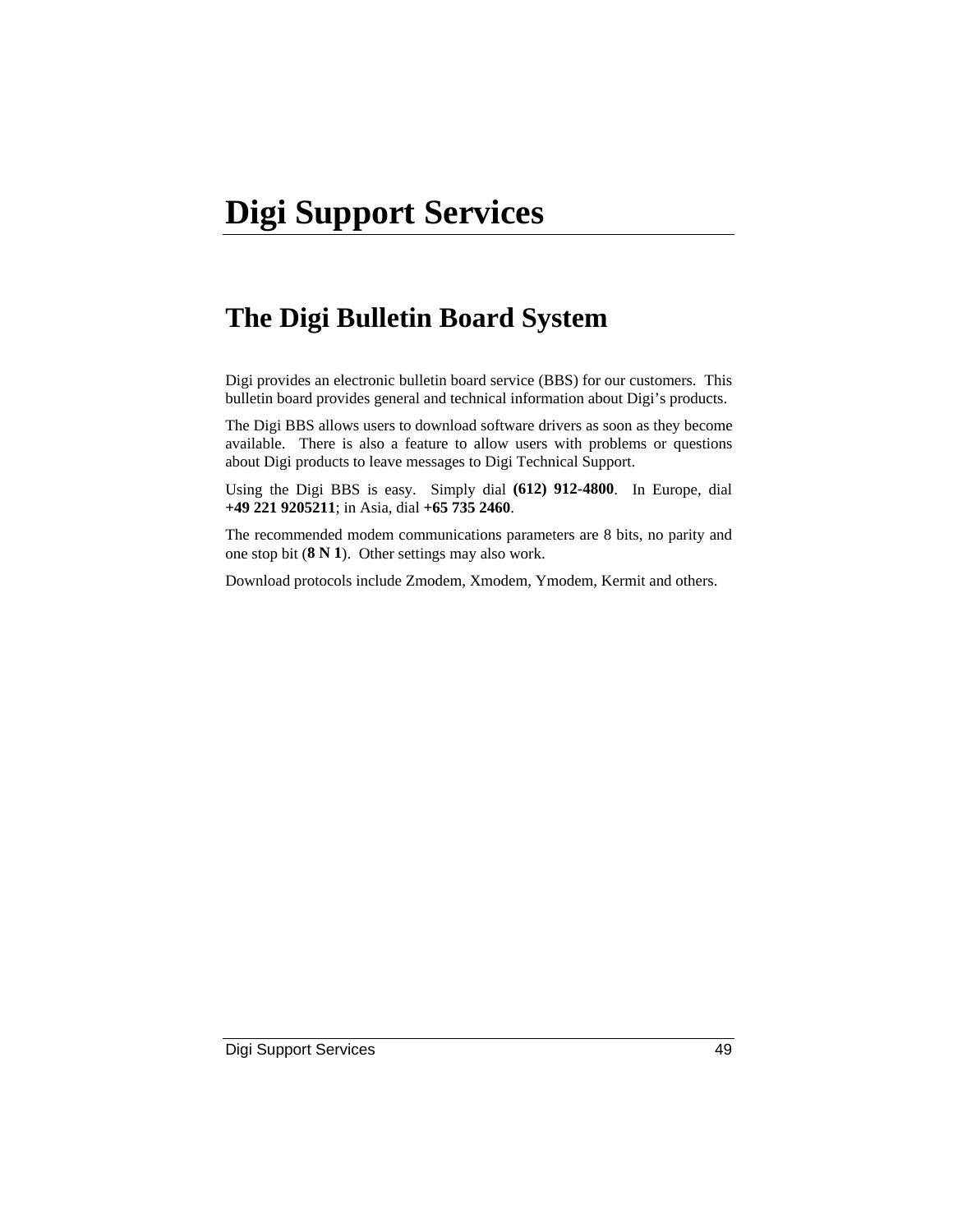## **Internet FTP Server**

Digi has set up an Anonymous FTP server for those with access to the Internet network. The address is **ftp.dgii.com**. Log in as **anonymous**, and enter your E-mail address when asked for a password. Drivers and installation tips are located in the **/drivers** directory. A text file, **download.doc**, gives information on uncompressing the files after downloading. Tip: Be sure to enter "bin" before downloading, to ensure binary transfer of files.

### **World Wide Web Server**

Product information, manuals, new product announcements, programs, application stories and more can be obtained through the World Wide Web. Our address is **http://www.dgii.com**.

# **DigiFACTs FaxBack Server**

Manuals and technical information can also be obtained by FAX. To use the FaxBack server, simply call (612) 912-4990 on a touch tone phone.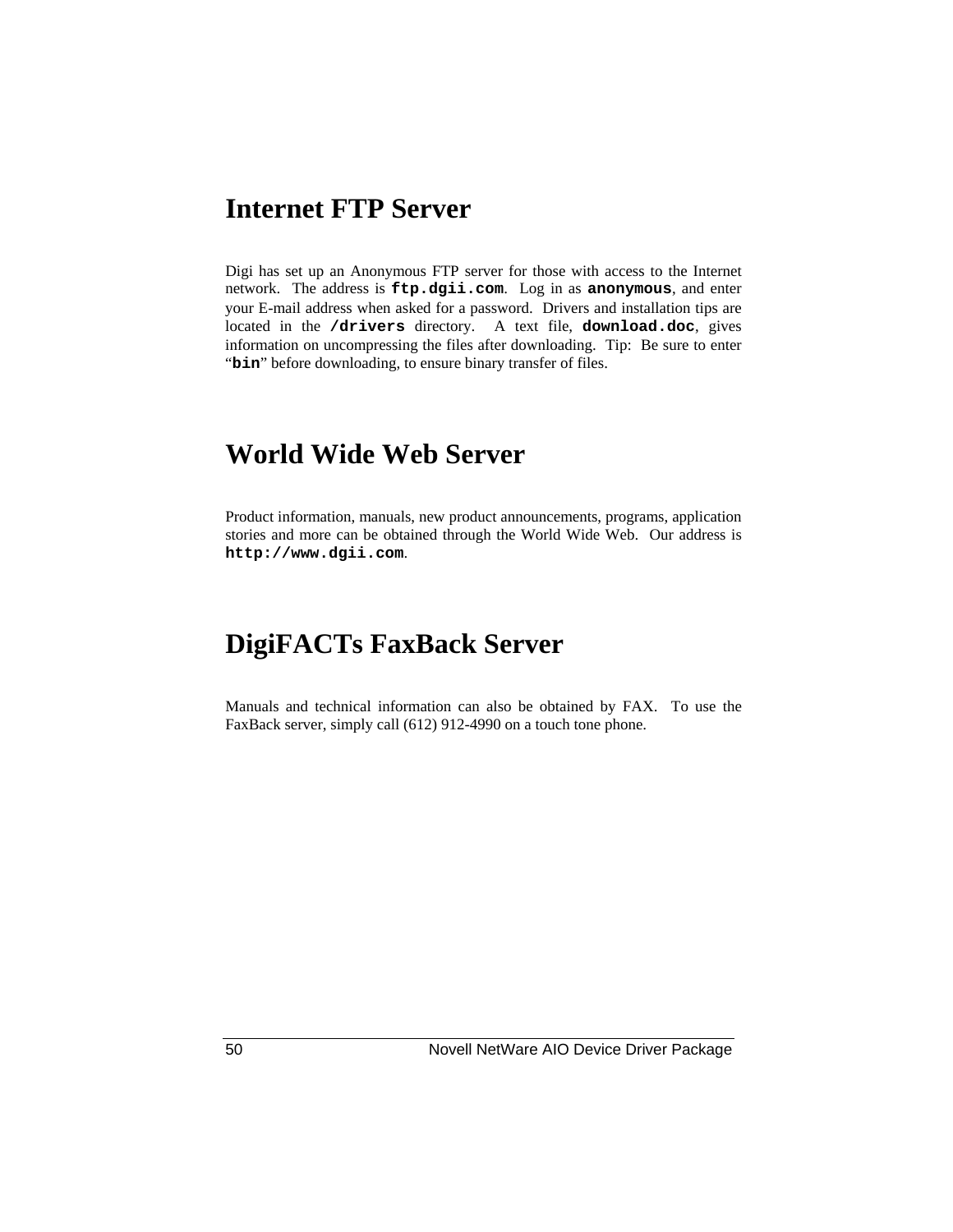# **Information About Your System**

| Make, model and clock speed of your computer:<br><u>Letting</u><br>How much RAM does your computer have?<br><u> </u> |  |                                               |  |  |
|----------------------------------------------------------------------------------------------------------------------|--|-----------------------------------------------|--|--|
|                                                                                                                      |  |                                               |  |  |
| <b>Hard disk</b>                                                                                                     |  | <b>controller:</b> Type: Memory addressed at: |  |  |
|                                                                                                                      |  | I/O port used: <u>Next RQ:</u>                |  |  |
|                                                                                                                      |  | LAN card: Type: Memory addressed at:          |  |  |
|                                                                                                                      |  | $I/O$ port used: $IRQ$ :                      |  |  |
|                                                                                                                      |  | Memory addressed at:                          |  |  |
|                                                                                                                      |  | I/O port used: IRQ: IRQ:                      |  |  |
|                                                                                                                      |  | Operating system: Version:                    |  |  |
| Digi device driver version:                                                                                          |  |                                               |  |  |